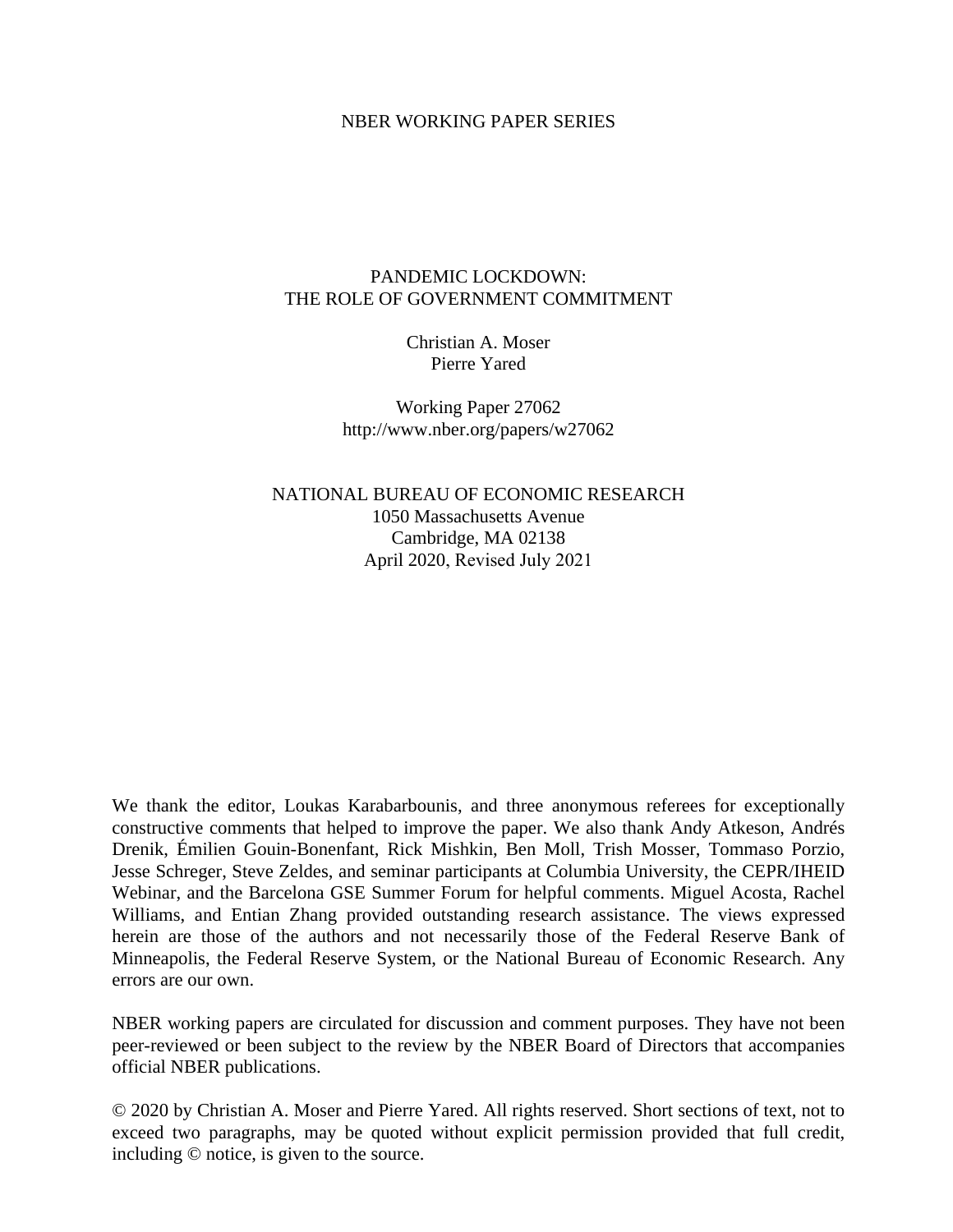Pandemic Lockdown: The Role of Government Commitment Christian A. Moser and Pierre Yared NBER Working Paper No. 27062 April 2020, Revised July 2021 JEL No. E61,H12,I18

### **ABSTRACT**

This paper studies lockdown policy in a dynamic economy without government commitment. Lockdown imposes a cap on labor supply, which improves health prospects at the cost of economic output. A government would like to commit to the extent of future lockdowns in order to guarantee an economic outlook that supports efficient levels of investment into intermediate inputs. However, such a commitment is not credible since investments are sunk at the time when the government chooses a lockdown. As a result, lockdown under lack of commitment deviates from the optimal policy. Rules that limit a government's lockdown discretion can improve social welfare, even in the presence of noncontractible information. Quantitatively, lack of commitment causes lockdown to be significantly more severe than is socially optimal. The output loss due to lack of commitment is greater for higher social discount rates, higher values of life, higher disease transmission rates, higher intermediate input shares, and longer vaccine arrival times.

Christian A. Moser Columbia Business School Uris Hall 819 3022 Broadway New York, NY 10027 and CEPR and the Federal Reserve Bank of Minneapolis c.moser@columbia.edu

Pierre Yared Columbia University Graduate School of Business 3022 Broadway, Uris Hall 823 New York, NY 10027 and NBER pyared@columbia.edu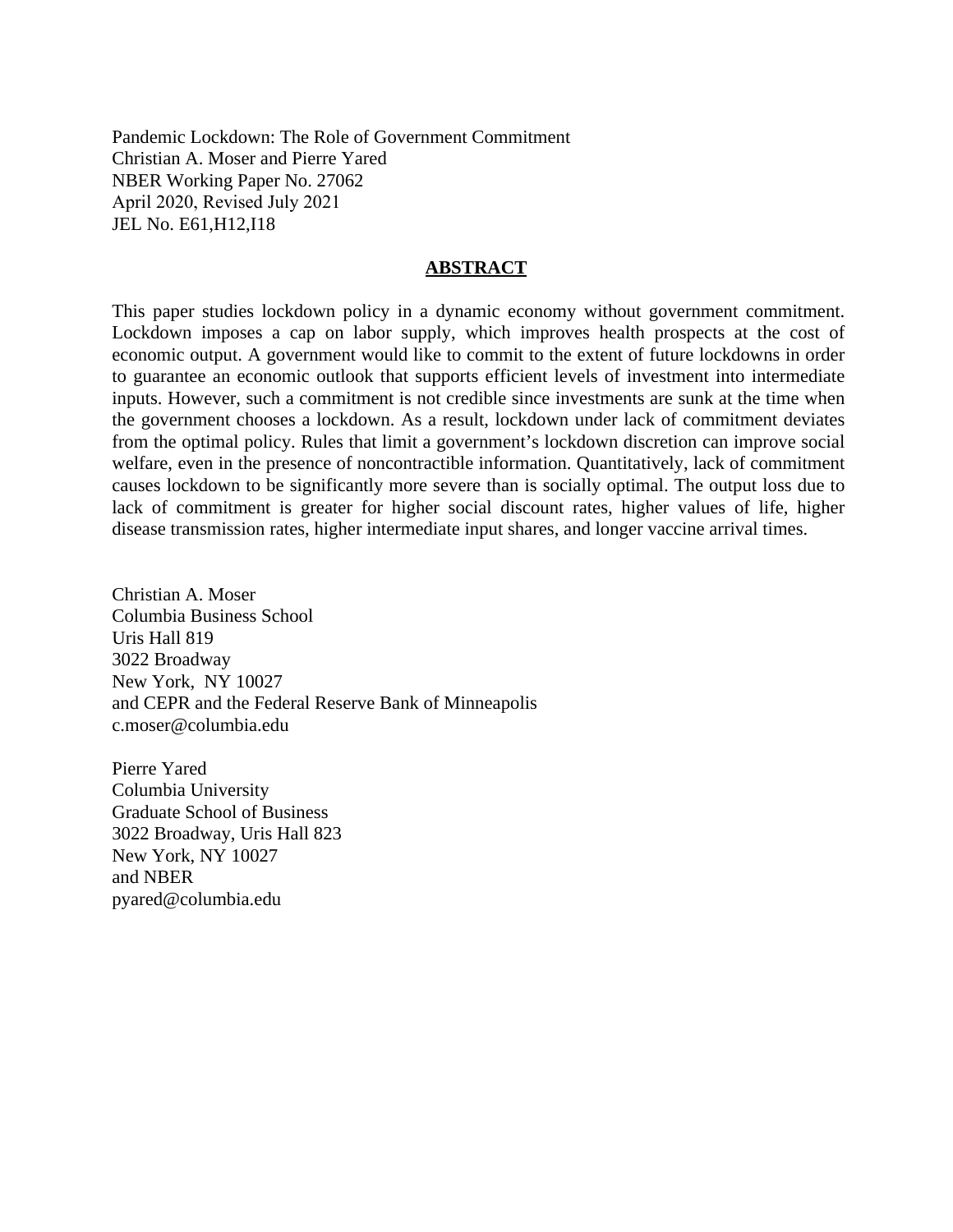## **1 Introduction**

The COVID-19 pandemic brought about a great rise in both epidemiological and policy uncertainty.<sup>1</sup> In response to the pandemic, governments across the world implemented lockdown policies to limit the spread of infections. In numerous cases, these policies were first scheduled to end in the near future and then extended. For instance, New York Governor Andrew Cuomo imposed a statewide stay-at-home order on March 22, 2020, with an initial end date of April 19. This lockdown was later extended, first until April 29 and then until May 15. While several restrictions were further extended on May 15, Cuomo also presented a clear contingent plan with criteria for lifting restrictions in the future.<sup>2</sup> Elsewhere, the discretion to extend lockdowns was limited by decree. For example, Florida Governor Ron DeSantis announced on September 25, 2020, a lower limit of 50 percent on allowed restaurant capacity, regardless of local restrictions. The stated goal of this lower limit was to reduce future lockdown policy discretion by local governments.<sup>3</sup> Similar lockdown extensions, rules for lifting them, and restrictions on future lockdowns were implemented by many other regional and national governments.

As evident from these examples, lockdown policies create additional—i.e., over and above the epidemiological—uncertainty. Such uncertainty affects businesses that needed to make forwardlooking investments subject to sunk costs. Common examples of sunk costs include airlines maintaining their fleet, hotels deciding how many employees to retain on payroll, and restaurants placing inventory orders ahead of reopening. Because these investments are forward-looking, lockdown policies dynamically impact current economic activity through businesses' expectations of their government's plans for reopening the economy in the future.

To formalize these dynamics, in this paper, we study the role of government commitment in

<sup>&</sup>lt;sup>1</sup>For example, Baker et al. (2020) find that the onset of the pandemic led to a fourfold increase in their Economic Policy Uncertainty index, which reached its highest value on record. Hassan et al. (2020) track firm-level risks and sentiments due to government-related and other factors using text analysis of earnings conference calls. A report by McKinsey & Company concludes that "lockdowns also cause uncertainty to remain high" and that "this uncertainty is paralyzing" (Smit et al., 2020).

<sup>&</sup>lt;sup>2</sup>The New York Forward initiative lays out a detailed guide to reopening businesses, sending people back to work, and allowing social gatherings.

 $3$ In an essay published in the Wall Street Journal, DeSantis pleaded the case for policy commitments to preserve government credibility:

<sup>&</sup>quot;Perhaps most damaging to public trust was the public-health campaign urging "15 Days to Slow the Spread." This short-term mitigation, we were told, was necessary to buy time to prepare hospitals for any patient surges. But that reasonable aim was soon transformed into a lockdown-until-eradication approach that left no end in sight for most Americans. Going from "save the hospitals" to "zero Covid" represents one of the greatest instances in history of moving the goal post." (DeSantis, 2021)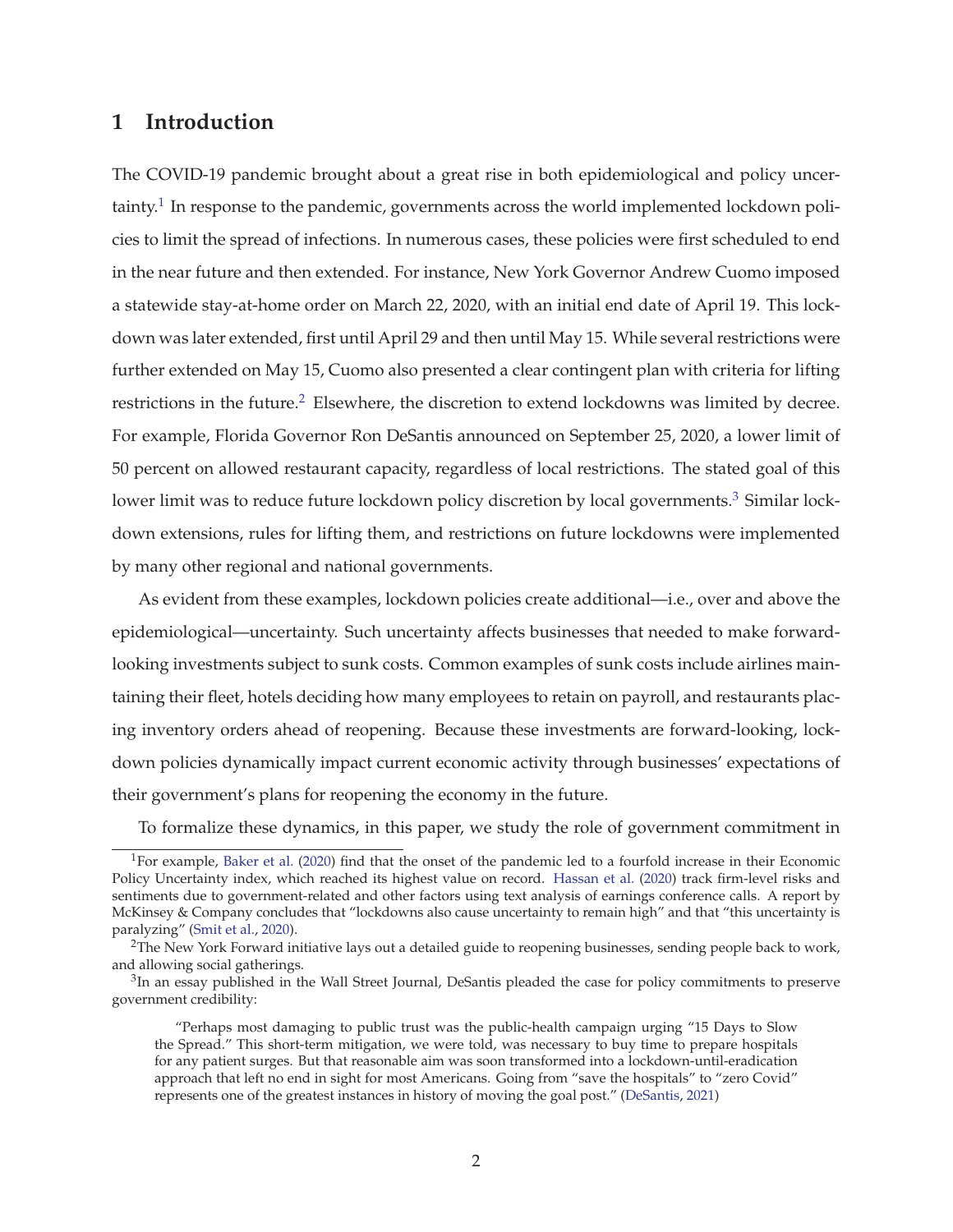designing lockdown policy. We consider a dynamic economy that embeds sequential government policy decision-making into a general SIRD model of pandemics (Kermack and McKendrick, 1927; Ferguson et al., 2020). Each period, firms invest in intermediate inputs before the government chooses a lockdown policy and workers supply labor. A lockdown imposes an upper bound on labor supply, limiting disease spread at the cost of economic activity. Our framework is general and subsumes key mechanics of many macroeconomic SIRD models with lockdown or diseasemitigation policies in the literature.<sup>4</sup> A key feature of our model is that investment in intermediate inputs is determined before a lockdown policy is chosen. We think of this as capturing the kinds of investments in maintenance, employee retention, and inventory that businesses make while anticipating the ensuing trajectory of lockdown policies during a pandemic. Through the forwardlooking nature of investment, current economic activity depends on firms' expectations of future lockdown policy.

Lockdowns induce both health benefits and output costs. In our model, lockdown reduces contemporaneous disease spread during a pandemic, which evolves according to a modified SIRD model. At the same time, output decreases with the intensity of the lockdown through two channels. First, it decreases statically through lower labor supply, which is directly curbed by the lockdown. Second, it decreases dynamically through lower investment in anticipation of lower future marginal returns to investment resulting from future lockdown. Under government commitment, the optimal lockdown policy equates its marginal health benefits and output costs.

Our main result concerns the effect of a government's lack of commitment on optimal lockdown policy. A government would like to commit to limit the extent of future lockdowns in order to support more optimistic firm expectations in the present. However, such a commitment is not credible since investment decisions are sunk when the government decides on future lockdowns. Faced with a sunk investment, a government without commitment wants to impose a more stringent lockdown relative to the optimal policy under commitment because it does not fully internalize the associated reduction in returns to investment in intermediate inputs. Firms rationally foresee the government's lack of commitment, causing them to invest less than they would in anticipation of the policy under commitment. Through this mechanism, lack of commitment distorts the efficient levels of investment and output associated with lockdown policy.

<sup>4</sup>See Alvarez et al. (2020), Atkeson (2020a,b), Berger et al. (2020), Chari et al. (2020), and Eichenbaum et al. (2020a,b), among others.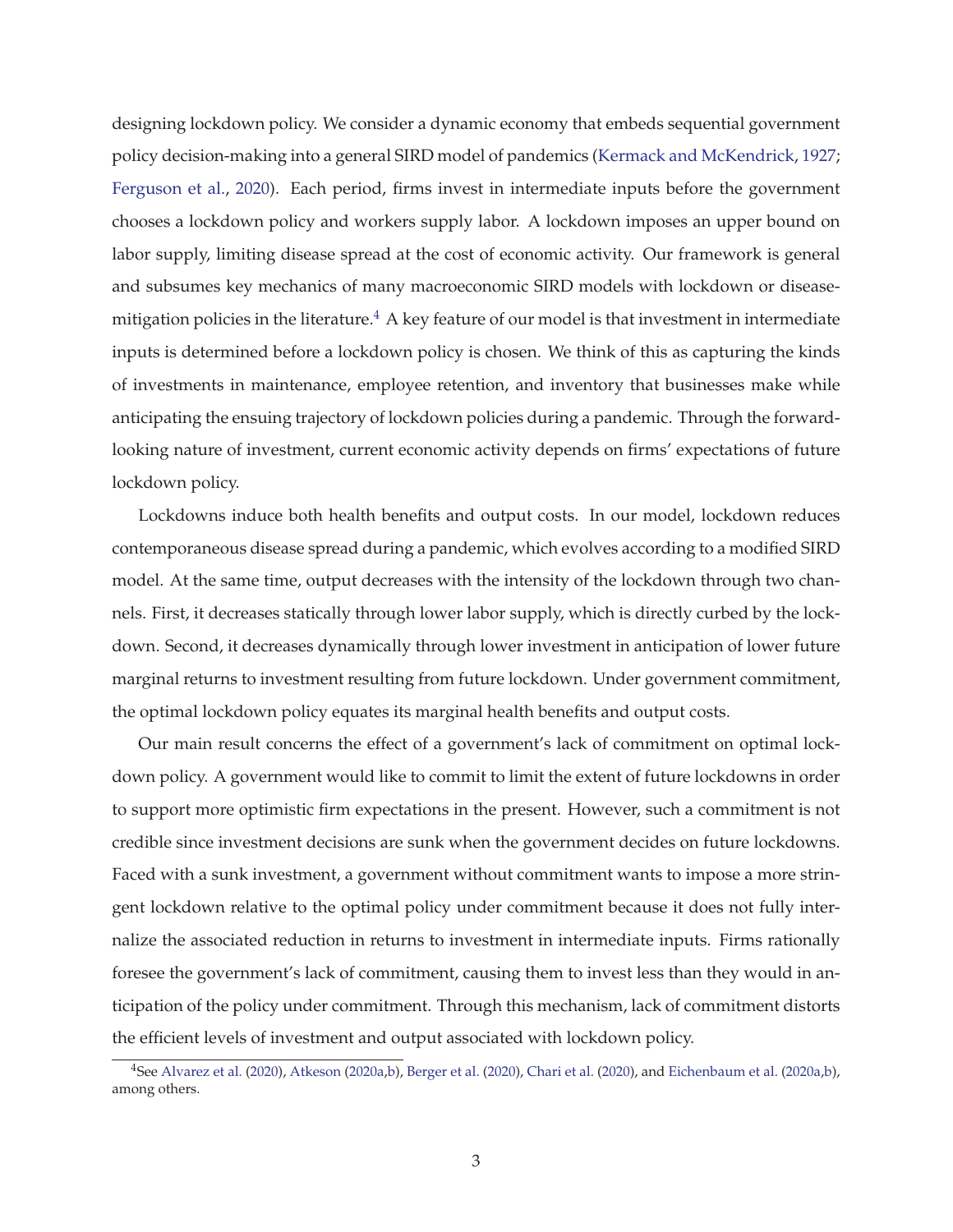In light of this time inconsistency problem, we study how a government can improve the efficiency of lockdown policy by committing ex-ante to a contingent plan that depends on the evolving health state. We show that an ex-ante rule that imposes state-contingent limits on future lockdown severity can attain the efficient allocation.

We extend the model to a setting in which additional information arrives during a lockdown. Examples of such information include estimates of disease mortality, the state of the economy, the medical system's capacity, or progress on vaccine development. Some of this information may be relevant for the payoffs and costs of lockdown policy. If this information is a contractible part of the state space, we show that it continues to be the case that an ex-ante rule that imposes state-contingent limits on future lockdown severity can attain the efficient allocation. Moreover, even if this information is not contractible—so that policy flexibility is valuable—rules that limit lockdown severity increase social welfare. This is because it is always socially beneficial on the margin to prevent excessive future lockdown as a means of raising investment in the present.

These results provide a theoretical justification for the social benefits of mandated limits on future lockdowns, such as those implemented by some state governments in the United States. Importantly, our analysis does not imply that lockdowns are harmful. In fact, reducing or lifting the lockdown is detrimental if the associated health costs exceed the economic gains. However, committing to limiting future lockdowns is beneficial if the economic gains from stimulating investment toward its efficient level exceed the health costs. <sup>5</sup>

In a quantitative exercise, we use a calibrated version of our model to show that lack of commitment leads to an overly severe lockdown, with significant output losses relative to the policy under commitment. We show that the output losses are greater for higher social discount rates, higher values of life, higher disease transmission rates, higher intermediate input shares, and longer vaccine arrival times. Our findings suggest that optimal policy commitments to limit lockdown would result in a significant reduction of output losses during a pandemic.

**Related literature.** This paper relates to the nascent literature on optimal policy in a pandemic, and in particular to the work of Alvarez et al. (2020), Atkeson (2020a,b), Berger et al. (2020), Chari

 $5$ Naturally, there are other reasons why a government may choose inefficiently lax lockdowns. Our model abstracts from policy biases involving insufficient degrees of lockdowns by assuming that policies are chosen by a rational and benevolent government that maximizes long-run social welfare. This assumption may be violated if political economy considerations lead the government to overweigh immediate economic gains relative to future health costs of relaxing a lockdown, akin to the mechanism in Aguiar and Amador (2011). The mechanism we highlight in our paper would act against political economy considerations that lead to departures from the assumption of a benevolent government.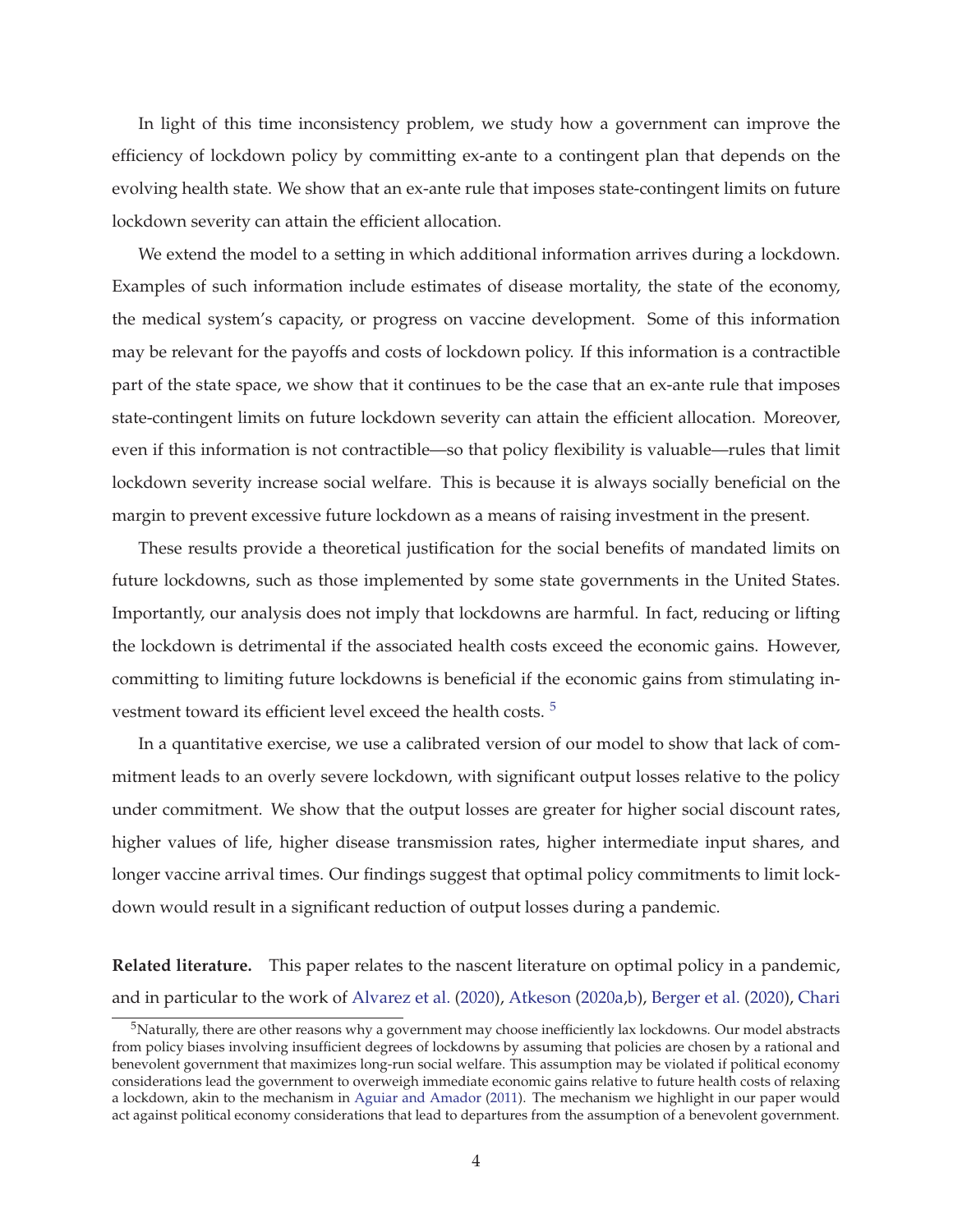et al. (2020), and Eichenbaum et al. (2020a,b). The analyses contained in this literature focus on the optimal design of government policy, including the timing and intensity of lockdowns, under the assumption that the optimal policy can be enforced at all dates and under all contingencies. Our work highlights that such analyses omit an important aspect of lockdown design, namely that the optimal policy may be hard to enforce due to issues of time inconsistency. What distinguishes our approach is the focus on the value of government commitment to lockdown down policy and the optimal design of rules that limit government discretion.<sup>6</sup>

That prior work on policy responses to a pandemic has ignored issues of time inconsistency is perhaps surprising given the parallel insights from an older literature that studies government commitment in the context of capital taxation, including the important contributions by Kydland and Prescott (1980), Chari and Kehoe (1990), Klein et al. (2008), Aguiar et al. (2009), and Chari et al. (2019). Like in the previous work on capital taxation, lack of commitment in our model reduces economic activity by distorting investment. Relative to this literature, our work incorporates two new insights that are central to the context of pandemics. First, a lockdown distorts investment not directly via capital taxation but indirectly by lowering the marginal returns to investment through a cap on labor supply. Since lockdown distorts labor similarly to a labor income tax, our work more broadly highlights the existence of a time consistency problem that would arise in a model of labor taxation with endogenous labor supply and capital: A government distorting labor ex-post does not internalize the ex-ante effect on decisions by investors. A second difference relative to the capital taxation literature is that investment distortions from lockdown do not serve to relax the government budget constraint, but instead serve to improve the future health state. Since this health state is not static but evolves according to an SIRD model, the tradeoff faced by the government is not static but dynamic and the time inconsistency problem evolves over time.<sup>7</sup>

Our analysis of rules for lockdown policy in the presence of noncontractible information relates to a growing literature on commitment versus flexibility in macroeconomics (Athey et al., 2005; Amador et al., 2006; Halac and Yared, 2014, 2018; Moser and Olea de Souza e Silva, 2019). Prior work in this area has focused on rules for either savings or for monetary and fiscal policy.

 $6$ Complementary to our focus on public commitment, Chari et al. (2021) study the role of private commitment in an island economy with local externalities.

 $7$ An additional technical complication arises in the present context: the value of a given health state in our model cannot be represented by a univariate, concave function as in a typical model of optimal fiscal policy. Therefore, the usual methods for comparative statics do not apply here. Instead, we characterize the time inconsistency of optimal lockdown policy under weak assumptions on the economic environment and the SIRD model of disease dynamics.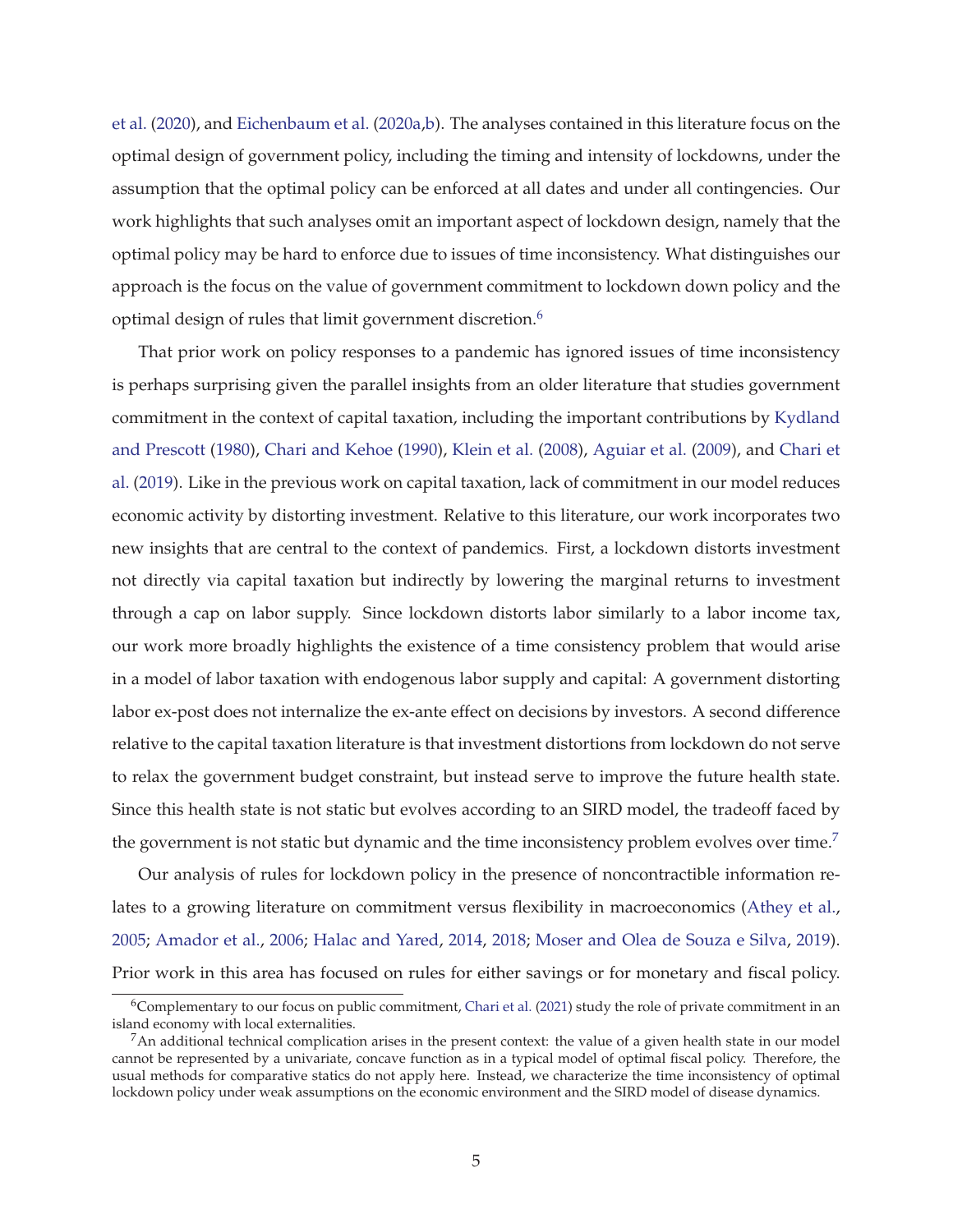Our work adds to this literature and to a growing strand of papers on the economics of pandemics, specifically the theoretical analysis of optimal lockdown policy. Our result that rules can strictly increase social welfare, even if flexibility is valuable, is reminiscent of similar insights in the context of savings or fiscal and monetary policy. However, our results do not directly follow from the methods developed in prior work, which rely on stronger assumptions on the utility function and the information structure than we require in our setting. By extending these insights and applying them to optimal lockdown design, we highlight an overlooked aspect of the debate around lockdown policy during pandemics.

## **2 Model**

We consider a general infinite-horizon model of an economy during a pandemic. Each period has four stages. First, firms make a costly and irreversible investment in intermediate inputs that enhances future productivity (e.g., expenses related to maintenance, personnel, inventory, rent, utilities, overheads, software licenses, and marketing). Second, after the investment is undertaken, the government chooses a lockdown policy, which imposes a cap on labor supply, thereby inhibiting disease spread while reducing economic output. Third, production takes place and all proceeds are paid to firms and workers. Fourth and finally, the pandemic evolves according to an SIRD model of disease spread, which depends on the lockdown policy. A key feature of our model is that investment is determined before lockdown policy is chosen. We think of this as capturing the fact that business purchases of irreversible inputs must be made in advance of production and in anticipation of future policies. We will explore the implications of this sequencing of investment and lockdown decision for the optimal policy under commitment compared to that under lack of commitment.

### **2.1 Economic Environment**

Periods are indexed by  $t = 0, 1, \ldots$  The economy is populated by a continuum of workers of unit mass. The distribution of susceptible, infected, recovered, and deceased agents is summarized by the prevailing health state Ω*<sup>t</sup>* , which we discuss in detail below. At every date *t*, competitive firms make an irreversible investment  $x_t$ . The government then chooses a lockdown policy  $L_t \in [0,1]$ representing the fraction of labor supply that is prohibited from working. If  $L_t = 0$ , then there is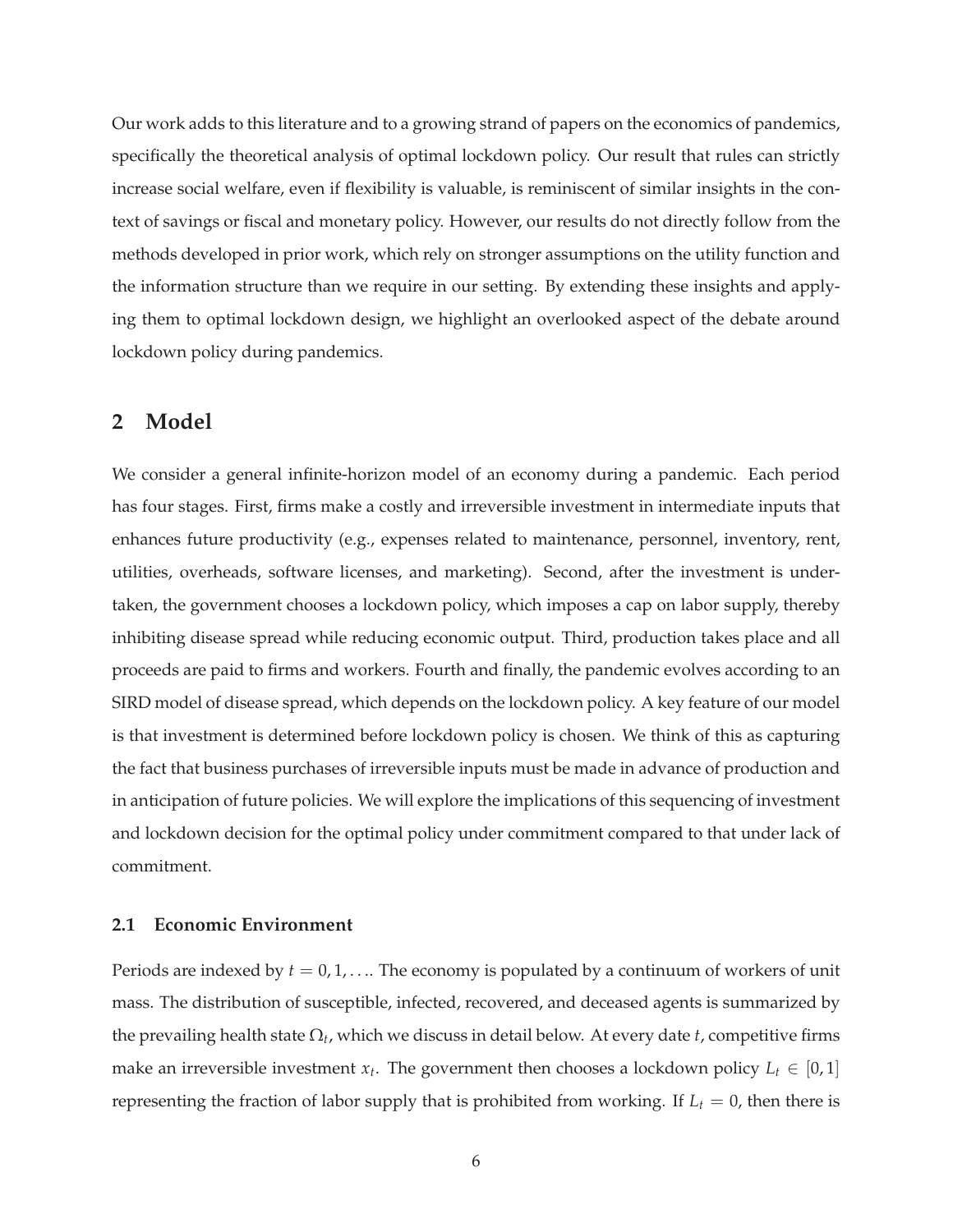no lockdown and all agents can go to work, while if  $L<sub>t</sub> = 1$ , then there is maximal lockdown and no agent is allowed to work. Agents inelastically supply effective labor  $\ell_t$  up to an upper bound of  $(1 - L_t)\overline{\ell}(\Omega_t)$ , which depends on lockdown policy through the term  $(1 - L_t)$  and on the health state through the term  $\overline{\ell}(\Omega_t)$ . $^8$  Anticipating the labor market clearing condition,

$$
\ell_t = (1-L_t)\overline{\ell}(\Omega_t),
$$

we can interchangably refer to labor supply  $\ell_t$  and lockdown policy  $L_t$  given some health state  $\Omega_t$ .

Workers consume their wage income

$$
c_t = w_t \ell_t, \tag{1}
$$

where  $c_t$  is aggregate consumption and  $w_t$  is the equilibrium wage. The irreversible investment  $x_t$ combined with labor  $\ell_t$  generates output  $\psi_t$  according to the following production technology:

$$
y_t = f\left(x_t, \ell_t, \Omega_t\right),\tag{2}
$$

where  $\Omega_t$  is the health state at date *t* that is described in detail in the next subsection. The dependence of the production function  $f(\cdot)$  on the health state captures the possibility that the pandemic—in addition to making people sick and killing people—decreases output by debilitating the workforce, by changing the share of the labor force working from the office versus from home (Dingel and Neiman, 2020; Mongey et al., 2020), and by inducing protective but productivity-reducing social distancing efforts even absent any lockdown (Farboodi et al., 2020). We assume that the function  $f(\cdot)$  is continuously differentiable, increasing, and globally concave in  $x_t$  and  $\ell_t$ , with  $\lim_{x_t\to 0} \partial f(\cdot)/\partial x = \lim_{\ell_t\to 0} \partial f(\cdot)/\partial \ell = \infty$  and  $\lim_{x_t\to \infty} \partial f(\cdot)/\partial x =$ limℓ*t*→<sup>∞</sup> *<sup>∂</sup> <sup>f</sup>* (·) /*∂*ℓ = 0. From here on, we make the following key assumption:

**Assumption 1.** *The production function*  $f(x_t, \ell_t, \Omega_t)$  *satisfies* 

$$
\frac{\partial^2 f(\cdot)}{\partial x_t \partial \ell_t} > 0. \tag{3}
$$

Assumption 1 states that investment  $x_t$  and labor  $\ell_t$  are q-complements in production. It im-

 $8$ This allows for the possibility that, for example, deceased agents cannot work or that infected agents are effectively less productive at work.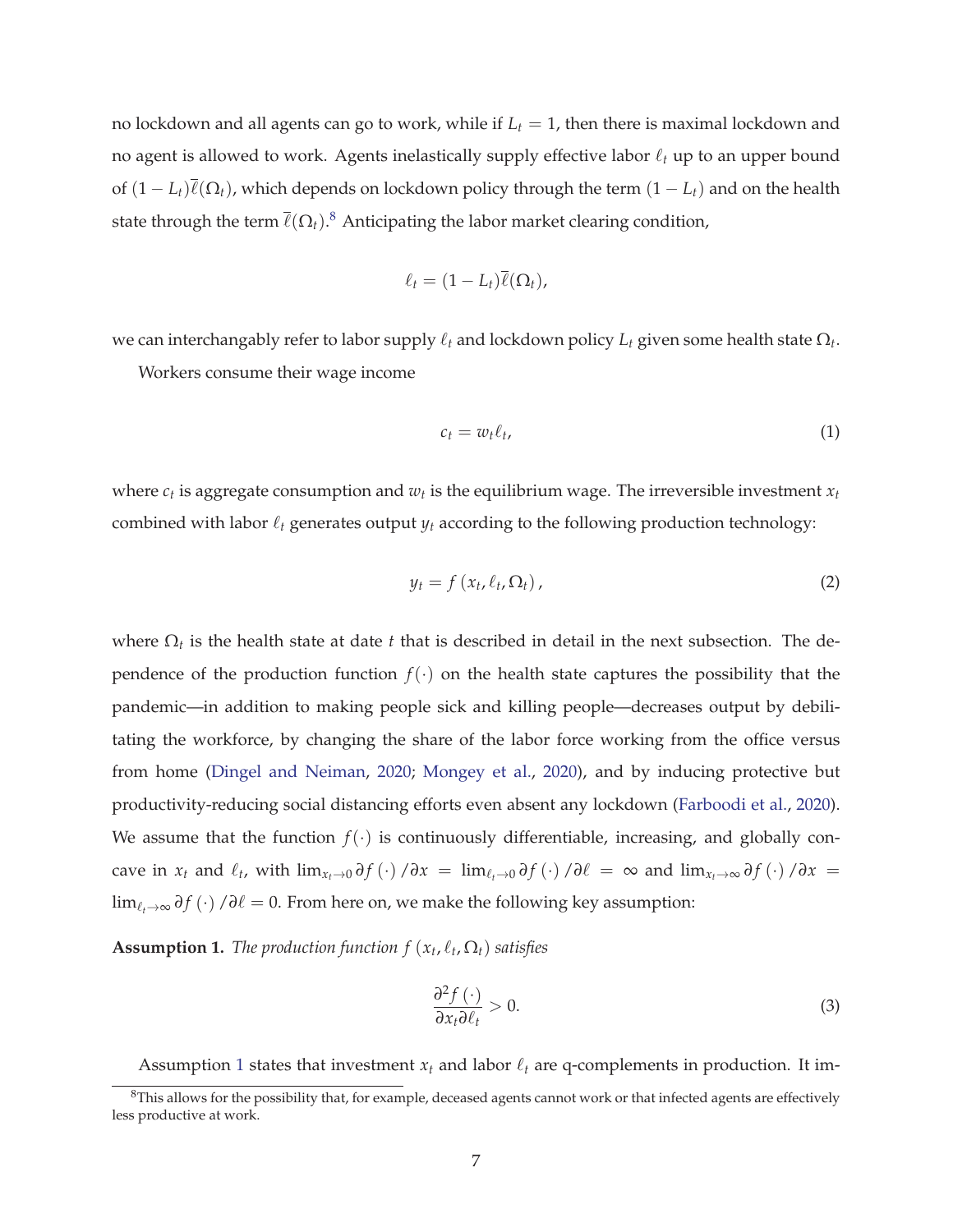plies that there are higher marginal returns to investment  $x_t$  when labor  $\ell_t$  is greater and vice versa, which is intuitive under our interpretation of *x<sup>t</sup>* being investment that enhances future productivity.

Firm owners maximize profits

$$
\pi_t = y_t - r x_t - w_t \ell_t, \tag{4}
$$

where *r* > 0 is the exogenously given price of the irreversible investment *x<sup>t</sup>* and the price of output is normalized to 1. In a competitive equilibrium, the marginal product of investment satisfies the following firm optimality condition:

$$
\frac{\partial f\left(x_t, \ell_t, \Omega_t\right)}{\partial x} = r. \tag{5}
$$

Equation (5) implies that in a competitive equilibrium where the optimal investment adjusts to the anticipated level of labor supply,

$$
x_t = x^* \left( L_t, \Omega_t \right), \tag{6}
$$

where the function  $x^*$  (·) satisfies  $\partial x^*$  ( $L_t$ ,  $\Omega_t$ ) / $\partial L$  < 0 by Assumption 1. In other words, firms invest less in anticipation of a more stringent lockdown as a result of the q-complementarity between investment and labor in production.

Labor is competitively supplied so that wages equal the marginal product of labor given by

$$
\frac{\partial f\left(x_t, \ell_t, \Omega_t\right)}{\partial \ell} = w_t.
$$
\n(7)

From equation (7), consumption in (1) can be written as

$$
c_t = c^* \left( x_t, L_t, \Omega_t \right), \tag{8}
$$

where the function  $c^*$  ( $\cdot$ ) is continuously differentiable in  $x_t$  and  $L_t$  and strictly increasing in  $x_t$  by Assumption 1.9

<sup>&</sup>lt;sup>9</sup>We do not require that  $c^*$  (∙) be globally increasing in  $L_t$ , though this will be the case for commonly used production functions, such as those in the Cobb-Douglas family.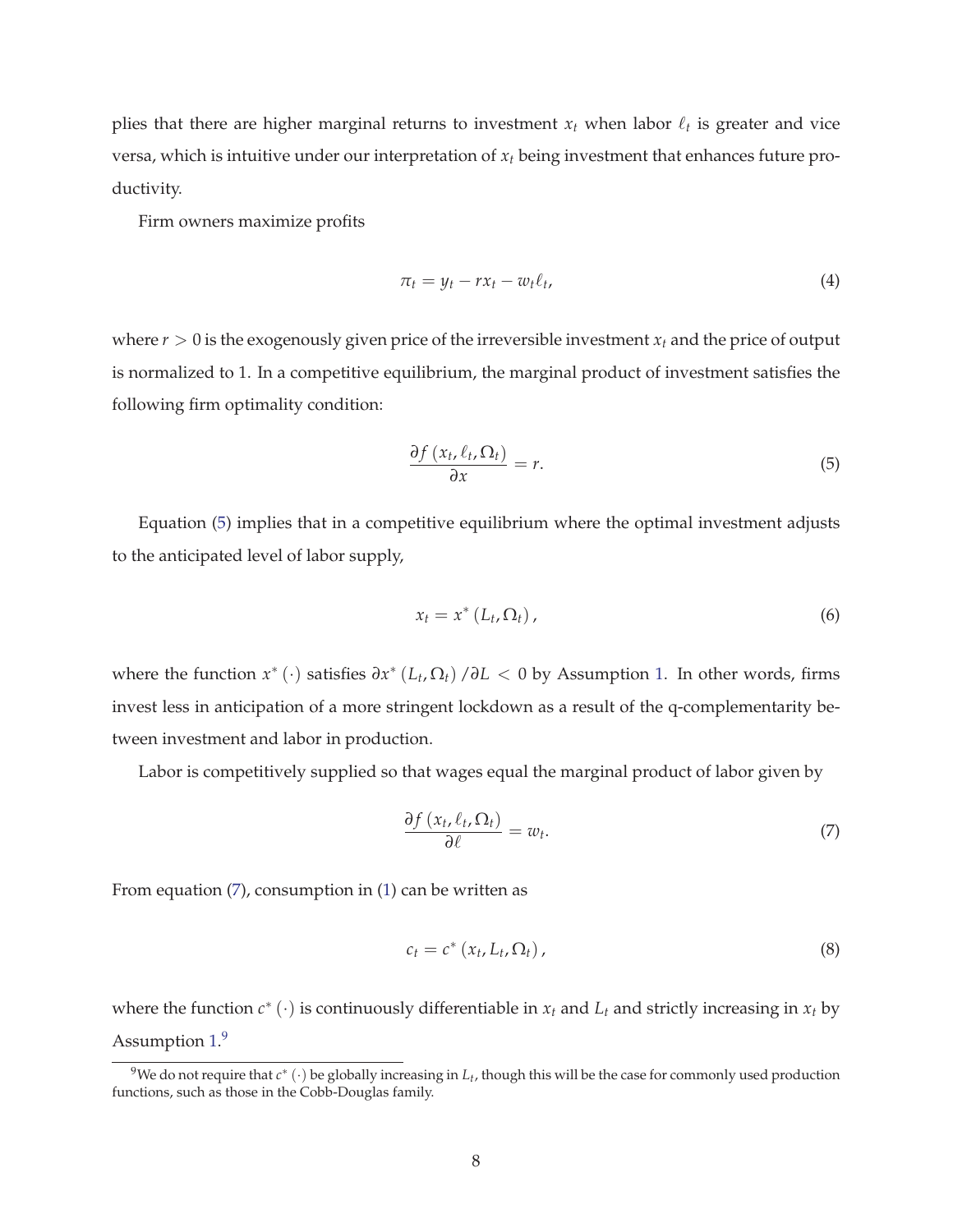#### **2.2 Disease Spread, Lockdown Policy, and Welfare**

We model disease spread as following an SIRD model (Kermack and McKendrick, 1927; Ferguson et al., 2020), which we allow to depend on a lockdown policy, as in Atkeson (2020a), Eichenbaum et al. (2020a), and Alvarez et al. (2020). Specifically, the health state of the economy in period *t* is summarized by  $\Omega_t = \{S_t, I_t, R_t, D_t\}$ , where  $S_t \in [0, 1]$  is the share of susceptible individuals, *I*<sup>*t*</sup> ∈ [0, 1] is the share of infected and contagious individuals,  $R$ <sup>*t*</sup> ∈ [0, 1] is the share of recovered individuals, and  $D_t \in [0, 1]$  is the share of deceased individuals. It follows that

$$
S_t + I_t + R_t + D_t = 1.
$$
\n<sup>(9)</sup>

An SIRD model defines a mapping  $\Gamma(\cdot)$  that implies a law of motion of the health state,

$$
\Omega_{t+1}=\Gamma\left(L_t,\Omega_t\right),\,
$$

which depends on the degree of lockdown at date  $t.^{10}$  The initial health state  $\Omega_0$  is taken as given. $^{11}$ 

Social welfare equals the discounted sum of utility streams,

$$
\sum_{t=0}^{\infty} \beta^t u\left(c_t, \Omega_t\right),\tag{10}
$$

where  $\beta \in (0,1)$  is the discount factor, and  $u(\cdot)$  is a strictly increasing and strictly concave utility function of consumption  $c_t$  and also depends on the health state  $\Omega_t$ .

To simplify the exposition, we assume that the government puts positive weight on only workers' utility. Our main results require that workers and firm owners are distinct, and that the government puts greater weight on workers, and therefore does not fully internalize the impact of lockdown on intermediate input investment.<sup>12</sup>

Note that utility depends directly on the health state, which may capture the costs of illness

 $10$ All of our results extend to a setting where the health state is a function of time or is stochastic, a feature which would capture factors such as the evolving constraints on the medical system and the changing likelihood of vaccine discovery. Our quantitative exercise considers an environment in which a vaccine arrives in finite time.

<sup>&</sup>lt;sup>11</sup>We assume that  $x_0$  is endogenous, implying that it is chosen in anticipation of the government's initial lockdown policy. Our main results are robust to assuming  $x_0$  is exogenous.

 $12$ Time inconsistency emerges in the present context because the government does not internalize the cost of lockdown on firm owners. If, instead, workers fully owned the firms, then optimality of the investment decision would imply that the government's ex-ante and ex-post optimal lockdown choices coincide. To see this, note that optimality implies that both ex-ante and ex-post a marginal increase in lockdown severity associated with lower investment would have zero marginal social net payoff. As such, there would be no time-inconsistency problem.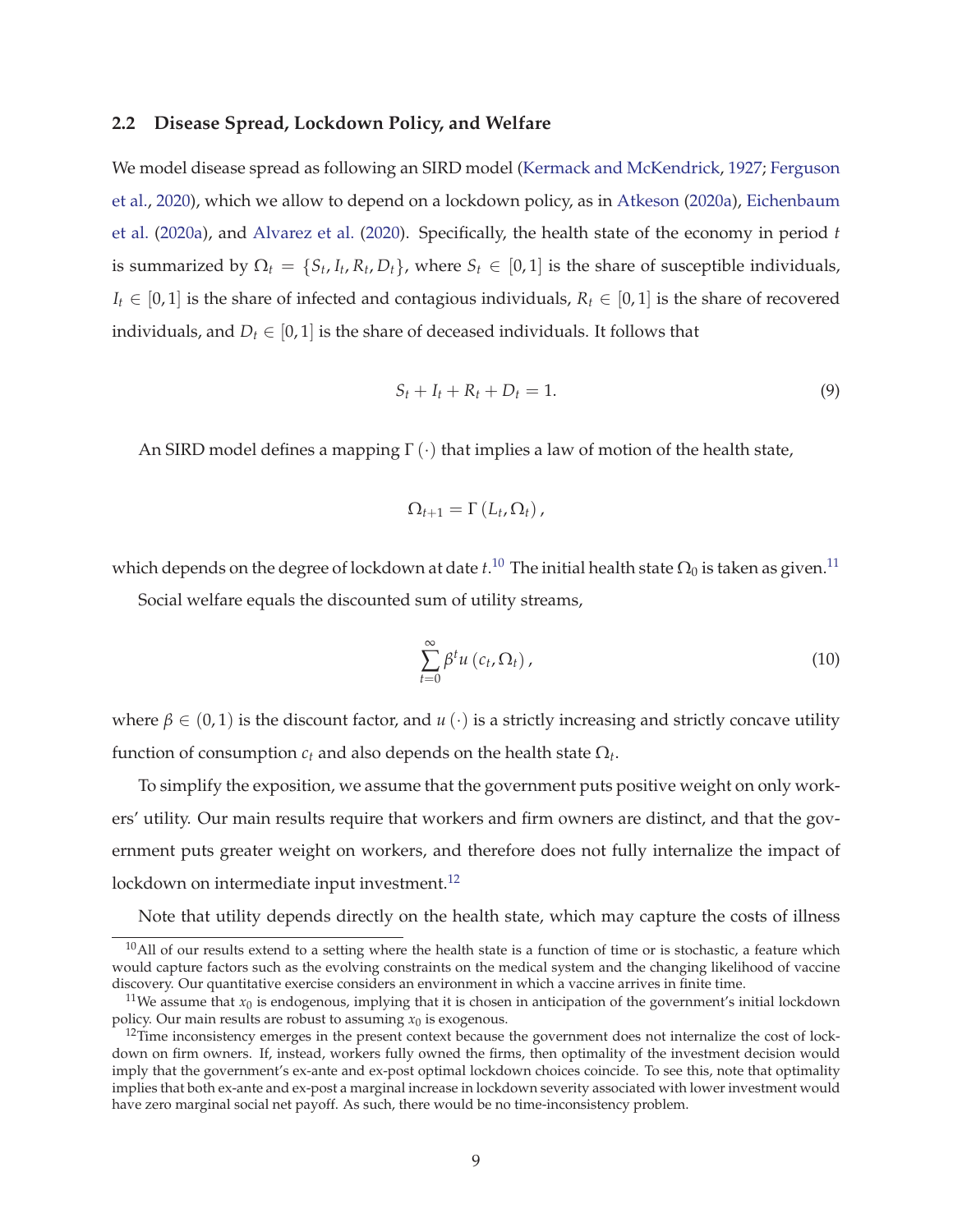and mortality associated with disease spread. Moreover, utility also indirectly depends on disease spread through the level of consumption  $c_t$ , since the health state  $\Omega_t$  directly enters the production function  $f(\cdot)$ .

Note that our framework is sufficiently general to accomodate considerations such as endogenous social distancing, which would have an effect on utility through *u* (·), on output through *f* (·), and on disease spread through Γ(·), since these are all functions of the health state. From this perspective, the appropriate interpretation of the lockdown policy *L<sup>t</sup>* is that it corresponds to a binding government mandate above and beyond the endogenous social distancing response. This government restriction can be useful to mitigate disease spread if there is an externality associated with endogenous social distancing, where individuals do not internalize the disease cost of their social interactions.<sup>13</sup>

We do not restrict how the health state and lockdown impact output, utility, and disease dynamics in the economy other than by making the following henceforth maintained assumption:

**Assumption 2.** *The functions*  $f(x_t, \ell_t, \Omega_t)$ ,  $u(c_t, \Omega_t)$ , and  $\Gamma(L_t, \Omega_t)$  are continuously differentiable in *all elements of*  $\Omega_t$ .

This technical assumption guarantees that the government's problem is well-behaved and that we can rely on first-order conditions (FOCs) in the proofs of our results. Note that these assumptions are satisfied in many recent macroeconomic models with SIRD modules in which disease dynamics respond smoothly to lockdown policies, such as Alvarez et al. (2020) and Eichenbaum et al. (2020a).

# **3 Optimal Policy under Commitment**

Suppose that the government commits to an optimal lockdown policy sequence  $\{L_t^c\}_{t=1}^\infty$  $\sum_{t=0}^{\infty}$  at time 0. This means that the government internalizes the fact that investment optimally adjusts to anticipated labor supply as determined by future lockdown policy. Given firm optimality in (6), this policy sequence induces sequences of optimal labor supply  $\{ \ell_t^c \}_{t=1}^{\infty}$  $\sum_{t=0}^{\infty}$  and investment  $\left\{x_t^c\right\}_{t=0}^{\infty}$  $\sum_{t=0}^{\infty}$  under government commitment.

<sup>&</sup>lt;sup>13</sup>See Farboodi et al. (2020) for a discussion of the interaction between endogenous and government-mandated social distancing.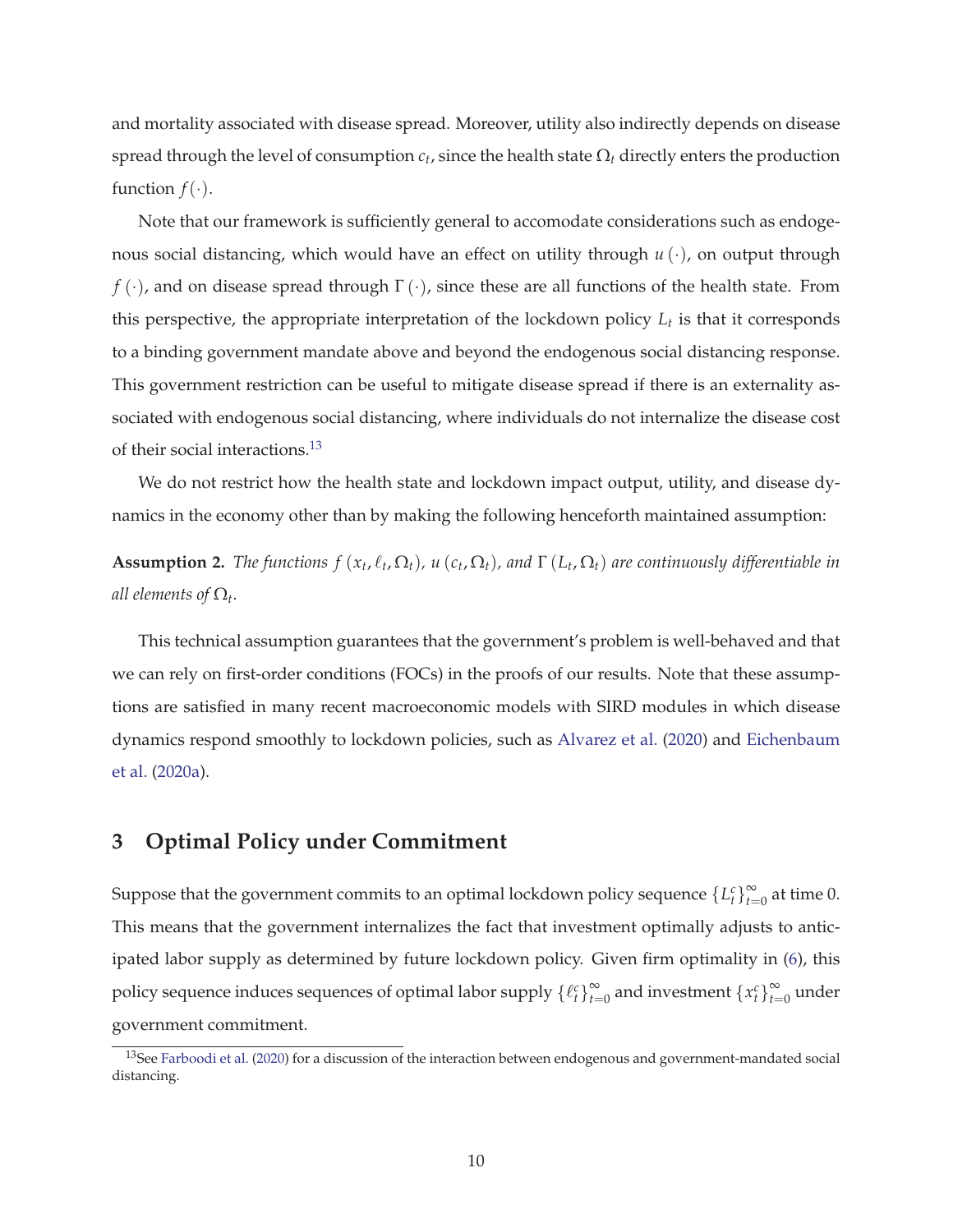After substituting the investment function  $x_t = x^*(L_t, \Omega_t)$  from (6) and the consumption function  $c_t = c^*(x_t, L_t, \Omega_t)$  from (8) into the social welfare function (10), the government with commitment solves the following sequence problem:

$$
\max_{\{L_t\}_{t=0}^{\infty}} \left\{ \sum_{t=0}^{\infty} \beta^t u\left(c^*\left(x^*\left(L_t, \Omega_t\right), L_t, \Omega_t\right), \Omega_t\right) \right\}
$$
\n
$$
\text{s.t.} \quad L_t \in [0, 1], \quad \forall t \ge 0,
$$
\n
$$
\Omega_{t+1} = \Gamma\left(L_t, \Omega_t\right), \quad \forall t \ge 0,
$$
\n
$$
\Omega_0 \text{ given.}
$$
\n(11)

Importantly, substituting the optimal firm investment response  $x^*(L_t, \Omega_t)$  into the welfare function before deriving the optimal lockdown sequence  $\{L_t^c\}_{t=1}^{\infty}$  $\sum_{t=0}^{\infty}$  that solves the program in (11) means that the government with commitment takes into account the reaction of investment to its policies in all periods. The problem of the government with commitment can be written recursively as

$$
V^{c}\left(\Omega\right)=\max_{L\in\left[0,1\right]}\left\{u\left(c^{*}\left(x^{*}\left(L,\Omega\right),L,\Omega\right),\Omega\right)+\beta V^{c}\left(\Gamma\left(L,\Omega\right)\right)\right\},\tag{12}
$$

where  $V^c(\Omega)$  denotes the value of health state  $\Omega$  to the government with commitment. The solution to program (12) induces an optimal lockdown policy under commitment as a function of the prevailing health state  $\Omega$ , denoted  $L^c(\Omega)$ . This lockdown policy in turn yields an optimal investment level under commitment that depends only on the health state  $\Omega$ , denoted  $x^c(\Omega) = x^*(L^c(\Omega), \Omega).$ 

Standard arguments together with Assumption 2 imply that *V c* (Ω) is continuously differentiable in all elements of  $\Omega$ . This means that the necessary FOC for interior optimal levels of lockdown under commitment  $L^c \in (0,1)$  is

$$
\frac{\partial u\left(\cdot\right)}{\partial c}\left[\frac{\partial c^*\left(\cdot\right)}{\partial x}\frac{\partial x^*\left(\cdot\right)}{\partial L}+\frac{\partial c^*\left(\cdot\right)}{\partial L}\right]=-\beta\frac{dV^c\left(\cdot\right)}{dL}.\tag{13}
$$

In choosing the degree of lockdown, the government weighs two opposing forces, as in Gourinchas (2020) and Hall et al. (2020). On the one hand, it considers the economic costs captured by the left-hand side of (13). The economic costs are twofold. First, conditional on the level of investment, a lockdown has a direct impact on output and consumption by limiting labor supply.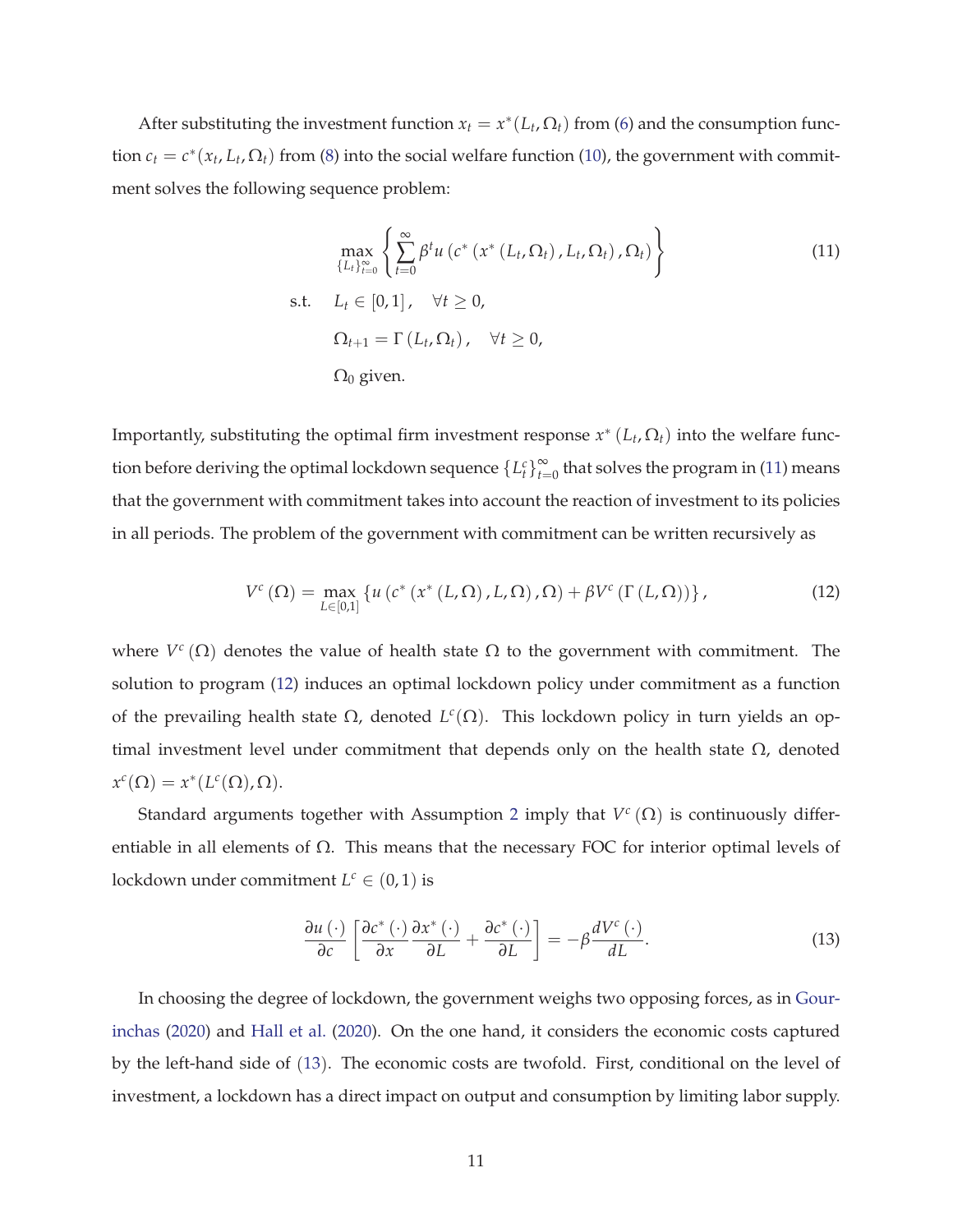Second, a lockdown has an indirect impact on output by reducing the marginal product of investment which reduces investment. The government's ability to commit gives it the ability to take into account both of these factors and anticipate firms' reaction to the policy.

On the other hand, the government considers the discounted future health benefits in terms of reduced mortality from inhibiting the disease spread, as captured by right-hand side of (13). Differentiating (12), the marginal health benefits of lockdown can be written recursively as

$$
\frac{dV^{c}\left(\Omega'\right)}{dL} = \frac{dV^{c}\left(\Omega'\right)}{d\Omega'}\frac{d\Gamma(L,\Omega)}{dL}
$$
\n(14)

$$
= \frac{du\left(c^*\left(x^c\left(L',\Omega'\right),L',\Omega'\right),\Omega'\right)}{dL} + \beta \frac{dV^c\left(\Gamma\left(L',\Omega'\right)\right)}{dL},\tag{15}
$$

where  $\Omega' = \Gamma(L, \Omega)$  denotes next period's health state and L' denotes the level of next period's optimal lockdown. By use of the envelope theorem, the optimal lockdown policy function *L c* (Γ(*L*, Ω)) was replaced with the level of next period's optimal lockdown *L* ′ on the right-hand side of equation (15). This equation illustrates that present lockdown dynamically impacts all future health states, which in turn impact welfare both through their direct health costs and through their indirect effect on consumption.

## **4 Optimal Policy under Lack of Commitment**

Under lack of commitment, investment is treated as fixed at the time when lockdown policy is decided on. The government at date *t* chooses an optimal degree of lockdown that depends on sunk investment  $x_t$  and the health state  $\Omega_t$ , which we denote  $L^*(x_t, \Omega_t)$ . Firms in turn anticipate the government's policy and decide on the optimal investment level *x* ∗ (*L<sup>t</sup>* , Ω*t*) that depends on the expected lockdown  $L_t$  and the health state  $\Omega_t$ . We consider a Markov perfect equilibrium (MPE), in which investment and lockdown policy can be expressed as functions of only the health state  $\Omega_t$ , namely  $x^n(\Omega_t)$  and  $L^n(\Omega_t)$ . In any MPE,  $x^n(\Omega_t) = x^*(L^n(\Omega_t), \Omega_t)$  and  $L^n(\Omega_t) = L^*(x^n(\Omega_t), \Omega_t)$ , as the government and firms take each other's reaction functions as given when choosing their actions under the prevailing health state.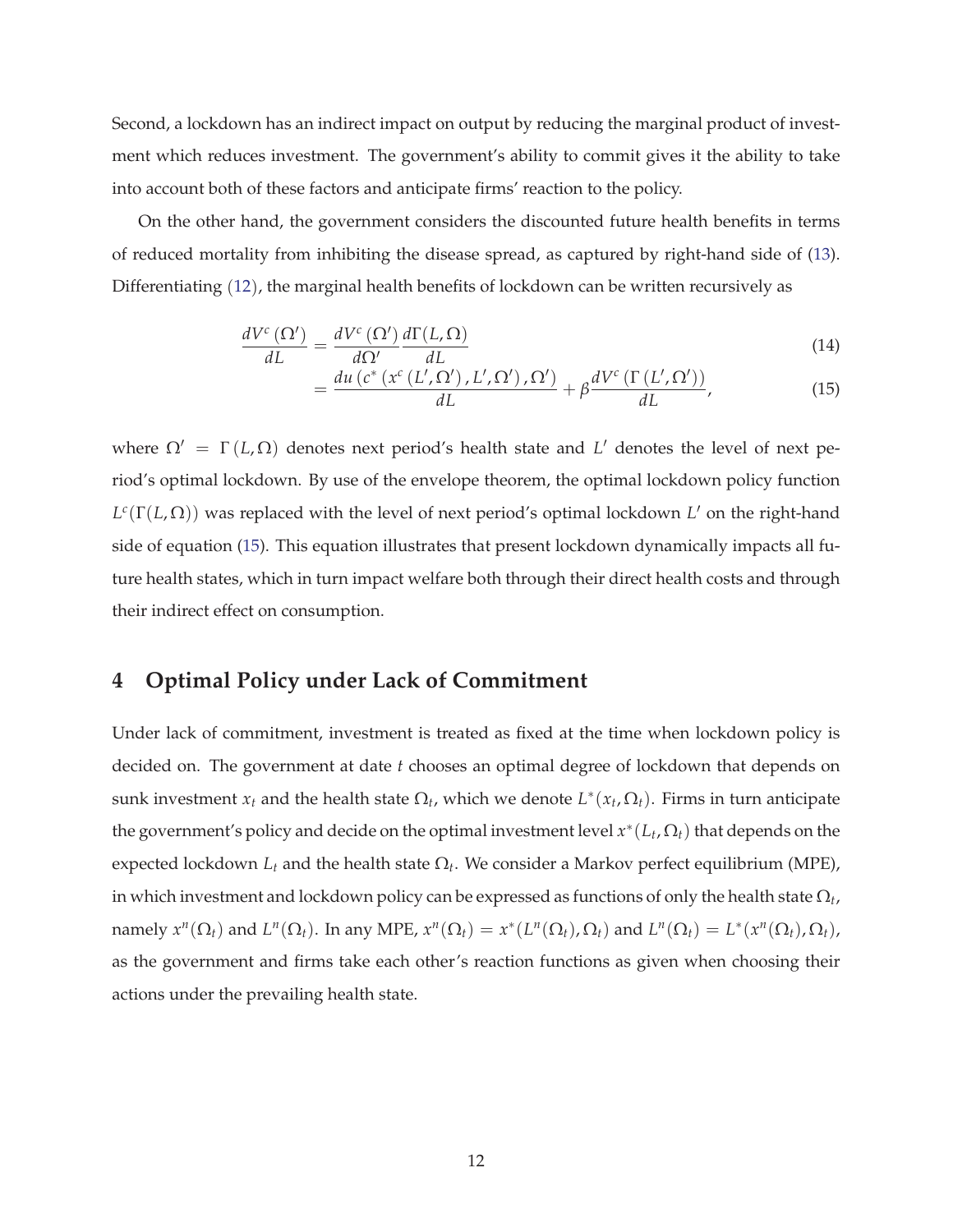The problem of the government without commitment in an MPE can be written recursively as

$$
W^{n}(x,\Omega) = \max_{L \in [0,1]} \left\{ u\left(c^{*}\left(x,L,\Omega\right),\Omega\right) + \beta V^{n}\left(\Gamma\left(L,\Omega\right)\right) \right\},\tag{16}
$$

$$
V^{n}\left(\Omega'\right)=u\left(c^{*}\left(x^{n}\left(\Omega'\right),L^{n}\left(\Omega'\right),\Omega'\right),\Omega'\right)+\beta V^{n}\left(\Gamma\left(L^{n}\left(\Omega'\right),\Omega'\right)\right),\qquad (17)
$$

where  $W^n(x, \Omega)$  denotes the value to the government given investment *x* and health state  $\Omega$ , while  $V^n(\Omega')$  denotes the continuation value to the government given next period's health state  $\Omega' = \Gamma(L, \Omega)$  in the absence of future government commitment. Note that  $W^n(x, \Omega)$  depends on the current period's investment and health state, while  $V^n(\Omega')$  depends only on next period's health state. This reflects the fact that next period's MPE investment function  $x^n(\Omega')$  is already consistent with the future MPE lockdown policy  $L^n(\Omega')$  by the government without commitment, and vice versa. Importantly, by not substituting the current period's optimal investment response when solving its problem, the government without commitment treats current investment as sunk when deciding on lockdown policy.

Consider the government's FOC in a differentiable MPE for interior lockdown  $L^n \in (0,1)$ under lack of commitment:

$$
\frac{\partial u\left(\cdot\right)}{\partial c}\frac{\partial c^*\left(\cdot\right)}{\partial L} = -\beta \frac{dV^n\left(\cdot\right)}{dL}.\tag{18}
$$

Holding all else—including investment and the health state—fixed, the left-hand side of the optimality condition under lack of commitment in (18) is strictly greater than that under commitment in (13). The reason for this is that *∂x* ∗ (·)/*∂L* < 0 due to q-complementarity between *x* and  $\ell$ , which is given by Assumption 1. This captures the fact that a government without commitment undervalues the economic cost of a lockdown relative to a government with commitment. Specifically, a government without commitment does not take into account that a more stringent lockdown changes ex-ante firm expectations in a way that reduces the level of investment, which in turn reduces future output and consumption.

Turning to the right-hand side of (18), the derivative of the government's continuation value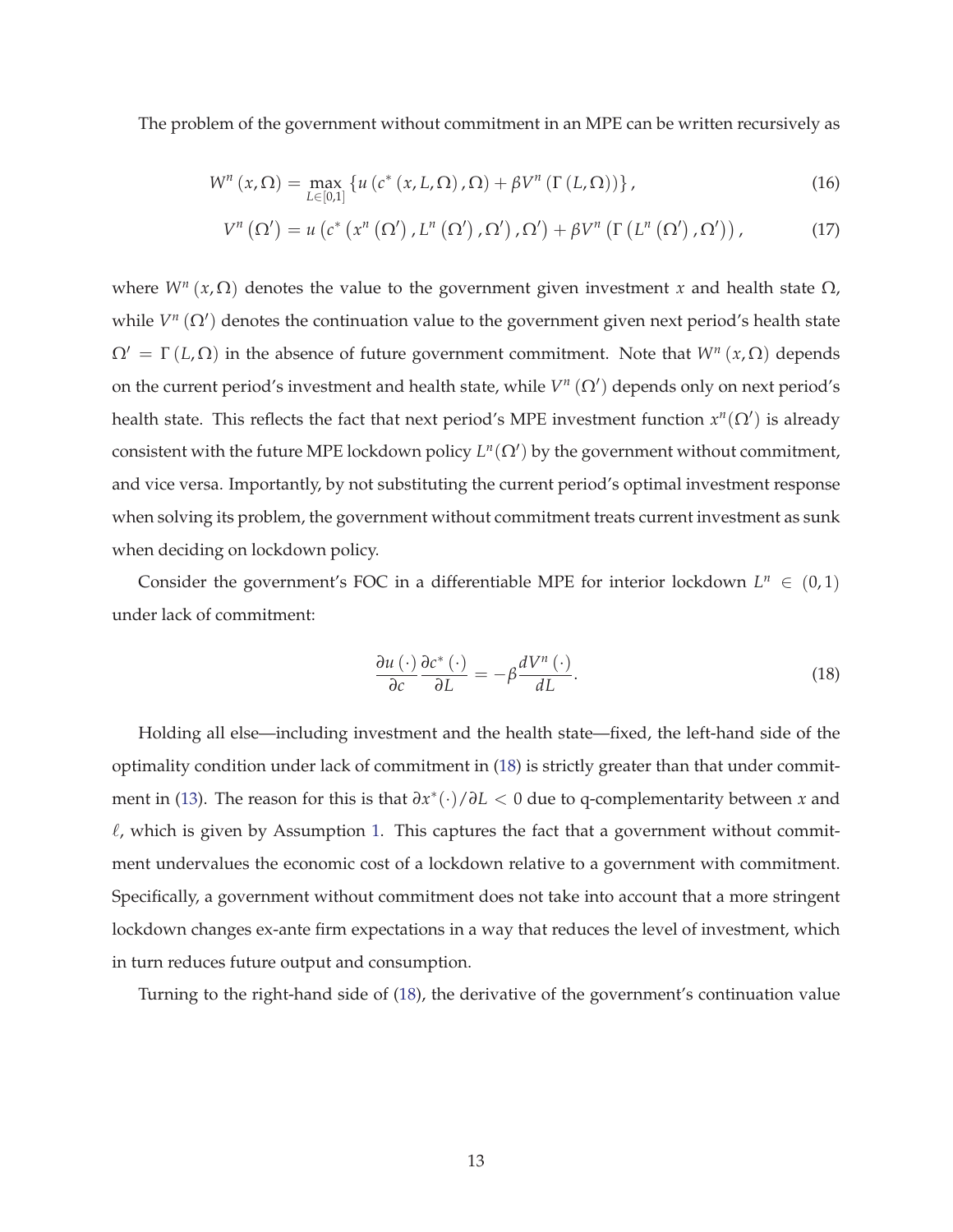with respect to lockdown is

$$
\frac{dV^{n}(\Omega')}{dL} = \frac{dV^{n}(\Omega')}{d\Omega'} \frac{d\Gamma(L,\Omega)}{dL}
$$
\n
$$
= \frac{du\left(c^{*}\left(x^{n}\left(L',\Omega'\right),L',\Omega'\right),\Omega'\right)}{dL} + \beta \frac{dV^{n}\left(\Gamma\left(L',\Omega'\right)\right)}{dL}
$$
\n(19)

$$
+\left[\frac{du\left(c^*\left(x^n\left(L',\Omega'\right),L',\Omega'\right),\Omega'\right)}{dL'}+\beta\frac{dV^n\left(\Gamma\left(L',\Omega'\right)\right)}{dL'}\right]\frac{dL^n\left(\Omega'\right)}{dL'},
$$

where  $\Omega' = \Gamma(L, \Omega)$  denotes next period's health state as a function of the current lockdown level and health state, *L* ′ denotes the level of optimal lockdown under lack of commitment next period, and *L<sup>n</sup>* (Ω<sup>'</sup>) is next period's MPE lockdown policy under lack of commitment as a function of next period's health state.

The first line on the right-hand side of equation (20) is analogous to that under commitment in (15). It represents the payoff from changing the future health state by changing the lockdown today, holding fixed the optimal future lockdown policy.

The second line on the right-hand side of equation (20) is unique to the case of lack of commitment. It corresponds to the strategic effect of a lockdown today on future policy, since changing the future health state also changes future lockdown incentives. Under commitment, the term analogous to that in brackets in the second line of (20) is identically zero because the government with commitment takes into account firms' reaction to its lockdown choice, as captured by the FOC (13). Under lack of commitment, however, equation (18) and Assumption 1 together imply that the term in brackets is negative.<sup>14</sup>

Note that a complexity associated with this general model is that the value of a given health state cannot be represented by a univariate, concave function, as in typical models of optimal fiscal policy. Nevertheless, under the weak conditions spelled out above, we obtain the following result:

**Proposition 1** (Time Inconsistency). Suppose that the optimal policy under commitment  $\{L_t^c\}_{t=1}^{\infty}$ *t*=0 *admits an interior solution in some period t. Then the optimal policy under commitment is time-inconsistent.*

*Proof.* See Appendix A.1.

 $\Box$ 

Proposition 1 states that lack of government commitment may result in an inefficient lockdown

<sup>14</sup>While we can sign the term in brackets, we cannot sign the overall strategic effect since the sign of *dL<sup>n</sup>* (Γ (*L*, Ω)) /*dL* is ambiguous due to the nonlinear dynamics of the SIRD model. If, for example, a marginal increase in *L* causes a large (small) share of the population to become recovered and immune, then the optimal future  $L^n(\Gamma(L,\Omega))$  may decrease (increase).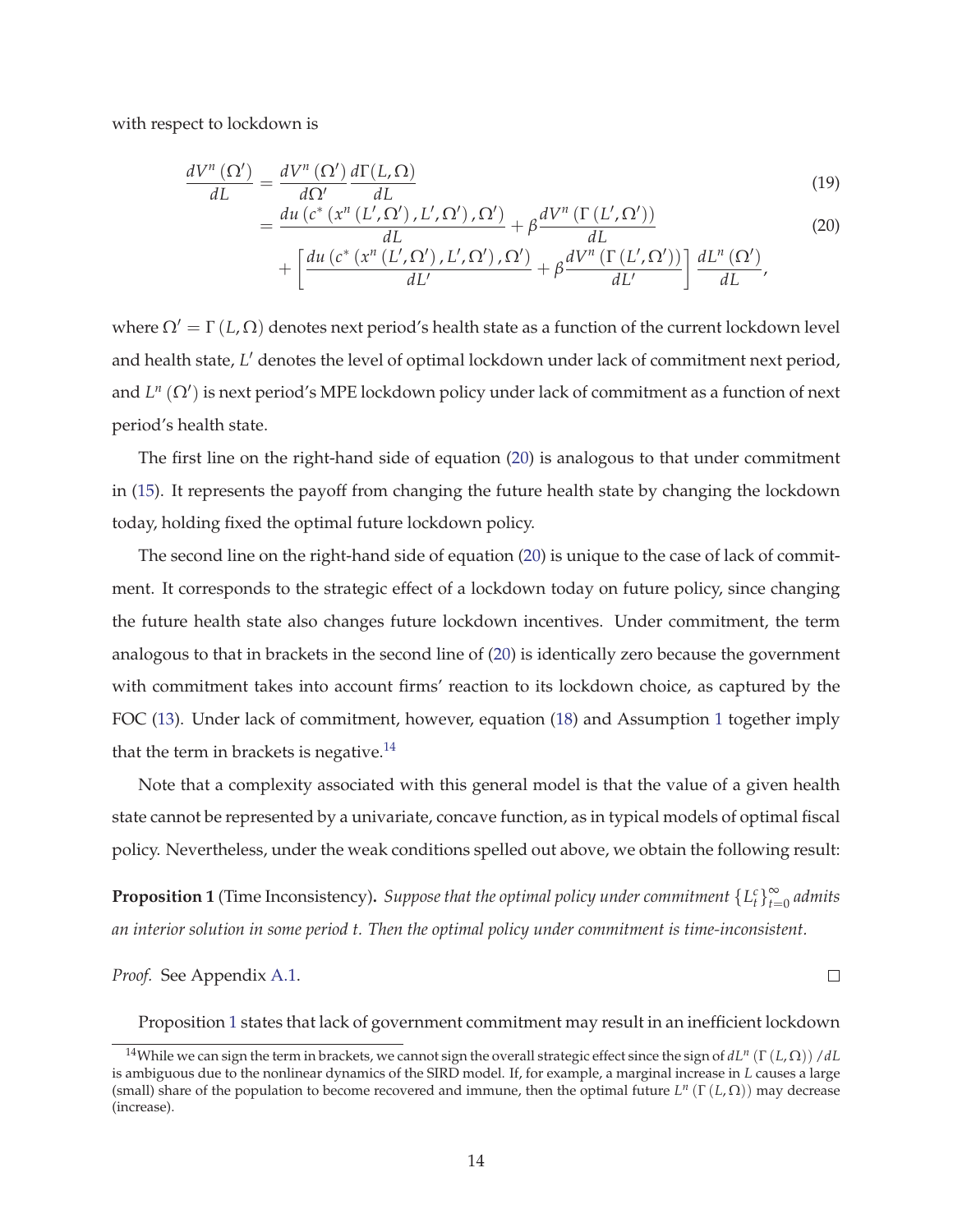policy. The idea behind the proof is as follows: If the optimal lockdown policy under lack of commitment was congruous to that under commitment, then the no-commitment government would have no incentive to deviate because any deviation would be associated with weakly negative change in welfare. But at an interior solution where  $L_t \in (0,1)$  for some *t*, the optimality condition (18) under no commitment calls for a strictly higher value of *L<sup>t</sup>* than condition (13) under commitment. Therefore, the optimal policy is time-inconsistent whenever it is interior.<sup>15</sup>

The intuition for this result is that, absent commitment, the government treats firm investment as fixed and thus undervalues the economic cost of a lockdown, which leads to an inefficient choice of lockdown. By anticipating this behavior, firms invest less than they would if the government had commitment. For this reason, the optimal policy under lack of commitment differs from that under commitment.<sup>16</sup>

Note that Proposition 1 does not specify whether the optimal lockdown policy under commitment is more or less stringent than that under lack of commitment. This is due to two key differences between the optimal policies with and without commitment. The first difference is a static one: starting from an  $L_t$  that is interior under commitment and given a health state  $\Omega_t$ , investment  $x_t$ , and continuation value  $V(\Omega_{t+1})$ , a government without commitment would choose a strictly higher *L<sup>t</sup>* than a government with commitment. This is due to the fact that the government without commitment treats investment *x<sup>t</sup>* as sunk when it decides on lockdown policy at time *t*. The second difference is a dynamic one: given the difference in policy functions of governments with and without commitment, investment and the health state will evolve differently in a dynamic model under commitment versus under lack of commitment. This makes it challenging to provide a sharp theoretical characterization of the policy paths under commitment versus no commitment without further model restrictions. In the quantitative exercise presented in Section 6, we use a calibrated version of our model to show that lockdown under lack of commitment is more severe than that under full commitment at most points in time along the equilibrium path of a simulated pandemic.

<sup>&</sup>lt;sup>15</sup>In the event that there are exogenous limits on lockdown policy, as in Acemoglu et al. (2020), an analogous argument applies whenever the policy is interior relative to such exogenous limits.

<sup>&</sup>lt;sup>16</sup>In case Assumption 1 is reversed—i.e., if *x* and  $\ell$  are q-substitutes in production—then the result in Proposition 1 continues to hold but the intuition is also reversed.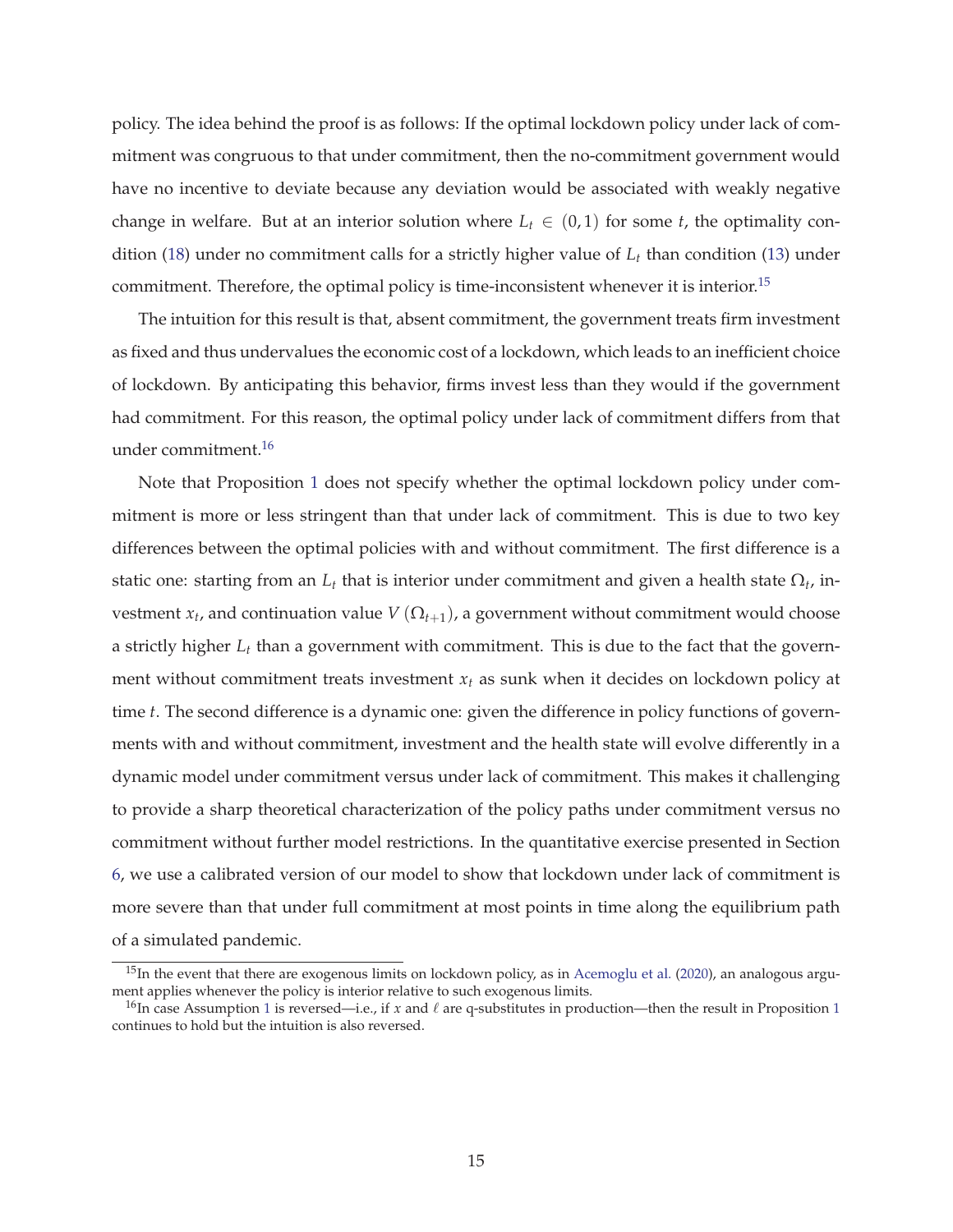## **5 Value of Rules**

We have established that the optimal lockdown policy is time-inconsistent. Deviations from the policy under commitment occur because a government without commitment chooses a lockdown that is ex-post optimal but leads to ex-ante inefficient investment in expectation of the no-commitment outcome. This raises the possibility that constraints on government policy can prevent ex-ante inefficient policy outcomes.

#### **5.1 Optimality of Limiting Future Policy Discretion**

In our environment, a credible lockdown policy plan can be socially optimal. Suppose that rather than choosing a lockdown policy  $L_t \in [0,1]$  with discretion, the government is constrained to choosing a policy  $L_t \in \mathcal{L}_t(\Omega_t) \subseteq [0,1]$ , where  $\mathcal{L}_t(\Omega_t)$  is a subset of policies that depends on the prevailing health state Ω*<sup>t</sup>* . As an example of a particularly heavy-handed policy constraint, consider  $\mathcal{L}_t(\Omega_t) = \{L_t^c(\Omega_t)\}\.$  Then the policy decision is constrained to the optimum under commitment,  $L_t(\Omega_t) = L_t^c(\Omega_t)$ . Clearly, this policy constraint implements the efficient outcome as it exactly mimics the time-consistent policy choice.

Going beyond this extreme example, we can study rules that constrain the extent of a lockdown. Consider a state-contingent rule  $\mathcal{L}_t(\Omega_t)=\{L_t|L_t\leq \overline{L}_t(\Omega_t)\}$  so that a government at date  $t$ can choose any policy  $L_t$  that falls below  $\overline{L}_t(\Omega_t)$  with discretion. In other words, the government commits to limiting the stringency of the lockdown.<sup>17</sup> We then have the following result:

**Proposition 2** (Value of Rules). Consider a rule  $\{\overline{L}_t(\Omega_t)\}_{t=0}^{\infty}$  such that  $\overline{L}_t(\Omega_t) = L_t^c(\Omega_t)$  for all periods *t and all health states* Ω*<sup>t</sup> . Then there exists an MPE subject to this rule in which the government without commitment chooses the optimal policy under commitment.*

 $\Box$ 

*Proof.* See Appendix A.2.

Proposition 2 shows that the introduction of rules that impose a limit on the severity of lockdown can implement the optimal policy and therefore improve the efficiency and welfare in an economy without government commitment. The idea behind the proof is as follows: Starting from the efficient policy sequence, a rule that takes the form of an upper bound only allows for

<sup>&</sup>lt;sup>17</sup>This upper-bound rule is in line with Florida governor Ron DeSantis' announcement on September 25, 2020, of a state-wide 50-percent minimum capacity limit (i.e., an upper bound of 50 percent on capacity reduction) for restaurants.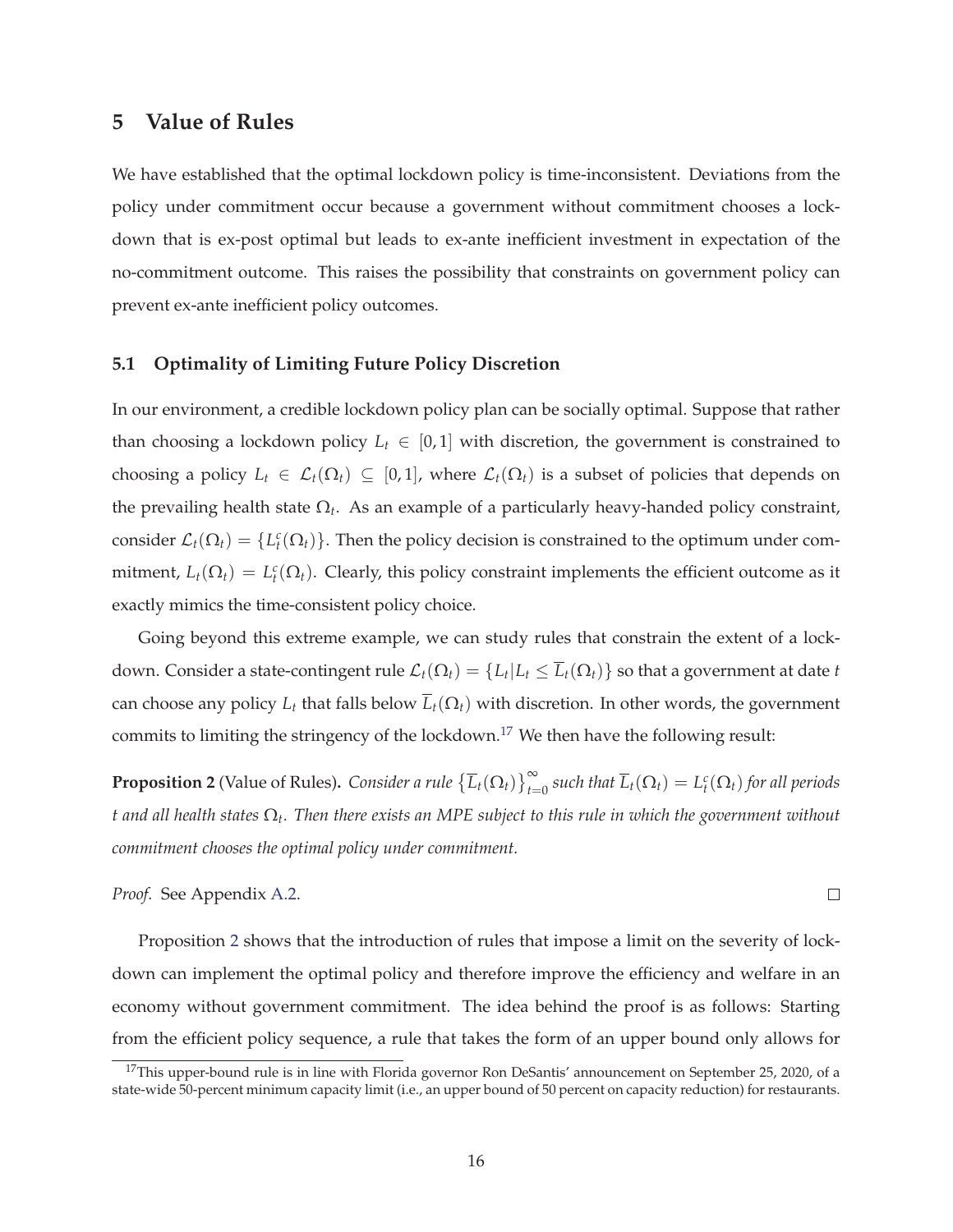downward deviations in lockdown from  $L_t^c$  to some less strict lockdown  $\widetilde{L}_t < L_t^c$ . But if a surprise relaxation of lockdown to the level  $\tilde{L}_t$  were optimal to a government without commitment given sunk investment  $x^*(L_t^c, \Omega_t)$ , which depends on the anticipated lockdown  $L_t^c$  and health state  $\Omega_t$ , then a government with commitment could have implemented the same lockdown relaxation with firms anticipating it, leading to investment  $x^*(\widetilde{L}_t,\Omega_t)$ . Since an anticipated lockdown relaxation yields higher investment and thus consumption, due to the q-complementarity between investment and labor in production, such a deviation contradicts the optimality of the original lockdown policy under commitment.<sup>18</sup>

The intuition for this result is that an upper bound on lockdown stops the government without commitment from making short-sighted policy decisions when investment is treated as sunk. A lower bound on lockdown is not necessary because lack of commitment is not associated with a temptation to impose too lax a lockdown. This is because q-complementarity between investment and labor in production (Assumption 1) implies that one-shot deviations from an equilibirum under commitment by a government without commitment are profitable only in the direction of stricter, not less strict, lockdown policy. For this reason, a lower bound on lockdown does not improve the efficiency of lockdown policy under the MPE considered in Proposition 2.

Note that, on one hand, the rule described in Proposition 2 is less restrictive than one dictating the exact level of lockdown in every period and health state. On the other hand, an upper bound on lockdowns may still be overly strict if good reasons for imposing stricter lockdowns materialize themselves in the future. While our analysis so far has abstracted from such reasons by assuming that the ex-post efficiency of future lockdowns can be guaranteed ex-ante, we now turn to a natural extension in which future policy flexibility is valuable.

#### **5.2 Uncertainty and Noncontractible Information**

Thus far, we have shown that under full information on the health state, a government without commitment would like to deviate from the optimal lockdown path, and that rules that limit future lockdown can increase welfare by mitigating this commitment problem. In practice, of course, government policy depends not only on the health state but also on new information that arrives during a lockdown. Such information may include estimates of disease transmissibility

 $18$ We emphasize that our argument involves only the existence, but not uniqueness, of an MPE that coincides with the efficient lockdown policy. In principal, there could exist other MPEs but these would feature weakly lower welfare.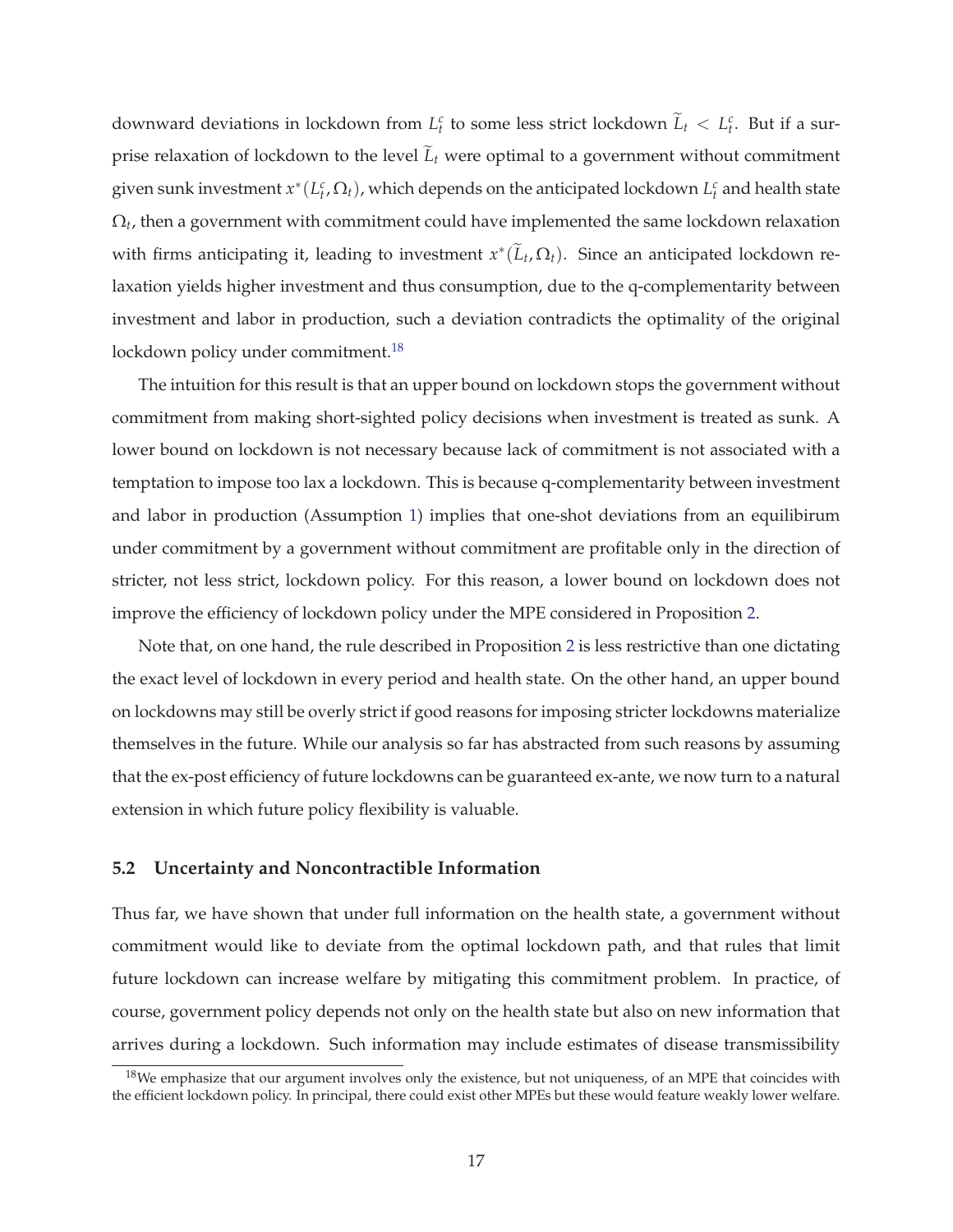and mortality risk, the state of the economy, the likelihood of vaccine discovery, and the medical system's capacity. At the same time, information on future realizations of these variables may be hard to verify or to incorporate into a written contract.

This motivates us to study the design of rules under uncertainty and noncontractible information. We show that a modification of our previous result (Proposition 2) extends to an environment that incorporates such considerations. Specifically, we show that rules that constrain future government policy either as a function of future information revelation, as seen in the US state of New York, or unconditionally, as in the US state of Florida, can improve welfare.

To capture this idea, suppose that a state variable  $\theta_t$  is realized in addition to the prevailing health state  $\Omega_t$  before investment  $x_t = x^*(L_t, \Omega_t, \theta_t)$  is made in anticipation of lockdown  $L_t =$  $L^*(x_t, \Omega_t, \theta_t)$  in period *t*. For simplicity, let  $\theta_t$  be independently and identically distributed with associated probability density function  $g(\theta_t)$  over support  $[\theta,\overline{\theta}]$  with  $\theta < \overline{\theta}$ .<sup>19</sup> Substituting the modified consumption function  $c_t = c^*(x_t, L_t, \Omega_t, \theta_t)$  based on (8), social welfare at  $t = 0$  given a sequence of state-contingent investment and lockdown policies  $\{x_t(\Omega_t, \theta_t), L_t(\Omega_t, \theta_t)\}_{t=0}^{\infty}$  is

$$
\sum_{t=0}^{\infty} \beta^t \mathbb{E}_0[u\left(c^*\left(x_t, L_t, \Omega_t, \theta_t\right), \Omega_t, \theta_t\right)]
$$
\ns.t. 
$$
\Omega_{t+1} = \Gamma\left(L_t, \Omega_t, \theta_t\right), \quad \forall t \ge 0,
$$
\n
$$
\theta_t \stackrel{iid}{\sim} g\left(\theta_t\right), \quad \forall t \ge 0,
$$
\n
$$
\Omega_0 \text{ given,}
$$
\n(21)

where the expectation  $\mathbb{E}_0[\cdot]$  is taken over time-0 and future realizations of  $\theta_t$ .

Note that the stochastic state  $\theta_t$  enters the problem in multiple places. It indirectly enters the consumption function  $c^*(\cdot)$  through its effect on production. At the same time, it directly enters the utility function  $u(\cdot)$  and the SIRD model  $\Gamma(\cdot)$ . Finally, while equation (21) considers a given set of state-contingent investment and lockdown policies, the optimal investment function,  $x^*(L_t, \Omega_t, \theta_t)$ , and optimal lockdown function,  $L^*(x_t, \Omega_t, \theta_t)$ , also depend on  $\theta_t$ .

In an MPE, the optimal lockdown policy under commitment depends on the health state Ω*<sup>t</sup>* and the realization of  $\theta_t$ , denoted  $L^c(\Omega_t, \theta_t)$ . This policy function implicitly takes into account the optimal investment under commitment,  $x^c(\Omega_t, \theta_t) = x^*(L_t^c(\Omega_t, \theta_t), \Omega_t, \theta_t)$ . Analogously, the optimal lockdown policy in an MPE under lack of commitment depends only on the health state

 $19$ Our results are unchanged if the shock is persistent, assuming the shock is observable, but not contractible.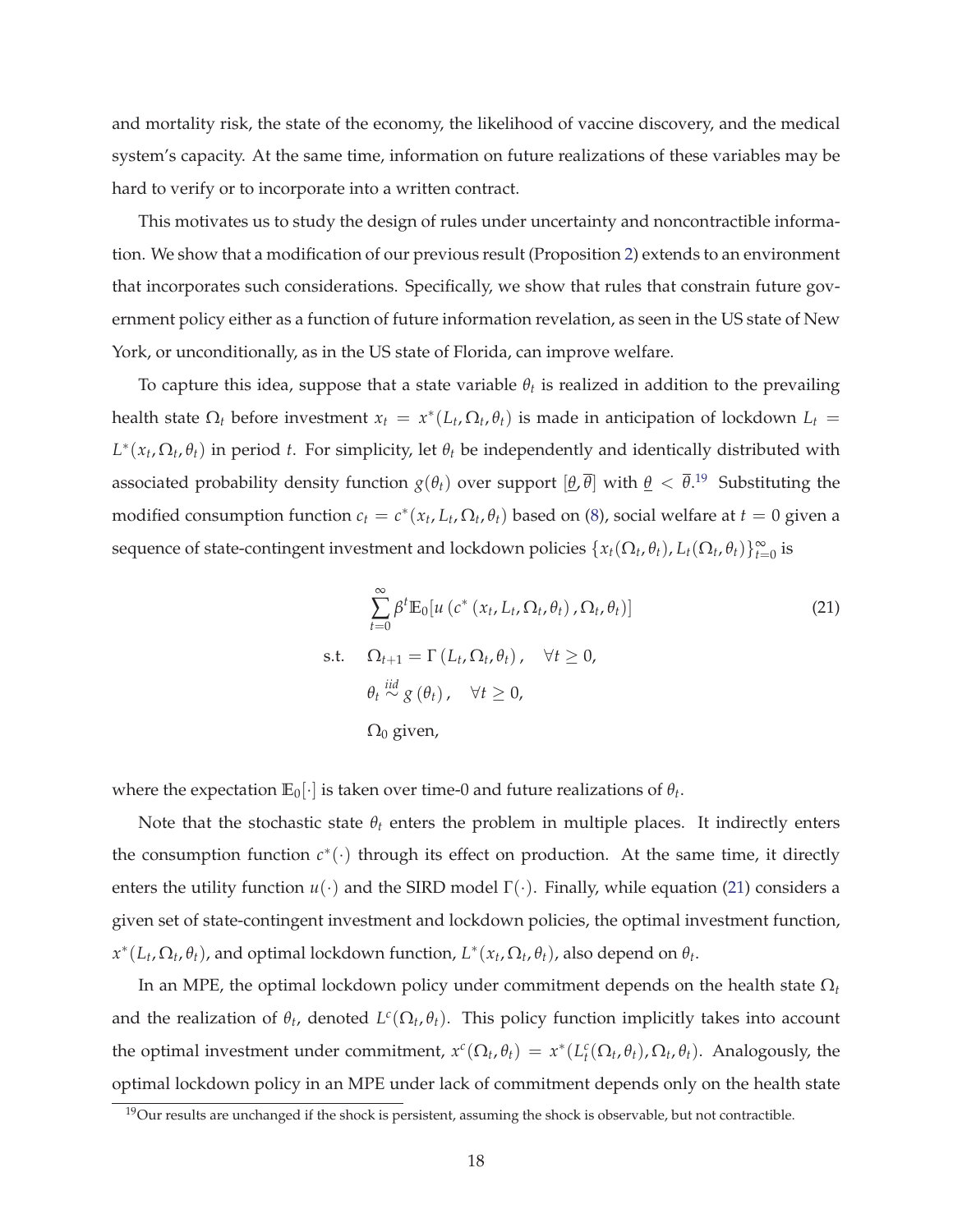$\Omega_t$  and the realization of  $\theta_t$ , denoted  $L^n(\Omega_t, \theta_t)$ . This policy function implicitly takes into account the MPE choice of investment under lack of commitment,  $x^n(\Omega_t, \theta_t) = x^*(L_t^n(\Omega_t, \theta_t), \Omega_t, \theta_t)$ .

Suppose that *θ<sup>t</sup>* represents contractible information. Then using an argument analogous to that in Proposition 2, it follows that a rule that imposes a sequence of upper bounds  $\{\overline{L}_t(\Omega_t,\theta_t)\}_{t=0}^\infty$  on lockdown, so that  $L_t\le\overline L_t(\Omega_t,\theta_t)$ , with  $\overline L_t(\Omega_t,\theta_t)=L^c(\Omega_t,\theta_t)$  for all  $t$ , can increase social welfare by inducing the government without commitment to choose the policy under commitment.

In practice, some of the information in  $\theta_t$  may not be contractible. In this case, a rigid plan may be too constraining since policy flexibility in responding to realizations of *θ<sup>t</sup>* is valuable. We show that bounded discretion in the form of a rule  $\overline{L}_t(\Omega_t) > 0$  that constrains the government to policies  $L_t \in [0, \overline{L}_t(\Omega_t)]$  independent of  $\theta_t$  can still improve welfare in this case. To this end, consider the recursive formulation of the problem faced by a government without commitment:

$$
W^{n}(x,\Omega,\theta) = \max_{L \in [0,1]} \left\{ u\left(c^{*}\left(x,L,\Omega,\theta\right),\Omega,\theta\right) + \beta \mathbb{E}_{\theta'}[V^{n}\left(\Gamma\left(L,\Omega,\theta\right),\theta'\right)] \right\},\tag{22}
$$

$$
V^{n}(\Omega',\theta') = u\left(c^{*}\left(x^{n}\left(\Omega',\theta'\right),L^{n}\left(\Omega',\theta'\right),\Omega',\theta'\right),\Omega',\theta'\right) + \beta \mathbb{E}_{\theta''}[V^{n}\left(\Gamma\left(L^{n}\left(\Omega',\theta'\right),\Omega',\theta'\right),\theta''\right)],
$$
\n(23)

where  $\Omega' = \Gamma(L, \Omega, \theta)$  and  $\mathbb{E}_{\theta'}[\cdot]$  denotes the expectation over next period's realization of  $\theta'$ . From here on, we operate under the following simplifying assumption:

**Assumption 3.** *The optimal lockdown policy under lack of commitment L<sup>n</sup>* (Ω*<sup>t</sup>* , *θt*) *is strictly increasing*  $i$ *n*  $\theta_t$  *over interior L*<sup>n</sup> ( $\Omega_t$ ,  $\theta_t) \in (0,1)$  and continuous in a neighborhood below  $\overline{\theta}$  for all  $\Omega_t$ . Moreover, the *density g*(·) *is strictly positive and continuous in a neighborhood below θ.*

According to Assumption 3, higher values of the noncontractible state are associated with stricter optimal lockdown policies under lack of commitment. Then we obtain the following result:

**Proposition 3** (Value of Rules under Uncertainty)**.** *Consider an MPE satisfying Assumption 3 for which lockdown policy is interior at time* 0 *for some realizations of θ*<sup>0</sup> *with positive probability. Then there* exists a rule  $\{\overline{L}_t(\Omega_t)\}_{t=0}^\infty$  and an MPE subject to this rule in which social welfare is strictly higher.

*Proof.* See Appendix A.3.

Proposition 3 shows that the introduction of rules increases social welfare even if future policy discretion is valuable. The idea behind the proof is as follows: A government lacking commitment

 $\Box$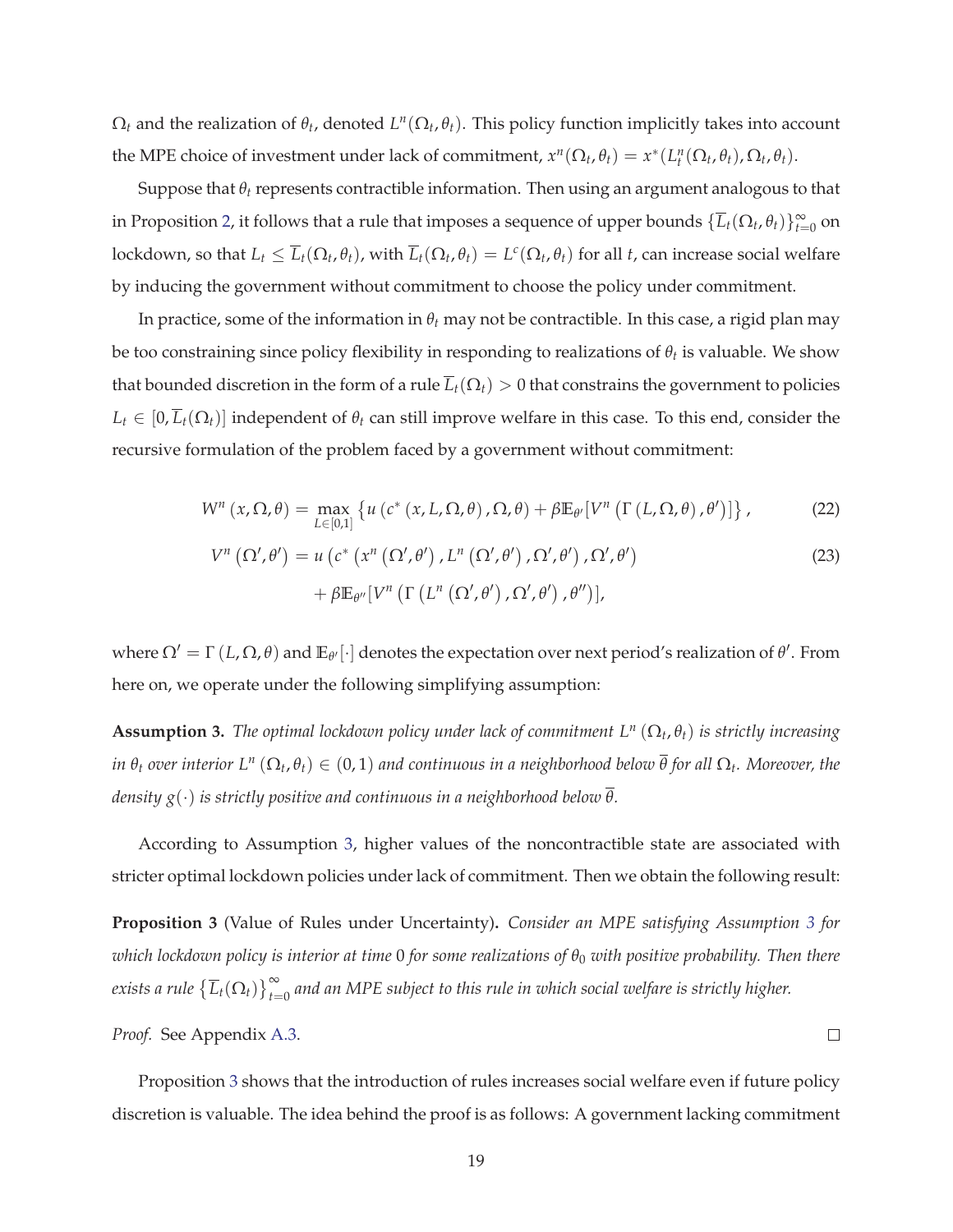chooses a more severe lockdown in the future than is socially desirable. As such, a marginally binding cap on lockdowns increases social welfare by raising investment and output at no efficiency cost. To arrive at this conclusion, a key part of the argument is that the most extreme lockdown policy imposed by the government without commitment is never optimal for a government with commitment under any realization of new information. This is natural in our setting in which the production technology satisfies an Inada condition—completely shutting down the economy yields unbounded marginal gains from opening the economy slightly.<sup>20</sup>

The intuition for this result is that a marginally binding rule does not prevent efficient lockdowns while limiting the damages of excessive lockdowns in the future. By preventing only the most extreme variants of future lockdown policies, such a rule can improve the efficiency of firms' investment choice and thereby increase social welfare.

## **6 Quantitative Exercise**

We now illustrate the quantitative implications of lack of government commitment during a pandemic in an illustrative calibration and simulation of our model. The goal is to compare lockdown policy, aggregate output, and the health state in an economy with a pandemic subject to the efficient lockdown policy under commitment versus the inefficient lockdown policy under no commitment. This comparison also allows us to illustrate how rules that limit lockdown discretion, which we have shown to be associated with efficient lockdown policy (Proposition 2), impact the path of a pandemic.

### **6.1 Calibration**

In order to calibrate our model, we make several assumptions on the production technology, the SIRD model of disease spread, and preferences. The main steps of our calibration strategy are outlined here, with further details relegated to Appendix B.

We start by specifying the production technology. We assume that output, *y<sup>t</sup>* , is generated according to a Cobb-Douglas production function that combines investment,  $x_t$ , with labor,  $\ell_t$ ,

 $^{20}$ As an example of a case in which extreme choices are sometimes optimal even under commitment, see Halac and Yared (2021) for a discussion of threshold contracts with escape clauses.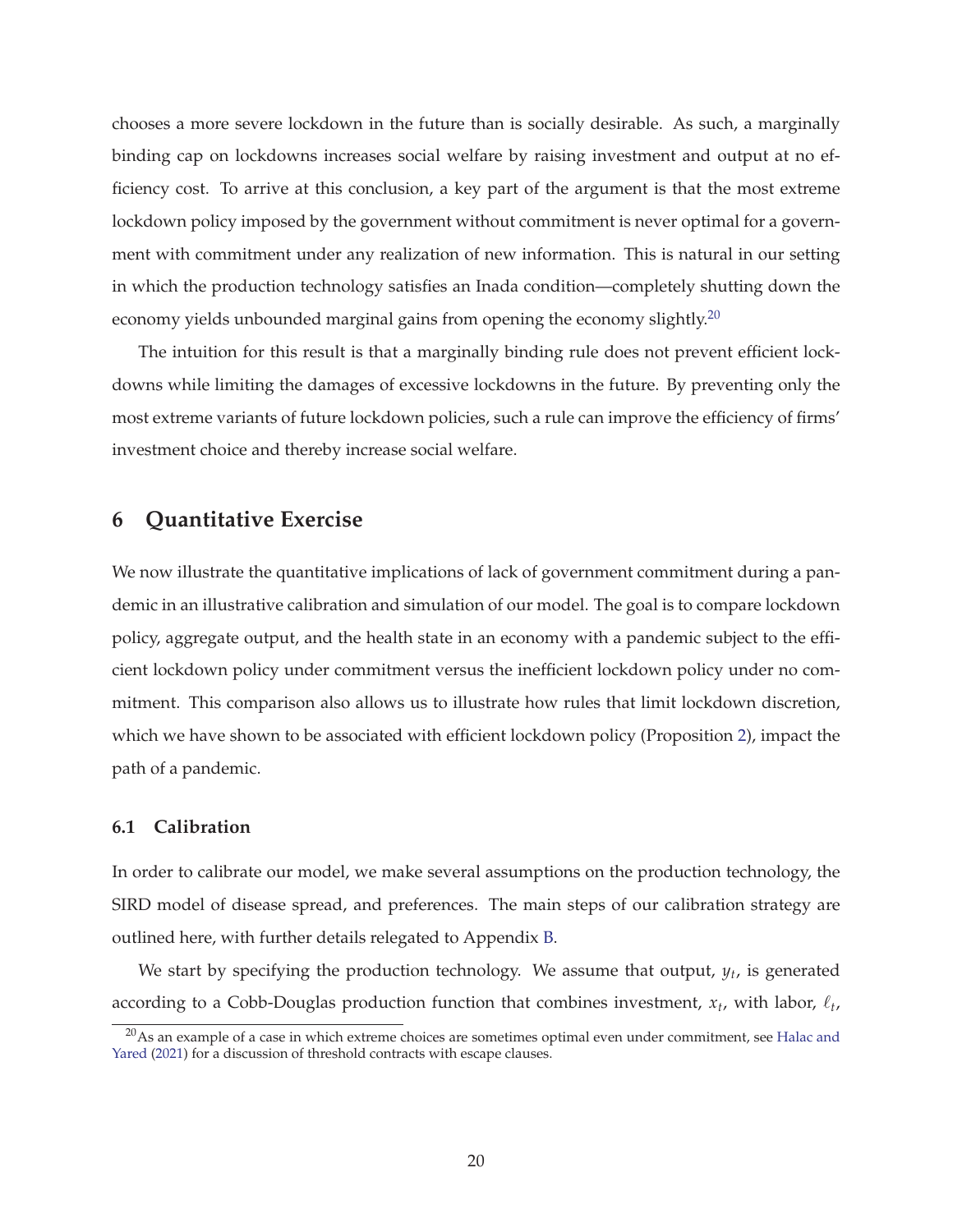given by

$$
y_t = Ax_t^{\alpha} \ell_t^{1-\alpha}, \tag{24}
$$

where *A* is total factor productivity and  $\ell_t = (1 - L_t)(S_t + \gamma I_t + R_t)$  is the effective labor input. Effective labor input may be less than the unit mass of the initial population either due to deaths from past infections or due to the lower relative productivity of infected workers, indexed by  $\gamma \in [0,1]$ . We set  $\gamma = 0.5$ , i.e., we assume that the infected subpopulation works at 50 percent capacity, roughly corresponding tot he share of asymptomatic infections according to Yanes-Lane et al. (2020).<sup>21</sup> Following Giandrea and Sprague (2017), we set  $\alpha = 0.4$ , which corresponds to an aggregate labor share of 0.6.

Next, we specify the SIRD model of disease spread. To this end, we set the period length equal to one week. The health state  $\Omega_t = \{S_t, I_t, R_t, D_t\}$  obeys the following law of motion:

$$
S_{t+1} = [1 - (\rho_{1,t}(1 - L_t)^2 + \rho_{2,t}) I_t] S_t
$$
\n(25)

$$
I_{t+1} = (1 - \rho_3 - \rho_4) I_t + (\rho_{1,t}(1 - L_t)^2 + \rho_{2,t}) I_t S_t
$$
\n(26)

$$
R_{t+1} = R_t + \rho_3 I_t \tag{27}
$$

$$
D_{t+1} = D_t + \rho_4 I_t. \tag{28}
$$

The intuition behind equations (25)–(28) is as follows. The total mass of new infections corresponds to a flow from the current susceptible state, *S<sup>t</sup>* , to next period's infected state, *It*+1. New infections obtain as a result of infected individuals meeting susceptible individuals, either at work or outside of work. Specifically, a fraction  $\rho_{1,t}$  of all  $(1 - L_t)I_t$  infected workers meeting  $(1 - L_t)S_t$  susceptible workers result in disease transmission at work, while a fraction  $\rho_{2,t}$  of all *It* infected individuals meeting *S<sup>t</sup>* susceptible individuals result in disease transmission outside of work. Therefore, the total flow from the current susceptible state, *S<sup>t</sup>* , to next period's infected state,  $I_{t+1}$ , is given by  $(\rho_{1,t}(1-L_t)^2 + \rho_{2,t})I_tS_t$ . At the same time, a fraction  $\rho_3$  of currently infected individuals  $I_t$  recover and become part of the state variable  $R_{t+1}$  next period, while a fraction  $\rho_4$  of currently infected individuals  $I_t$  pass away and become part of the state variable  $D_{t+1}$ 

<sup>&</sup>lt;sup>21</sup>While we are not aware of any direct evidence on individual workers' productivity throughout the disease stages, we introduce this parameter, *γ*, in order to allow for the possibility that the pandemic may have a direct effect on the efficiency of the economy. Extensive simulations indicate that our results are not particularly sensitive to this parameter.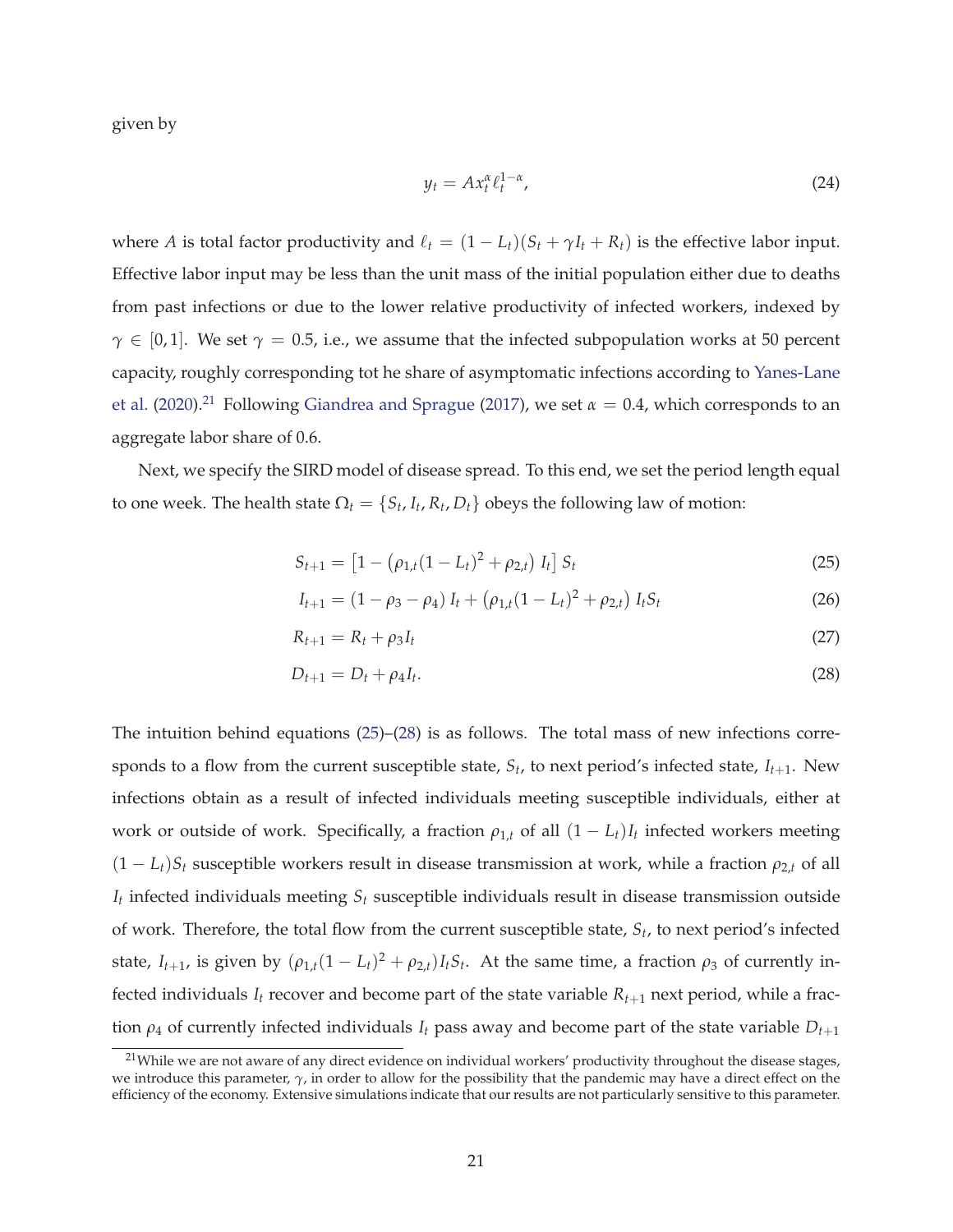next period. Based on the SIRD model in equations (25)–(28), the basic reproduction number is  $\mathcal{R}_0 = (\rho_{1,0} + \rho_{2,0})/(\rho_3 + \rho_4)$ , which corresponds to the number of new infections per infected individual in the early stage of the pandemic.

That  $\rho_{1,t}$  and  $\rho_{2,t}$  are allowed to depend on time *t* reflects the fact that the arrival of a vaccine may affect these transition rates. Specifically, denoting by  $T > 0$  the deterministic date of arrival of a vaccine, which is assumed to eliminate any further disease transmission, we let

$$
\rho_{1,t} = \begin{cases} \rho_1 & \text{for } t < T, \\ 0 & \text{for } t \ge T, \end{cases} \quad \rho_{2,t} = \begin{cases} \rho_2 & \text{for } t < T, \\ 0 & \text{for } t \ge T, \end{cases} \tag{29}
$$

for some fixed values  $\rho_1$  and  $\rho_2$ .

The SIRD model in equations (25)–(28) is fully parameterized by the vector  $[\rho_{1,t}, \rho_{2,t}, \rho_3, \rho_4]$ , which we discipline using empirical evidence on disease transitions associated with COVID-19. Specifically, we calibrate our model using the following set of equations that relate functions of model parameters to empirical moments of the data:

average length of infection in weeks: 
$$
\frac{1}{\rho_3 + \rho_4} = 2.000
$$
 (30)

mortality rate conditional on infection: 
$$
\frac{\rho_4}{\rho_3 + \rho_4} = 0.058
$$
 (31)

$$
\text{basic reproduction number } \mathcal{R}_0: \quad \frac{\rho_1 + \rho_2}{\rho_3 + \rho_4} = 1.660 \tag{32}
$$

We choose these target moments based on recent scientific evidence on disease dynamics of the SARS-CoV-2 virus. Specifically, we adopt an average length of infection of two weeks, following recent guidelines by health officials (Centers for Disease Control and Prevention, 2021). The mortality rate conditional on infection is taken as the peak mortality rate following March 7, 2020, which is after the large initial spike (The COVID Tracking Project, 2021). The basic reproduction number  $\mathcal{R}_0$  is the median among United States counties according to Sy et al. (2021).

In addition to the three equations (30)–(32), we assume that the probability of infection when working is 50 percent higher than when not working,

$$
\rho_1 + \rho_2 = 1.5 \rho_2. \tag{33}
$$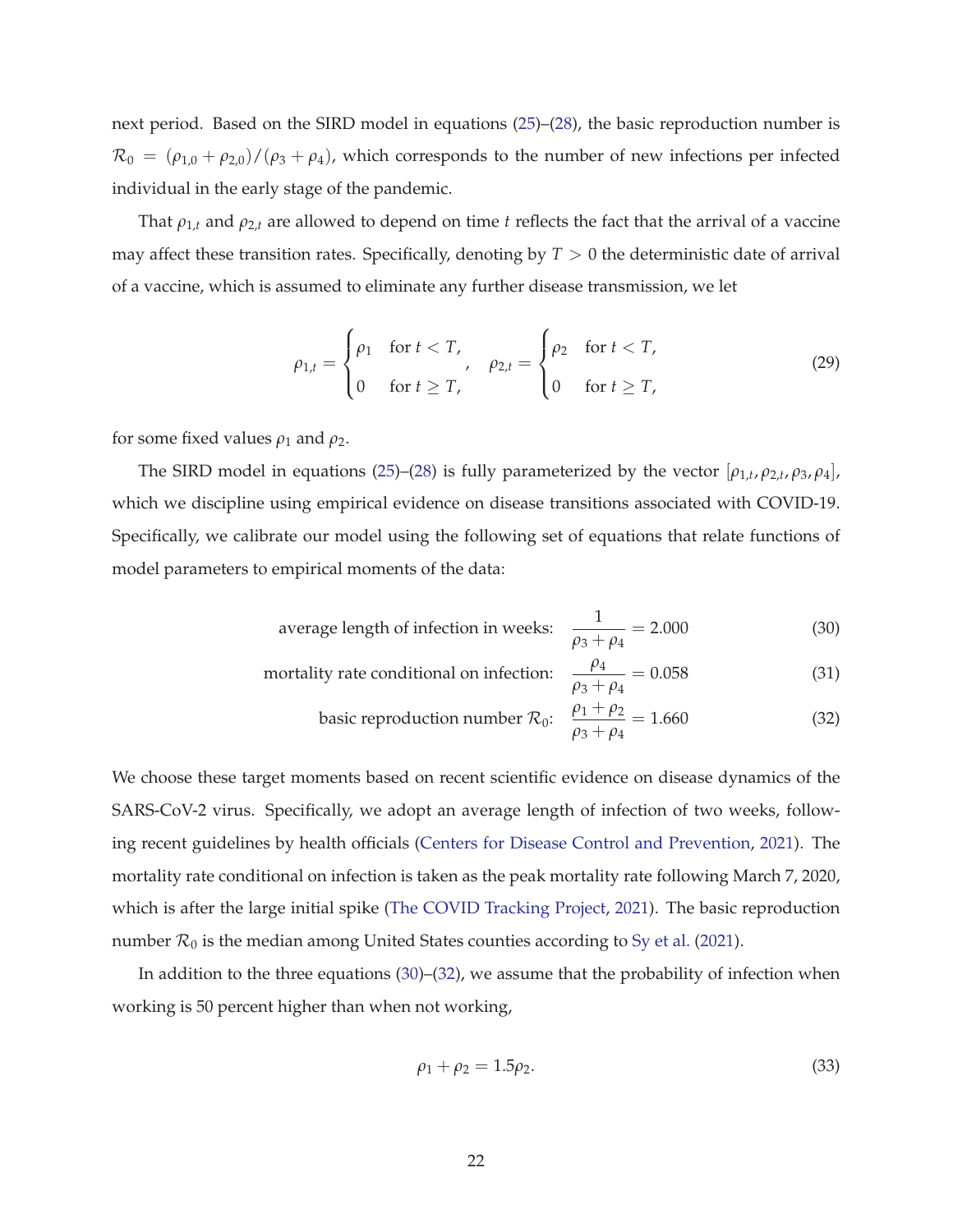All of these parameters are calibrated for an economy without any lockdown, so the values of the average length of infection, the conditional mortality rate, and basic reproduction number  $\mathcal{R}_0$ correspond roughly to the early stage of the pandemic in the first quarter of 2020 in the United States. Together, equations (30)–(33) yield the following set of calibrated SIRD model parameters:

$$
\rho_1 = 0.277\tag{34}
$$

$$
\rho_2 = 0.553\tag{35}
$$

$$
\rho_3 = 0.471\tag{36}
$$

$$
\rho_4 = 0.029\tag{37}
$$

Finally, we turn to specifying preferences. We assume that period utility is additively separable between log utility over per-capita consumption,  $\overline{c}_t = c_t/(S_t + I_t + R_t)$ , and a flow value of being alive, *ν*, with the value of being dead normalized to zero:

$$
u(c_t, \Omega_t) = (S_t + I_t + R_t) [\ln(\overline{c}_t) + \nu]
$$
\n(38)

Lifetime utility is simply the discounted stream of period utilities  $\{u(\bar{c}_t, \Omega_t)\}_{t\geq 0}$  with period discount factor *β*. We set the flow value of being alive,  $\nu = 4.545$ , which corresponds to a value of a statistical life of USD 11.5 million (Greenstone and Nigam, 2020; Glover et al., 2020). We choose the weekly interest rate *r* to match an annual interest rate of three percent and the weekly discount factor  $\beta$  such that  $\beta(1 + r) = 1$ :

$$
r = 1.03^{1/52} - 1 \approx 5.686 \times 10^{-4}
$$
 (39)

$$
\beta = \frac{1}{1+r} \approx 9.994 \times 10^{-1}
$$
\n(40)

In all simulations, we assume that the economy is initiated with a population of 331 million agents, out of which all are susceptible except for 100 initial infections. In our baseline calibration, we assume that at time  $T = 52$  a vaccine arrives that ends the possibility of new infections occurring for all  $t \geq T$ .

Table 1 summarizes our calibration of the model's parameters.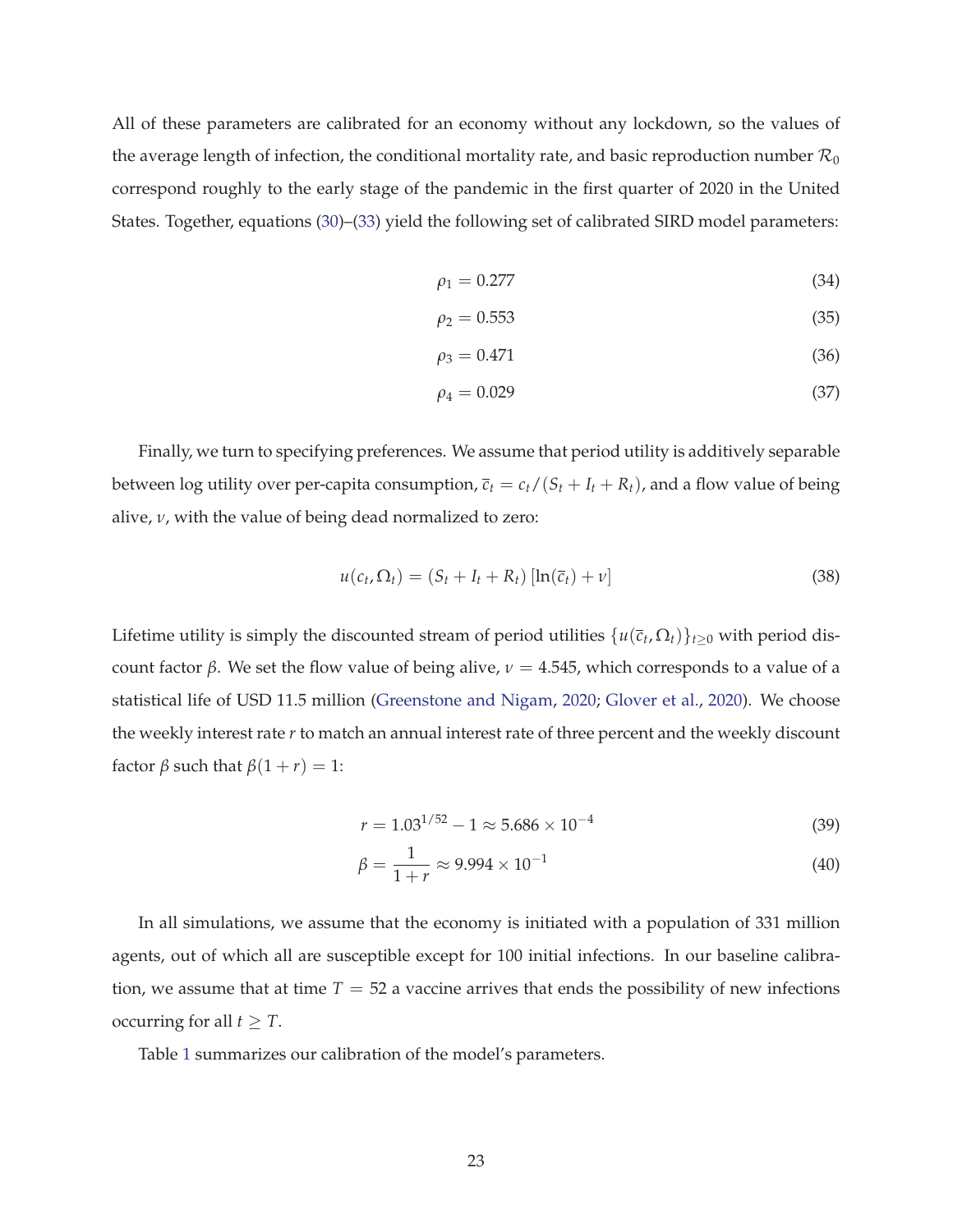| Parameter                                        | Description                    | Value   | Target                                             |  |  |  |  |
|--------------------------------------------------|--------------------------------|---------|----------------------------------------------------|--|--|--|--|
| Panel A. Technology parameters                   |                                |         |                                                    |  |  |  |  |
| $\alpha$                                         | Cobb-Douglas parameter         | 0.400   | Labor share of 0.6                                 |  |  |  |  |
| $\gamma$                                         | Rel. prod. of infected workers | 0.500   | Asympt. infections share of 50 percent             |  |  |  |  |
| r                                                | Weekly interest rate           | 0.001   | Annual interest rate of 3 percent                  |  |  |  |  |
| Panel B. SIRD model of disease spread parameters |                                |         |                                                    |  |  |  |  |
| $\rho_1$                                         | At-work infection rate         | 0.277   | Basic reproduction number $\mathcal{R}_0$ of 1.660 |  |  |  |  |
| $\rho_2$                                         | Not-at-work infection rate     | 0.553   | 50 percent higher infection risk at work           |  |  |  |  |
| $\rho_3$                                         | Recovery rate                  | 0.471   | Average length of infection of 14 days             |  |  |  |  |
| $\rho_4$                                         | Death rate                     | 0.029   | Mortality rate of 5.8 percent                      |  |  |  |  |
| $S_0$                                            | Initial susceptible share      | > 0.999 | $1 - 100/331$ , 000, 000 initially susceptible     |  |  |  |  |
| $I_0$                                            | Initial infected share         | < 0.001 | 100/331,000,000 initially infected                 |  |  |  |  |
| $R_0$                                            | Initial recovered share        | 0.000   | No initially recovered                             |  |  |  |  |
| $D_0$                                            | Initial dead share             | 0.000   | No initially dead                                  |  |  |  |  |
| T                                                | Vaccine arrival date           | 52      | Available 1 year after start of pandemic           |  |  |  |  |
| Panel C. Preference parameters                   |                                |         |                                                    |  |  |  |  |
| 1/                                               | Value of life                  | 4.545   | Value of statistical life of USD 11.5mm            |  |  |  |  |
| β                                                | Discount factor                | 0.999   | $\beta(1+r) = 1$                                   |  |  |  |  |

#### Table 1. Model Calibration Results

*Notes:* This table shows the calibrated model parameters along with the corresponding empirical target moments. See text for details.

### **6.2 Model Simulations**

In order to simulate the economy with and without commitment, we solve the problem of the government using backward induction. We first compute the continuation value of reaching period *T*, in which a vaccine becomes available. From this period onwards, there is no commitment problem since no lockdown is always optimal. We then solve the model backward for  $t = T - 1, T - 2, ..., 0$ .

Figure 1 compares the optimal policy under commitment to that under lack of commitment. The results are consistent with our theoretical predictions: Lockdown under lack of commitment is more severe than lockdown under commitment. Panel (a) shows that a larger share of the economy is under lockdown at most points in time under lack of commitment relative to commitment. Panel (b) illustrates the consequences for output, which declines significantly more under lack of commitment. Panels (c)–(f) display the consequences of lack of commitment for health outcomes. Because lockdown is more severe under lack of commitment, fewer individuals are exposed to the disease, and consequently, the share of the population that is susceptible at any point in time is higher, the share infected is lower, the share recovered is lower, and the share dead is lower.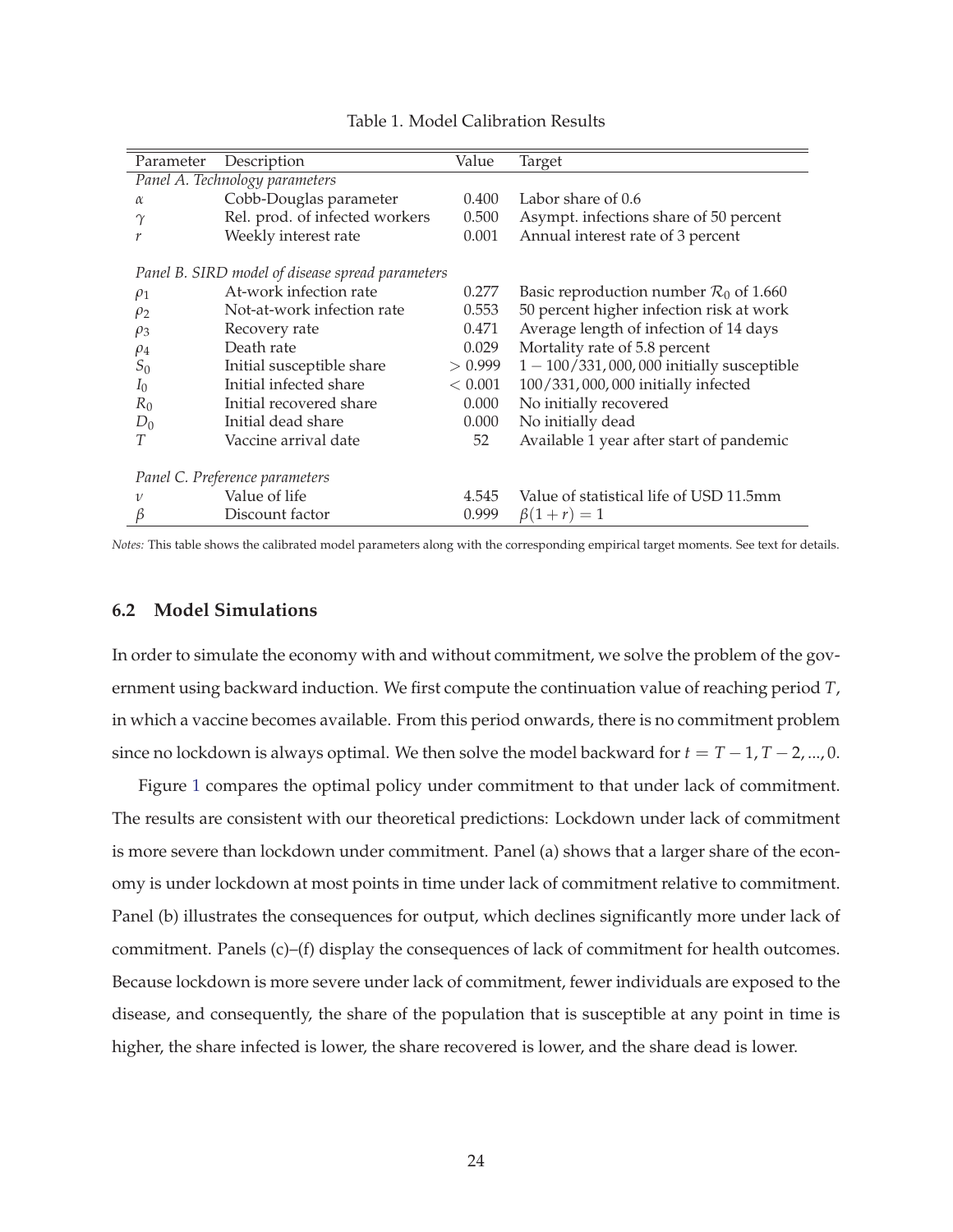

Figure 1. Simulations under Commitment vs. no Commitment

Notes: This figure shows the time series of the lockdown share *L<sup>t</sup>* (panel a), aggregate output *y<sup>t</sup>* (panel b), the share susceptible  $S_t$  (panel c), the share infected  $I_t$  (panel d), the share recovered  $R_t$  (panel e), and the share dead  $D_t$  (panel f) plotted against weeks since the outbreak of the pandemic. The red short-dashed line with diamonds represents outcomes under lockdown policy with commitment, while the green dash-dotted line with triangles represents outcomes under lockdown policy without commitment. The vertical striped line at week 52 indicates the time of arrival of a vaccine. See text for details.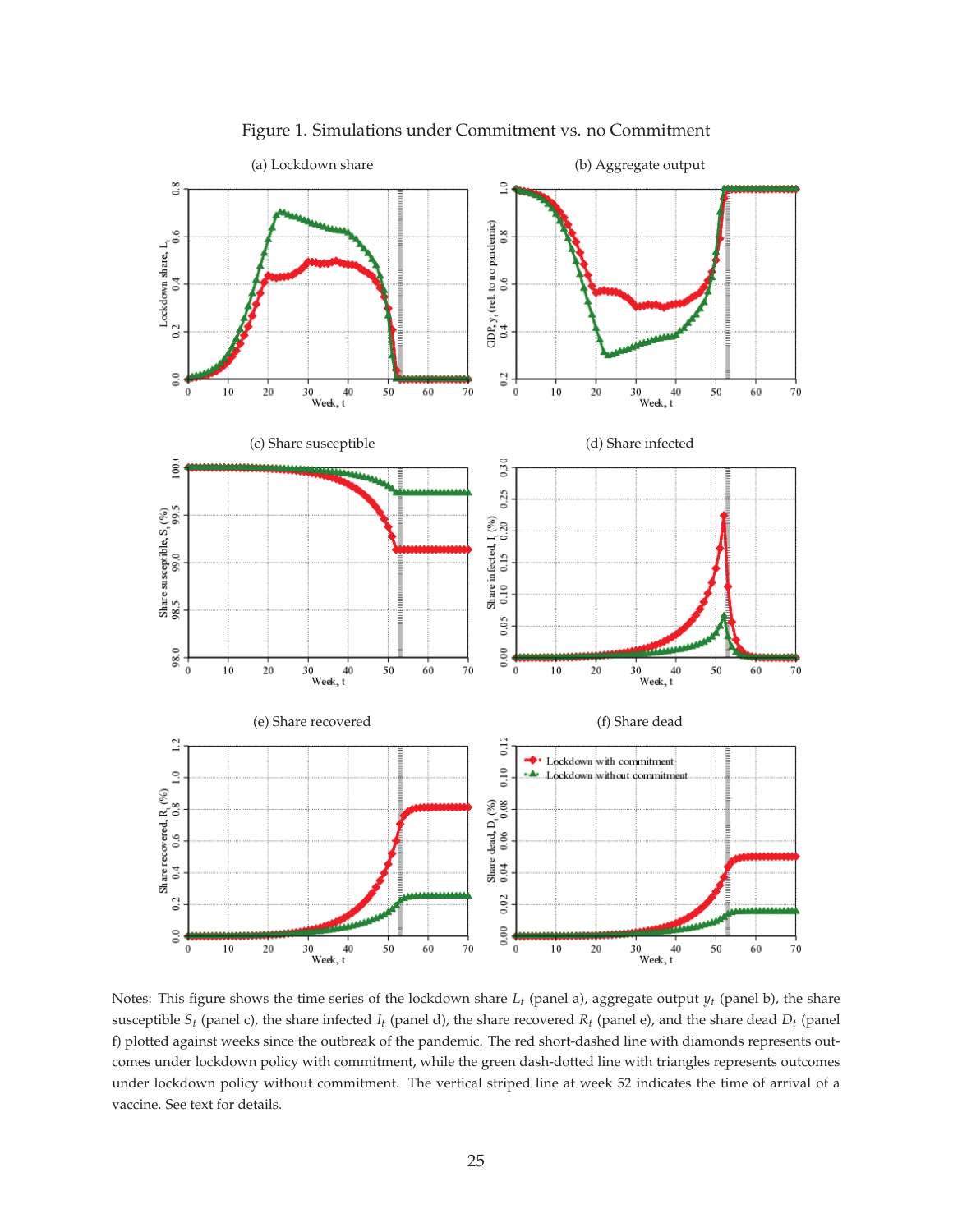#### **6.3 Comparative Statics**

We now examine how the excess severity of lockdown due to lack of commitment depends on features of the economic environment. Table 2 considers the output loss during the first year of the pandemic due to lack of commitment for different parameter values. The first two columns show the output loss under commitment and under lack of commitment relative to an economy without a pandemic, while the third column shows the output loss under lack of commitment relative to commitment. As shown in the first row, our calibrated benchmark economy predicts that lack of commitment reduces aggregate economic output by 14.9 percent. These findings suggest that optimal policy commitments to limit lockdown could result in a significant reduction of output losses during a pandemic.

The subsequent rows show comparative statics with respect to a low value (i.e., half the value in our benchmark) and a high value (i.e., double the value in our benchmark) for each of six model parameters. When we consider different values of the discount rate  $(1 - \beta)$ , we find that the output loss due to lack of commitment is larger for lower discount rates. This is intuitive: The more the government values the future, the larger the temptation to renege on past promises to limit lockdown, since the perceived benefits of mitigating future disease spread are larger. A similar intuition explains why the output loss due to lack of commitment is larger if the value of life (*ν*) is larger, since the government without commitment overweighs the value of life relative to the efficient solution. Moreover, the higher the transmission rate of disease at work  $(\rho_1)$ , the more beneficial is lockdown on the margin, and the larger the temptation to renege on past promises for a limited lockdown, and thus the larger the output loss due to lack of commitment. An analogous reasoning explains why the output loss due to lack of commitment is larger if the transmission rate outside of work  $(\rho_2)$  is higher, since in that case mitigating transmission at work through lockdown can further reduce transmission outside of work. A higher intermediate-input share (*α*) is also associated with greater output losses due to lack of commitment. Intuitively, investment distortions due to lack of commitment are more impactful for higher values of the intermediateinput share. Finally, the output loss due to lack of commitment is larger for longer times until vaccine arrival (*T*), the reason being that a longer waiting period before the arrival of a vaccine increases the duration of the commitment problem.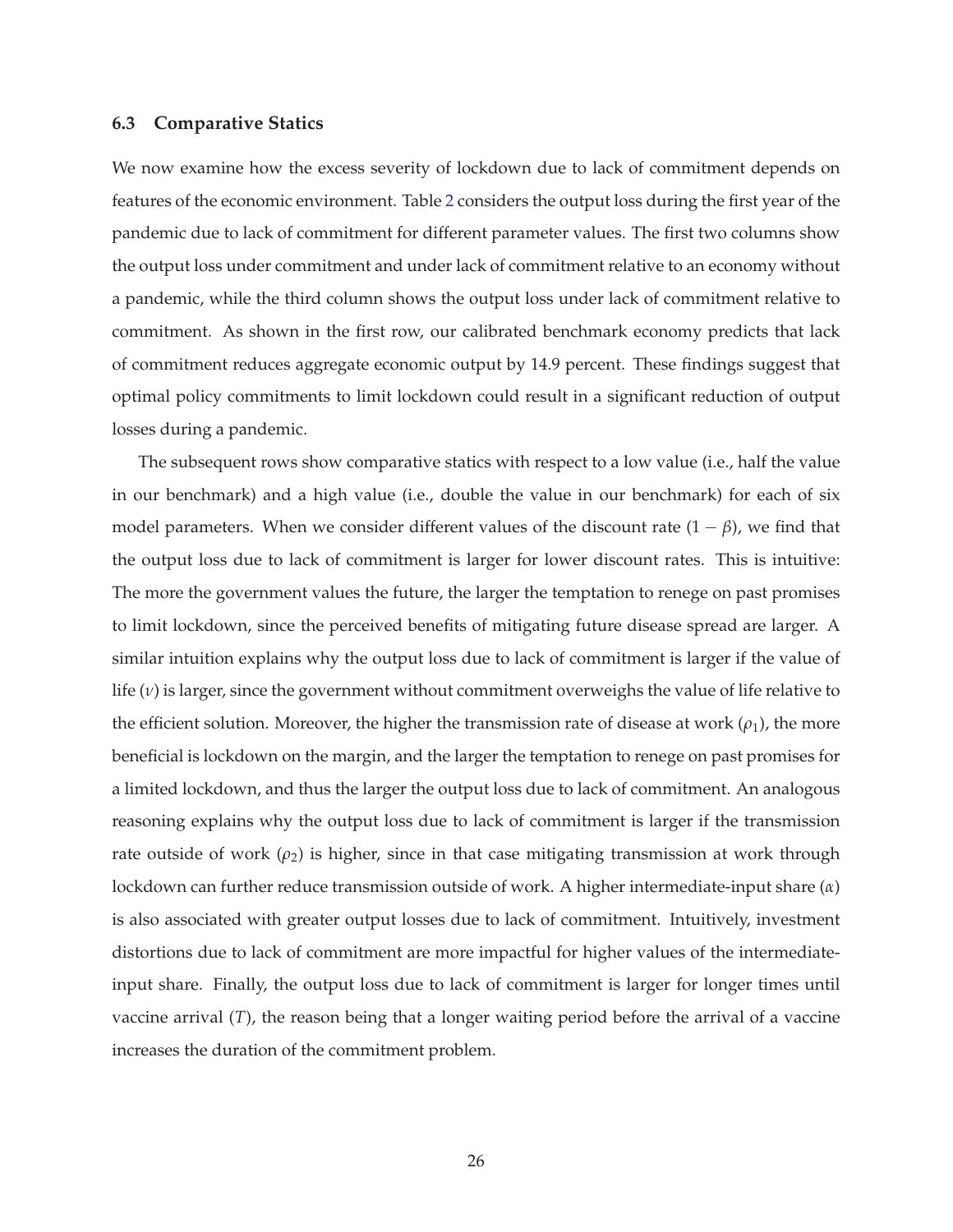|                                             |      | Output $loss$ (%)           |      |             |
|---------------------------------------------|------|-----------------------------|------|-------------|
|                                             |      | $\mathcal{C}_{\mathcal{C}}$ | N    | $N$ vs. $C$ |
| Baseline                                    |      | 32.0                        | 42.1 | 14.9        |
|                                             | Low  | 35.9                        | 45.6 | 15.1        |
| Discount rate, $1 - \beta$                  | High | 28.2                        | 38.8 | 14.7        |
| Value of life, $\nu$                        | Low  | 30.8                        | 41.0 | 14.8        |
|                                             | High | 33.9                        | 43.8 | 15.0        |
|                                             | Low  | 4.7                         | 18.1 | 14.1        |
| Transmission rate at work, $\rho_1$         | High | 53.5                        | 61.0 | 16.2        |
|                                             | Low  | $0.0^{\circ}$               | 0.6  | 0.6         |
| Transmission rate outside of work, $\rho_2$ | High | 23.4                        | 27.5 | 5.4         |
|                                             | Low  | 30.1                        | 38.4 | 11.9        |
| Intermediate-input share, $\alpha$          | High | 39.2                        | 55.0 | 25.9        |
|                                             | Low  | 0.2                         | 4.2  | 4.0         |
| Vaccine arrival date, T                     | High | 52.5                        | 55.1 | 5.5         |

Table 2. Output Loss during First Year of Pandemic

*Notes:* This table shows output losses in percentage points, calculated by summing over output during the first 52 weeks of the pandemic discounted at a weekly interest rate that corresponds to an annual compound interest rate of three percent. The first two columns report results for two economies: one with lockdown policy under commitment (C) and one with lockdown policy under no commitment (N), both relative to the economy without a pandemic. The third column (N vs. C) contains the output loss in the economy with no commitment relative to that with commitment. The "baseline" results are those obtained using the calibrated model. For the two economies and their comparison, comparative statics in each of six model parameters are conducted: the discount rate  $(1 - \beta)$ , the value of life (*v*), the transition rate of infections at work  $(ρ<sub>1</sub>)$ , the transition rate of infections outside of work  $(ρ<sub>2</sub>)$ , the intermediate-input share (*α*), and the vaccine arrival date (*T*). For each parameter of the comparative statics, results are shown for a "low" value of half the calibrated baseline parameter and a "high" value of twice the calibrated baseline parameter. See text for details.

## **7 Concluding Remarks**

We have analyzed the value of government commitment in designing lockdown policies. In our model, a government would like to commit to limit the extent of future lockdowns in order to support more optimistic expectations and stimulate investment in the present. However, such a commitment is not credible since investment decisions are sunk when the government makes the lockdown decision. This gives value to rules limiting future lockdown policy discretion. We illustrate the distortions introduced by lack of commitment and its comparative statics with respect to fundamental model parameters in a quantitative exercise using a calibrated version of our model.

Our analysis points to several interesting avenues for future research. First, the generality of our approach suggests that time-consistency considerations could be relevant in the realms of many lockdown decision problems. For instance, it would be interesting to characterize the op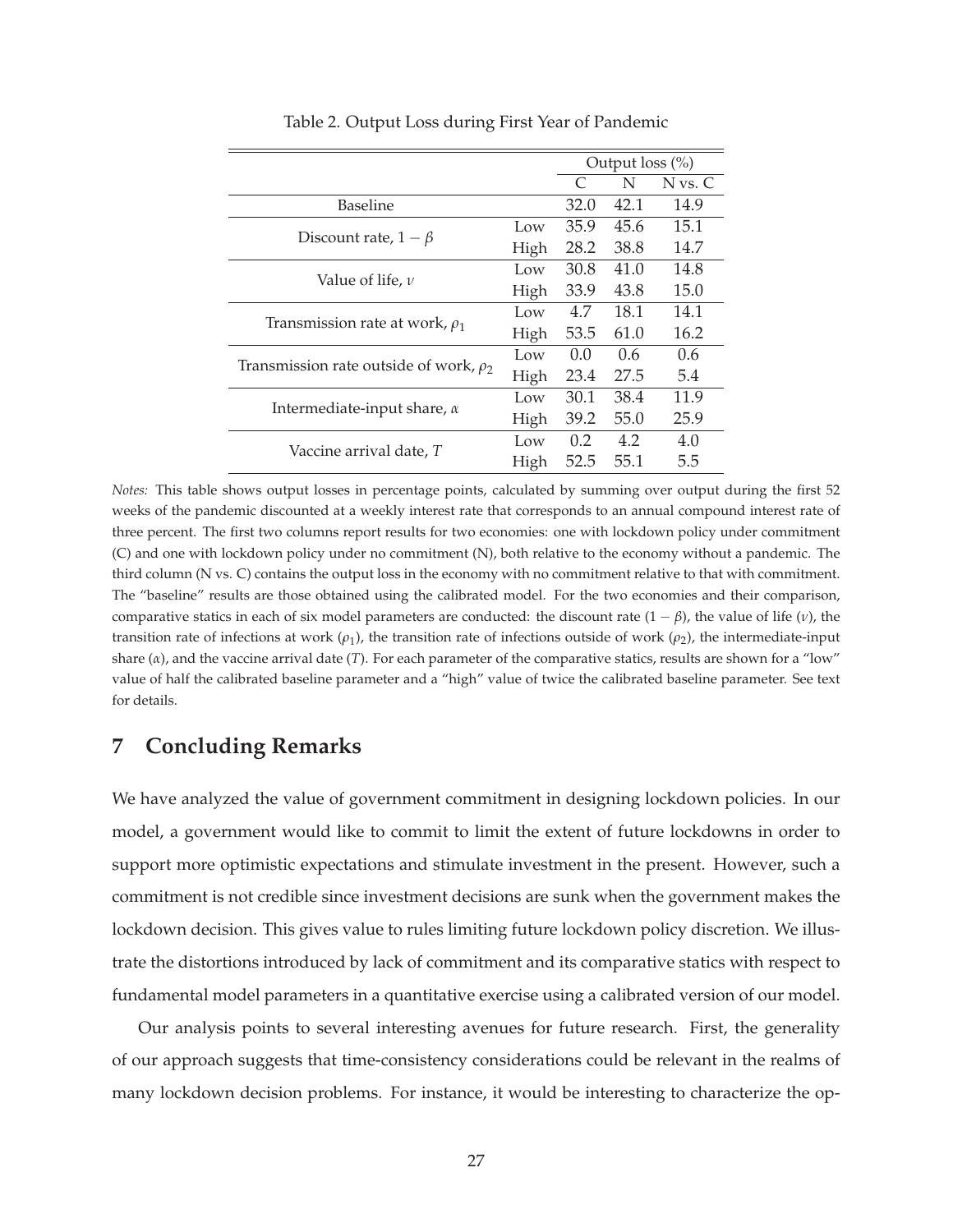timal policy response to widespread employee furloughs. Payroll subsidies and cheap access to credit for businesses have been widely advocated during the global COVID-19 pandemic. However, their efficiency under lack of government commitment could be drastically different from that under commitment, which previous work has exclusively focused on. Time-inconsistency is also relevant in other domains, such as school and college decisions to reopen in anticipation of future lockdowns or private investments in disease-mitigating equipment. Insights similar to our characterization of lockdown policy under lack of commitment may apply in such contexts.

Second, we have evaluated the effect of rules that limit lockdowns assuming that governments adhere to such rules. In practice, rules may be broken and the private sector may be uncertain about the government's commitment to respecting them. In the context of capital taxation, Phelan (2006) and Dovis and Kirpalani (2019) show that this consideration leads the private sector to dynamically update its beliefs about a government's ability to commit. We conjecture that in our framework, this uncertainty could cause firms to react to lockdown extensions by becoming increasingly pessimistic about the government's ability to commit to lifting a future lockdown. This could lead to further declines in investment and economic activity as well as political economy consequences of lockdown extensions.

Finally, our analysis ignores the availability of monetary and fiscal policy tools, as in Guerrieri et al. (2020). In our framework, these tools could not only mitigate the immediate economic costs of a pandemic, but also boost investment, thus counteracting future economic costs from underinvestment due to the government's lack of commitment. We leave the exploration of how optimal lockdown policy interacts with monetary and fiscal policy under lack of government commitment as an interesting subject of further research.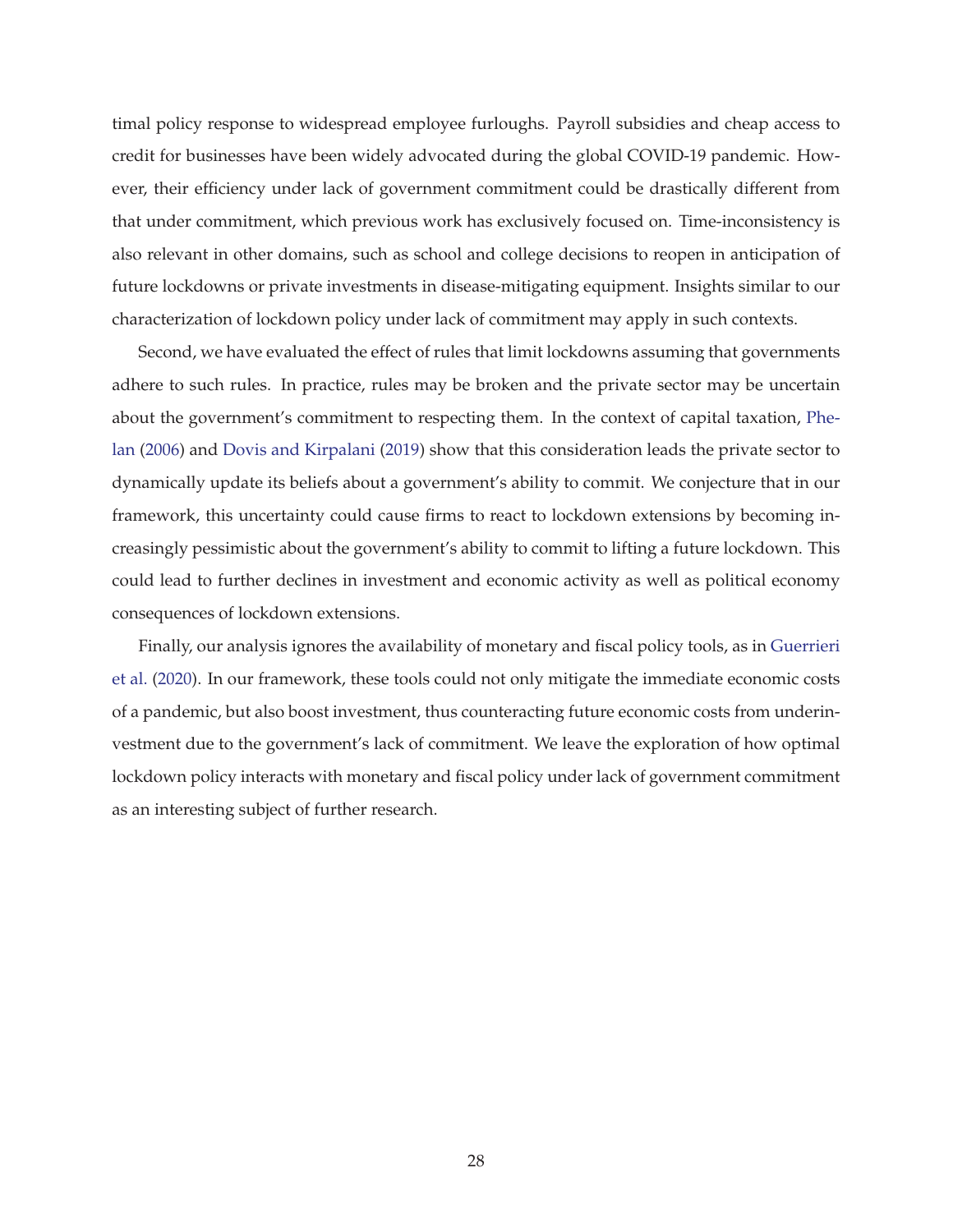# **References**

- **Acemoglu, Daron, Victor Chernozhukov, Iván Werning, and Michael D. Whinston**, "Flattening the Pandemic and Recession Curves," *Working Paper*, 2020.
- **Aguiar, Mark and Manuel Amador**, "Growth in the Shadow of Expropriation," *Quarterly Journal of Economics*, 06 2011, *126* (2), 651–697.
- **, , and Gita Gopinath**, "Investment Cycles and Sovereign Debt Overhang," *The Review of Economic Studies*, 2009, *76* (1), 1–31.
- **Alvarez, Fernando E., David Argente, and Francesco Lippi**, "A Simple Planning Problem for COVID-19 Lockdown," *NBER Working Paper No. 26981*, 2020.
- **Amador, Manuel, Iván Werning, and George-Marios Angeletos**, "Commitment vs. Flexibility," *Econometrica*, 2006, *74* (2), 365–396.
- **Athey, Susan, Andrew Atkeson, and Patrick J. Kehoe**, "The Optimal Degree of Discretion in Monetary Policy," *Econometrica*, 2005, *73* (5), 1431–1475.
- **Atkeson, Andrew**, "Lockdowns and GDP Is There a Tradeoff?," *Working Paper*, 2020.
- $-$ , "What Will Be the Economic Impact of COVID-19 in the US? Rough Estimates of Disease Scenarios," *NBER Working Paper No. 26867*, 2020.
- **Baker, Scott R., Nicholas Bloom, Steven J. Davis, and Stephen J. Terry**, "COVID-Induced Economic Uncertainty," *NBER Working Paper No. 26983*, 2020.
- **Berger, David W., Kyle F. Herkenhoff, and Simon Mongey**, "An SEIR Infectious Disease Model with Testing and Conditional Quarantine," *NBER Working Paper No. 26901*, 2020.
- **Centers for Disease Control and Prevention**, "Interim Guidance on Ending Isolation and Precautions for Adults with COVID-19," https://www.cdc.gov/coronavirus/2019-ncov/ hcp/duration-isolation.html *(accessed on July 14, 2021)*, 2021.
- **Chari, V. V., Rishabh Kirpalani, and Christopher Phelan**, "The Hammer and the Scalpel: On the Economics of Indiscriminate versus Targeted Isolation Policies during Pandemics," *NBER Working Paper No. 27232*, 2020.

 $\mu$ , **, and** , "On the Efficiency of Competitive Equilibria with Pandemics," *Working Paper*, 2021.

- **Chari, Varadarajan V. and Patrick J. Kehoe**, "Sustainable Plans," *Journal of Political Economy*, 1990, *98* (4), 783–802.
- **Chari, V.V., Juan Pablo Nicolini, and Pedro Teles**, "Optimal Capital Taxation Revisited," *Journal of Monetary Economics*, 2019.
- **DeSantis, Ron**, "Ron DeSantis on the Pandemic Year: Don't Trust the Elites," *Wall Street Journal (accessed on July 14, 2021)*, 2021.
- **Dingel, Jonathan and Brent Neiman**, "How Many Jobs Can Be Done At Home?," *Working Paper*, 2020.
- **Dovis, Alessandro and Rishabh Kirpalani**, "Rules without Commitment: Reputation and Incentives," *NBER Working Paper No. 26451*, 2019.
- **Eichenbaum, Martin S., Sergio Rebelo, and Mathias Trabandt**, "The Macroeconomics of Epidemics," *NBER Working Paper No. 26882*, 2020.
- **, , and** , "TThe Macroeconomics of Testing and Quarantining," *Working Paper*, 2020.
- **Farboodi, Maryam, Gregor Jarosch, and Robert Shimer**, "Internal and External Effects of Social Distancing in a Pandemic," *Working Paper*, 2020.
- **Ferguson, Neil M., Daniel Laydon, Gemma Nedjati-Gilani, Natsuko Imai, Kylie Ainslie, Marc Baguelin, Sangeeta Bhatia, Adhiratha Boonyasiri, Zulma Cucunubá, Gina Cuomo-Dannenburg, Amy Dighe, Ilaria Dorigatti, Han Fu, Katy Gaythorpe, Will Green, Arran Hamlet, Wes Hinsley, Lucy C. Okell, Sabine van Elsland, Hayley Thompson, Robert Verity, Erik Volz, Haowei Wang, Yuanrong Wang, Patrick G. T. Walker, Caroline Walters, Peter Winskill, Charles Whittaker, Christl A. Donnelly, Steven Riley, and Azra C. Ghani**, "Impact of Non-Pharmaceutical Interventions (NPIs) to Reduce COVID19 Mortality and Healthcare Demand," *Working Paper*, 2020.

**Giandrea, Michael D. and Shawn A. Sprague**, "Estimating the U.S. Labor Share," *Monthly Labor*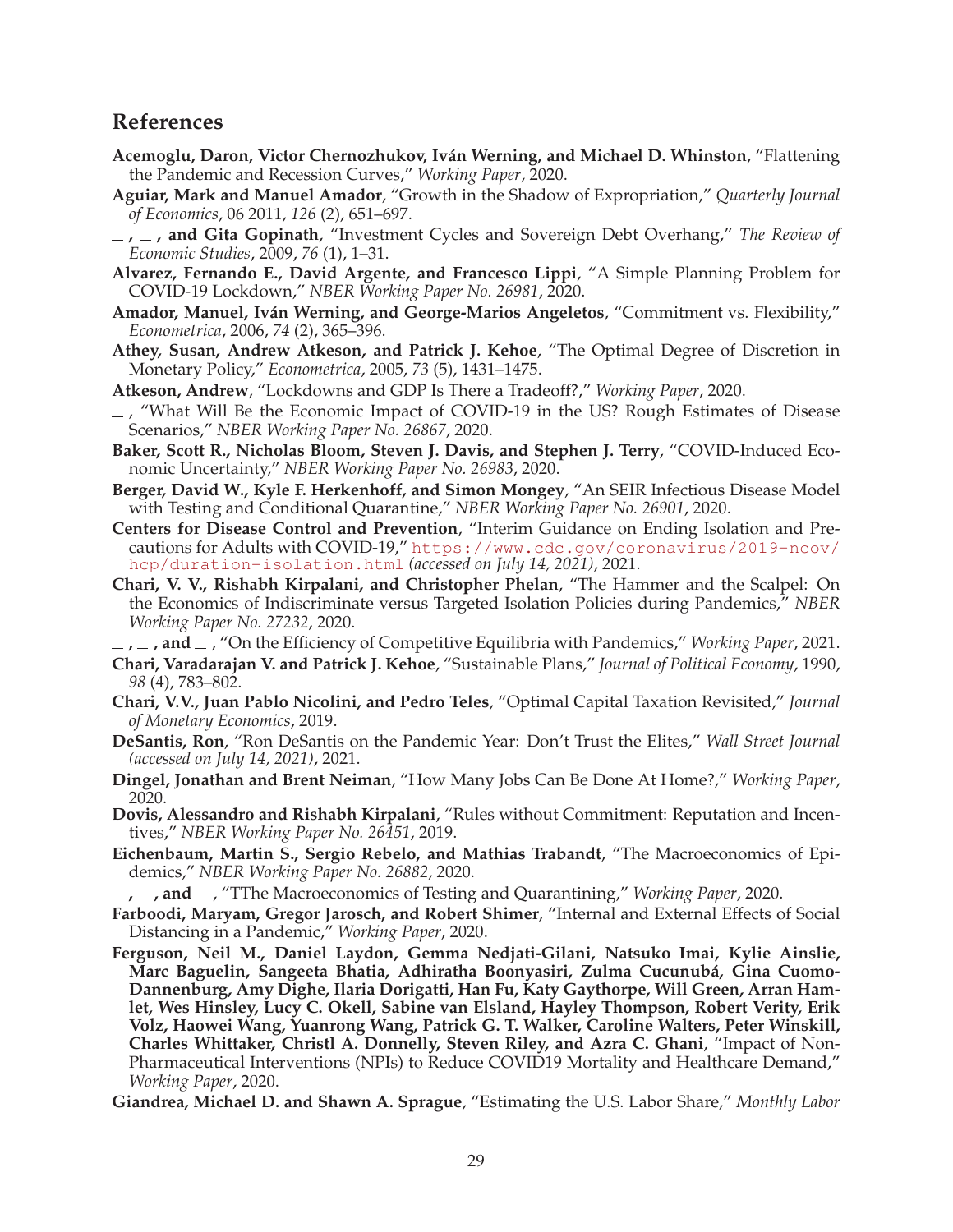*Review*, 2017.

- **Glover, Andrew, Jonathan Heathcote, Dirk Krueger, and José-Víctor Ríos-Rull**, "Health versus Wealth: On the Distributional Effects of Controlling a Pandemic," *Working Paper*, 2020.
- **Gourinchas, Pierre-Olivier**, "Flattening the Pandemic and Recession Curves," *Working Paper*, 2020.
- **Greenstone, Michael and Vishan Nigam**, "Does Social Distancing Matter?," *University of Chicago, Becker Friedman Institute for Economics Working Paper No. 2020-26*, 2020.
- **Guerrieri, Veronica, Guido Lorenzoni, Ludwig Straub, and Iván Werning**, "Macroeconomic Implications of COVID-19: Can Negative Supply Shocks Cause Demand Shortages?," *NBER Working Paper No. 26918*, 2020.
- **Halac, Marina and Pierre Yared**, "Fiscal Rules and Discretion Under Persistent Shocks," *Econometrica*, 2014, *82* (5), 1557–1614.
- **and** , "Fiscal Rules and Discretion in a World Economy," *American Economic Review*, 2018, *108* (8), 2305–2334.
- **and** , "Commitment vs. Flexibility with Costly Verification," *Journal of Political Economy*, 2021, *128* (12), 4523–4573.
- **Hall, Robert E., Charles I. Jones, and Peter J. Klenow**, "Trading Off Consumption and COVID-19 Deaths," *Working Paper*, 2020.
- **Hassan, Tarek A., Stephan Hollander, Laurence van Lent, Markus Schwedeler, and Ahmed Tahoun**, "Firm-level Exposure to Epidemic Diseases: Covid-19, SARS, and H1N1," *NBER Working Paper No. 26971*, 2020.
- **Kermack, William O. and Anderson G. McKendrick**, "A Contribution to the Mathematical Theory of Epidemics," *Proceedings of the Royal Society of London. Series A, Containing Papers of a Mathematical and Physical Character*, 1927, *115* (772), 700–721.
- **Klein, Paul, Per Krusell, and José-Víctor Ríos-Rull**, "Time-Consistent Public Policy," *The Review of Economic Studies*, 2008, *75* (3), 789–808.
- **Kydland, Finn E. and Edward C. Prescott**, "Dynamic Optimal Taxation, Rational Expectations and Optimal Control," *Journal of Economic Dynamics and Control*, 1980, *2*, 79–91.
- **Mongey, Simon, Laura Pilossoph, and Alex Weinberg**, "Which workers bear the burden of social distancing policy?," *Working Paper*, 2020.
- **Moser, Christian and Pedro Olea de Souza e Silva**, "Optimal Paternalistic Savings Policies," *Working Paper*, 2019.
- **Phelan, Christopher**, "Public Trust and Government Betrayal," *Journal of Economic Theory*, 2006, *130* (1), 27–43.
- **Smit, Sven, Martin Hirt, Penny Dash, Audrey Lucas, Tom Latkovic, Matt Wilson, Ezra Greenberg, Kevin Buehler, and Klemens Hjartar**, "Crushing Coronavirus Uncertainty: The Big 'Unlock' for our Economies," *Report, McKinsey & Company*, 2020.
- **Sy, Karla Therese L., Laura F. White, and Brooke E. Nichols**, "Population Density and Basic Reproductive Number of COVID-19 across United States Counties," *PLOS ONE*, 2021, *16*, 1–11.
- **The COVID Tracking Project**, "The Data: Totals for the US," https://covidtracking.com/ data/national *(accessed on July 14, 2021)*, 2021.
- **Yanes-Lane, Mercedes, Nicholas Winters, Federica Fregonese, Mayara Bastos, Sara Perlman-Arrow, Jonathon R. Campbell, and Dick Menzies**, "Proportion of Asymptomatic Infection among COVID-19 Positive Persons and their Transmission Potential: A Systematic Review and Meta-Analysis," *PLOS ONE*, 2020, *15* (11), 1–21.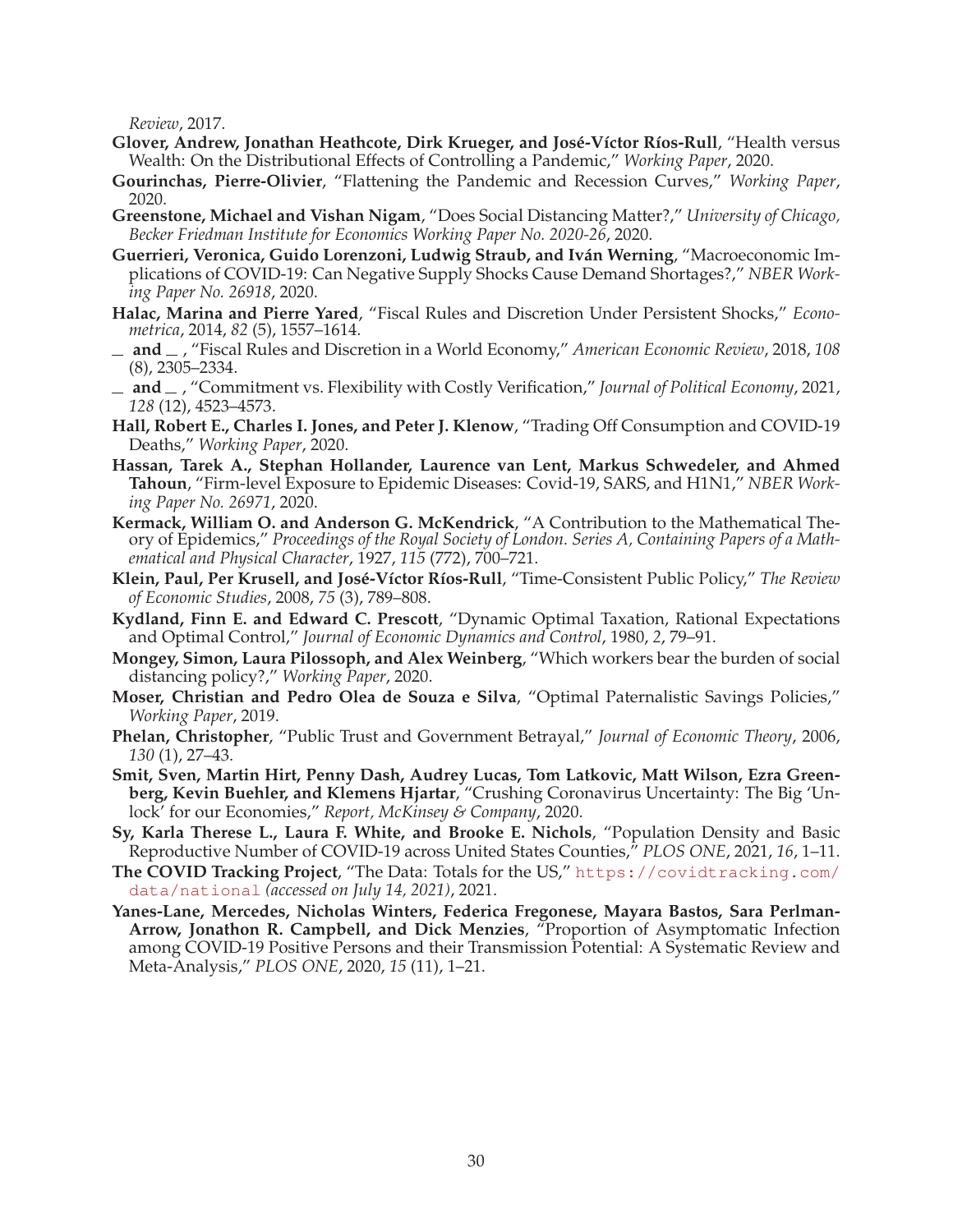# **Appendix**

## **A Proofs**

#### **A.1 Proof of Proposition 1**

*Proof.* To prove that the optimal lockdown policy is time-inconsistent, we want to show that  $L_t^c \neq L_t^n$  for some *t*. Let *t* be a period in which  $L_t^c \in (0,1)$ , which exists by assumption. Suppose, by way of contradiction, that there exists an MPE under no commitment that coincides with the optimal policy under commitment in all possible states and all periods. For a government choosing lockdown  $L_t$  given health state  $\Omega_t$ , this would mean that the continuation value would be the same with and without commitment. Therefore,

$$
\frac{dV^{c}\left(\cdot\right)}{dL_{t}} = \frac{dV^{n}\left(\cdot\right)}{dL_{t}},\tag{41}
$$

meaning that the derivative of the continuation value with respect to current lockdown is the same with and without commitment. However, if (41) holds, then the optimality condition of the government with commitment in (13) and that of the government without commitment in (18) cannot simultaneously hold because

$$
-\beta \frac{dV^{c}(\cdot)}{dL_{t}} = \frac{\partial u(\cdot)}{\partial c_{t}} \left[ \frac{\partial c^{*}(\cdot)}{\partial x_{t}} \frac{\partial x^{c}(\cdot)}{\partial L_{t}} + \frac{\partial c^{*}(\cdot)}{\partial L_{t}} \right] < \frac{\partial u(\cdot)}{\partial c_{t}} \frac{\partial c^{*}(\cdot)}{\partial L_{t}} = -\beta \frac{dV^{n}(\cdot)}{dL_{t}}, \quad (42)
$$

where the strict inequality follows from Assumption 1. This poses a contradiction with the equality in (41), proving the claim that the policy under lack of commitment does not coincide with that under commitment. Therefore, the optimal lockdown policy is time-inconsistent.  $\Box$ 

#### **A.2 Proof of Proposition 2**

*Proof.* To prove that a rule consisting of an upper bound  $\overline{L}_t(\Omega_t) = L_t^c(\Omega_t)$  on  $L_t$  supports an MPE that attains the efficient allocation, we want to show that there exists no profitable deviation from this allocation by a government without commitment adhering to this rule. Consider a government today choosing lockdown policy under the efficient state-contingent rule and expecting all future governments to choose lockdown equal to the efficient state-contingent rule. Therefore, the government's state-contingent policy is given by  $\{L_t(\Omega_t)\}_{t=0}^{\infty}$  such that  $L_t(\Omega_t) = \overline{L}_t(\Omega_t) = L_t^c(\Omega_t)$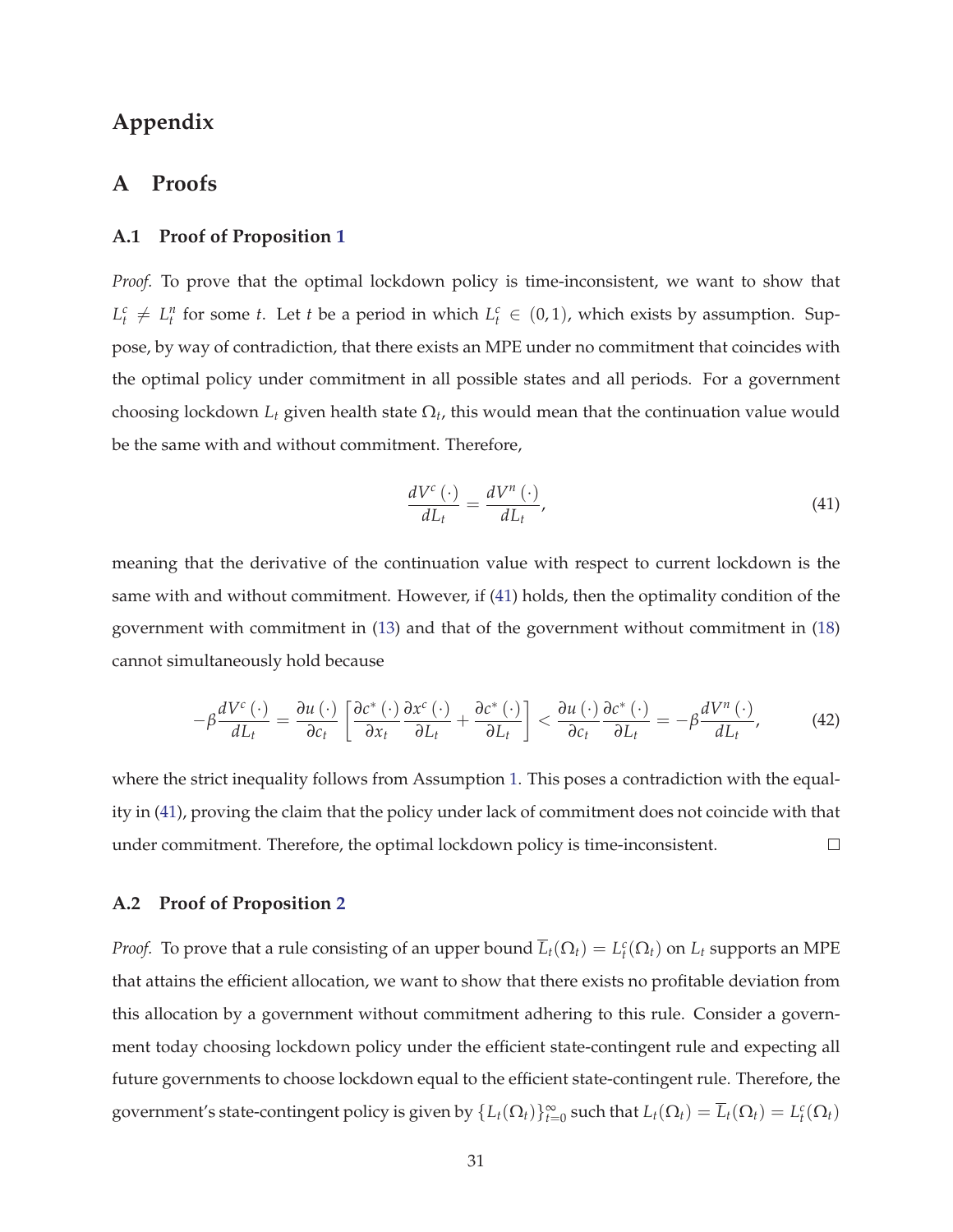in all states and all periods, which induces a sequence of investments  $\{x_t^c(\Omega_t)\}_{t=0}^{\infty}$  such that  $x_t(\Omega_t) = x_t^c(\Omega_t)$  in all states and all periods. Now consider in any period *t* the problem of the government without commitment, which anticipates all future governments to follow the optimal policy under commitment and also for investment to match that under commitment. Given all this, when we compare the FOC of the government under lack of commitment (18) with that under commitment (13), the unconstrained government without commitment would like to choose a value of  $L_t$  that is strictly higher than  $\overline{L}_t(\Omega_t)$ . Clearly, this is not possible given the rule, which constrains the government to choose  $L_t \leq \overline{L}_t(\Omega_t)$ . Thus, there are two possibilities: either  $\overline{L}_t(\Omega_t) = L_t^c(\Omega_t) > 0$  and there exists a profitable downward deviation to some  $\widetilde{L}_t \in [0,L_t^c(\Omega_t))$  in period *t*, or else the current allocation constitutes an MPE. Suppose by way of contradiction there exists such a profitable downward deviation from  $L_t^c(\Omega_t) > 0$  to  $\tilde{L}_t < L_t^c(\Omega_t)$  in period *t* given sunk investment  $x_t(\Omega_t)$  and health state  $\Omega_t.$  For this to be the case, we must have

$$
u(c^*(x^*(L_t^c(\Omega_t), \Omega_t), \widetilde{L}_t, \Omega_t)) + \beta V^c(\Gamma(\widetilde{L}_t, \Omega_t))
$$
  
> 
$$
u(c^*(x^*(L_t^c(\Omega_t), \Omega_t), L_t^c(\Omega_t), \Omega_t)) + \beta V^c(\Gamma(L_t^c(\Omega_t), \Omega_t)).
$$
 (43)

Because this deviation is unanticipated, investment  $x^*(L_t^c(\Omega_t), \Omega_t)$  remains at the level in expectation of lockdown  $L_t^c(\Omega_t)$  under any deviation of investment  $\tilde{L}_t$ . We now show that if the inequality in (43) were to hold, then the government under commitment could profitably deviate from its investment strategy, thus contradicting the optimality of the original MPE. Consider the same deviation from  $L_t^c(\Omega_t) > 0$  to  $\widetilde{L}_t < L_t^c(\Omega_t)$  by a government with commitment. Since firms would anticipate this new lockdown policy in period *t* under commitment, q-complementarity between  $x_t$  and  $\ell_t$  in production (Assumption 1) implies that the optimal investment would also adjust upward from  $x_t = x^*(L_t^c(\Omega_t), \Omega_t)$  to  $\tilde{x}_t = x^*(\tilde{L}_t, \Omega_t) > x_t$ . Since consumption in (8) is strictly increasing in *x<sup>t</sup>* , this deviation yields a strictly greater benefit to the government with commitment compared to that under commitment. We conclude that equation (43) characterizing the deviation by the government without commitment can hold only if there exists a profitable deviation by the government with commitment. This contradicts the optimality of the original MPE, thus invalidating the existence of a profitable downward deviation by the government without commitment. Therefore, the allocation under commitment together with a rule consisting of an upper bound  $\overline{L}_t(\Omega_t)=L_t^c(\Omega_t)$  on  $L_t(\Omega)$  in all states and all periods also constitutes an MPE under lack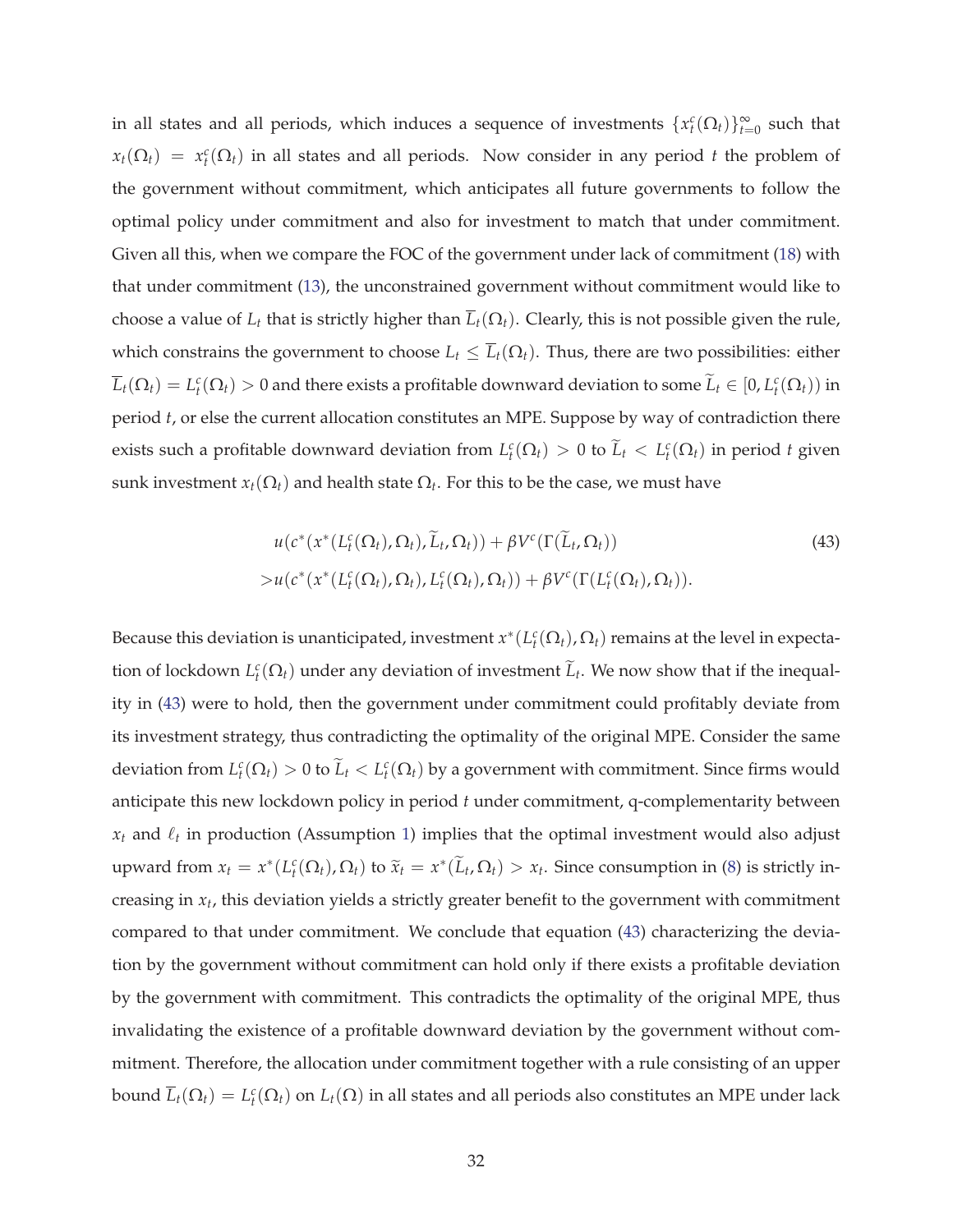of commitment.

### **A.3 Proof of Proposition 3**

*Proof.* First, note that lockdown under full commitment and under lack of commitment is never maximal due to the Inada conition on the production function  $f(\cdot)$  with respect to labor input  $\ell$ .

Since the statement of the proposition concerns the existence of a rule in some period *t*, we will consider period  $t = 0$ . Now contemplate a rule that imposes an upper bound  $\overline{L}(\Omega_0; \varepsilon) =$ *L*<sup>n</sup> (Ω<sub>0</sub>,  $\bar{\theta}$  − ε), for some ε > 0, on labor supply *L*<sub>0</sub> at time 0 given Ω<sub>0</sub>. We will establish that such a rule strictly increases social welfare for small enough *ε* > 0. For the remainder of the proof, we consider a perturbation only at time *t* = 0, which we treat as the current period, and will drop all time subscripts.

For a given state  $(\Omega, \theta)$ , let  $x^n \equiv x^n (\Omega, \theta)$  and  $L^n(\Omega, \theta)$  denote the MPE investment policy and lockdown policy under no commitment in the absence of a rule, and let  $x^r \equiv x^r (\Omega, \theta; \varepsilon)$  and  $L^r(\Omega,\theta;\varepsilon)$  denote the MPE investment policy and lockdown policy under no commitment subject to the rule  $\overline{L}(\Omega;\varepsilon)$ , all from a period-0 perspective. Now let us look at the welfare in an economy subject to such a rule relative to that in an economy without rules. By Assumption 3,  $L^n(\Omega, \theta)$  is strictly increasing in *θ*, so the difference in social welfare between lockdown with or without the rule is zero conditional on  $\theta < \overline{\theta} - \varepsilon$  since the policy under no commitment is unaffected by the rule for these realizations of *θ*. The difference in social welfare from realizations  $θ \in [\overline{θ} - ε, \overline{θ}]$  is nonzero and equals

$$
\int_{\theta=\overline{\theta}-\varepsilon}^{\overline{\theta}} \left\{ \begin{array}{l} \left[ u\left( c^*\left( x^r, L^r(\Omega,\theta;\varepsilon),\Omega,\theta\right),\Omega,\theta\right) + \beta \mathbb{E}_{\theta'}[V^n\left( \Gamma\left( L^r(\Omega,\theta;\varepsilon),\Omega,\theta\right),\theta'\right) ] \right] \\ - \left[ u\left( c^*\left( x^n, L^n(\Omega,\theta),\Omega,\theta\right),\Omega,\theta\right) + \beta \mathbb{E}_{\theta'}[V^n\left( \Gamma\left( L^n(\Omega,\theta),\Omega,\theta\right),\theta'\right) ] \right] \end{array} \right\} g(\theta) d\theta, \quad (44)
$$

where  $\mathbb{E}_{\theta'}[\cdot]$  denotes the current period's expectation over next period's realization of  $\theta'.$  We first establish that (44) is bounded from below by

$$
\int_{\theta=\overline{\theta}-\varepsilon}^{\overline{\theta}} \left\{ \begin{array}{l} \left[ u\left( c^* \left( x^n, L^n(\Omega, \overline{\theta}-\varepsilon), \Omega, \theta \right), \Omega, \theta \right) + \beta \mathbb{E}_{\theta'}[V^n \left( \Gamma\left( L^n(\Omega, \overline{\theta}-\varepsilon), \Omega, \theta \right), \theta' \right) \right] \\ - \left[ u\left( c^* \left( x^n, L^n(\Omega, \theta), \Omega, \theta \right), \Omega, \theta \right) + \beta \mathbb{E}_{\theta'}[V^n \left( \Gamma\left( L^n(\Omega, \theta), \Omega, \theta \right), \theta' \right) ] \right] \end{array} \right\} g(\theta) d\theta, \tag{45}
$$

where we replaced the *θ*-dependent term  $L^r(\Omega, \theta; \varepsilon)$  in the first line of (44) with  $L^n(\Omega, \overline{\theta} - \varepsilon)$  for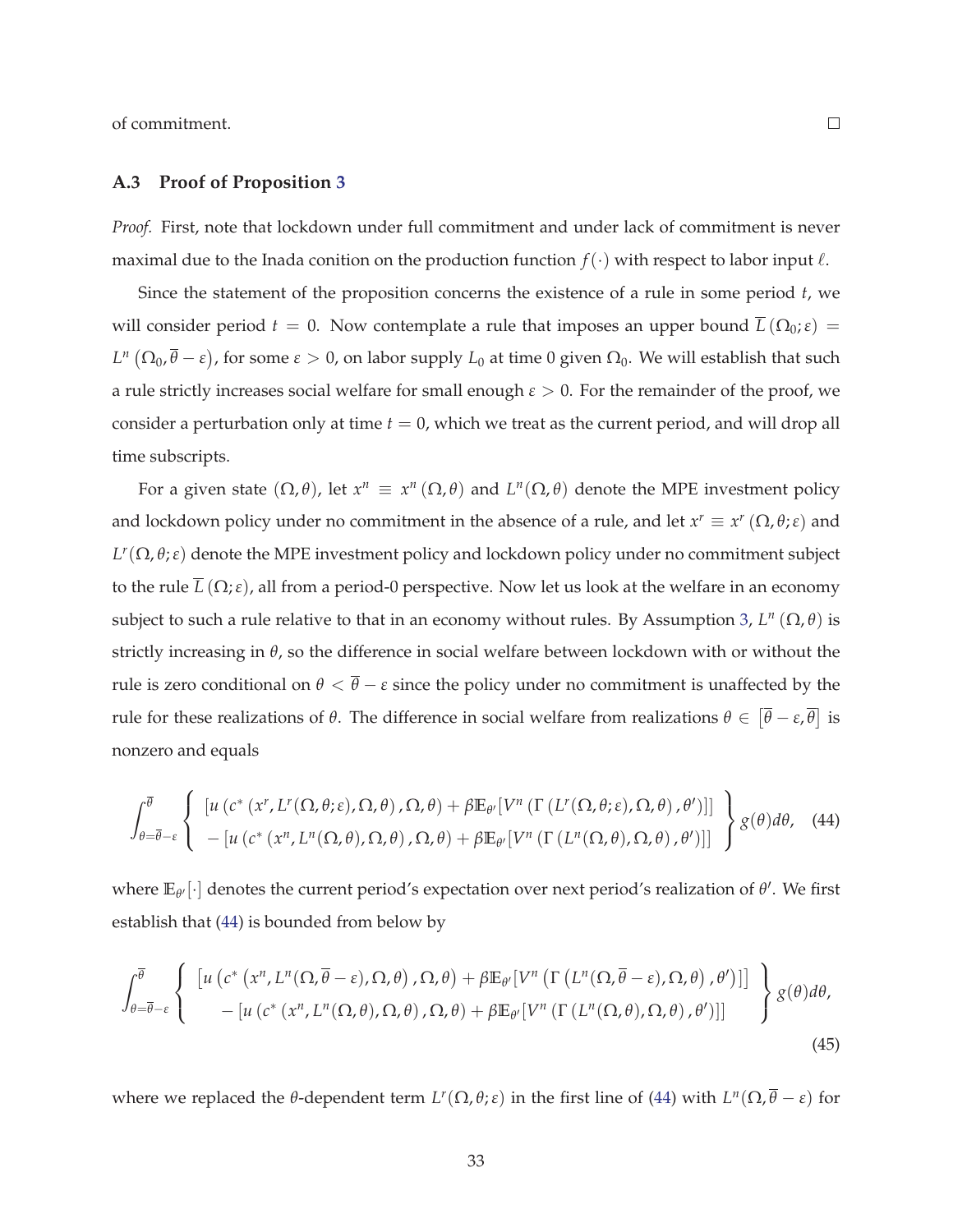all  $\theta$  in (45). Take an arbitrary  $\theta \in [\overline{\theta} - \varepsilon, \overline{\theta}]$ . Note that  $L^r(\Omega, \theta; \varepsilon) \le L^n(\Omega, \overline{\theta} - \varepsilon)$  by design of the rule. Then there are two cases to consider.

**Case 1:** If  $L^r(\Omega, \theta; \varepsilon) = L^n(\Omega, \overline{\theta} - \varepsilon)$ , then the pointwise variant of the lower bound in (45) is trivially satisfied with equality at at any point that falls under Case 1.

**Case 2:** If  $L^r(\Omega, \theta; \varepsilon) < L^n(\Omega, \overline{\theta} - \varepsilon)$ , then for this to be an MPE, the government without commitment must weakly prefer choosing  $L^r(\Omega, \theta; \varepsilon)$  over  $L^n(\Omega, \overline{\theta} - \varepsilon) > L^r(\Omega, \theta; \varepsilon)$ :

$$
u\left(c^*\left(x^r,L^r(\Omega,\theta;\varepsilon),\Omega,\theta\right),\Omega,\theta\right) + \beta \mathbb{E}_{\theta'}[V^n\left(\Gamma\left(L^r(\Omega,\theta;\varepsilon),\Omega,\theta\right),\theta'\right)]\tag{46}
$$
  

$$
\geq u\left(c^*\left(x^r,L^n(\Omega,\overline{\theta}-\varepsilon),\Omega,\theta\right),\Omega,\theta\right) + \beta \mathbb{E}_{\theta'}[V^n\left(\Gamma\left(L^n(\Omega,\overline{\theta}-\varepsilon),\Omega,\theta\right),\theta'\right)]
$$

Furthermore, since *x* and  $\ell$  are q-complements in production by Assumption 1, we know that *L<sup>r</sup>*</sup> (Ω,  $\theta$ ; *ε*)  $\lt$  *L<sup>n</sup>* (Ω,  $\overline{\theta}$  − *ε*) implies that  $x^r > x^n$  and thus

$$
u\left(c^*\left(x^r, L^n\left(\Omega, \overline{\theta} - \varepsilon\right), \Omega, \theta\right), \Omega, \theta\right) + \beta \mathbb{E}_{\theta'}[V^n\left(\Gamma\left(L^n\left(\Omega, \overline{\theta} - \varepsilon\right), \Omega, \theta\right), \theta'\right)] \tag{47}
$$
  
> 
$$
u\left(c^*\left(x^n, L^n\left(\Omega, \overline{\theta} - \varepsilon\right), \Omega, \theta\right), \Omega, \theta\right) + \beta \mathbb{E}_{\theta'}[V^n\left(\Gamma\left(L^n\left(\Omega, \overline{\theta} - \varepsilon\right), \Omega, \theta\right), \theta'\right)].
$$

Combining equations (46) and (47), we see that

$$
u\left(c^*\left(x^r,L^r(\Omega,\theta;\varepsilon),\Omega,\theta\right),\Omega,\theta\right)+\beta\mathbb{E}_{\theta'}\left[V^n\left(\Gamma\left(L^r(\Omega,\theta;\varepsilon),\Omega,\theta\right),\theta'\right)\right]
$$
\n
$$
>u\left(c^*\left(x^n,L^n\left(\Omega,\overline{\theta}-\varepsilon\right),\Omega,\theta\right),\Omega,\theta\right)+\beta\mathbb{E}_{\theta'}\left[V^n\left(\Gamma\left(L^n\left(\Omega,\overline{\theta}-\varepsilon\right),\Omega,\theta\right),\theta'\right)\right].
$$
\n(48)

From the inequality in (48) it follows that the pointwise variant of the lower bound in (45) is satisfied with strict inequality at any point that falls under Case 2.

Combining Cases 1 and 2, we conclude that (45) indeed represents a lower bound on (44). All that remains to be shown is that the value of (45) is strictly positive for small enough  $\epsilon > 0$ . To see that this is the case under the stated assumption of interior lockdown  $L^n(\Omega, \theta) \in (0, 1)$ , recall that the optimal lockdown is strictly more severe under lack of commitment than under commitment for interior levels of lockdown. This implies that, for small enough  $\varepsilon > 0$ , for all  $\theta \in [\bar{\theta} - \varepsilon, \bar{\theta}]$  we have that welfare strictly increases when we replace  $L^n(\Omega,\theta)$  by  $L^n(\Omega,\overline{\theta}-\varepsilon) < L^n(\Omega,\theta)$ , where the strict inequality follows from Assumption 3, which states that  $L^n(\cdot)$  is strictly increasing. Since the density  $g(\cdot)$  is strictly positive and continuous in a neighborhood below  $\overline{\theta}$  by Assumption 3, the interval  $[\bar{\theta} - \varepsilon, \bar{\theta}]$  defines a strictly positive probability mass. Combining the last two insights,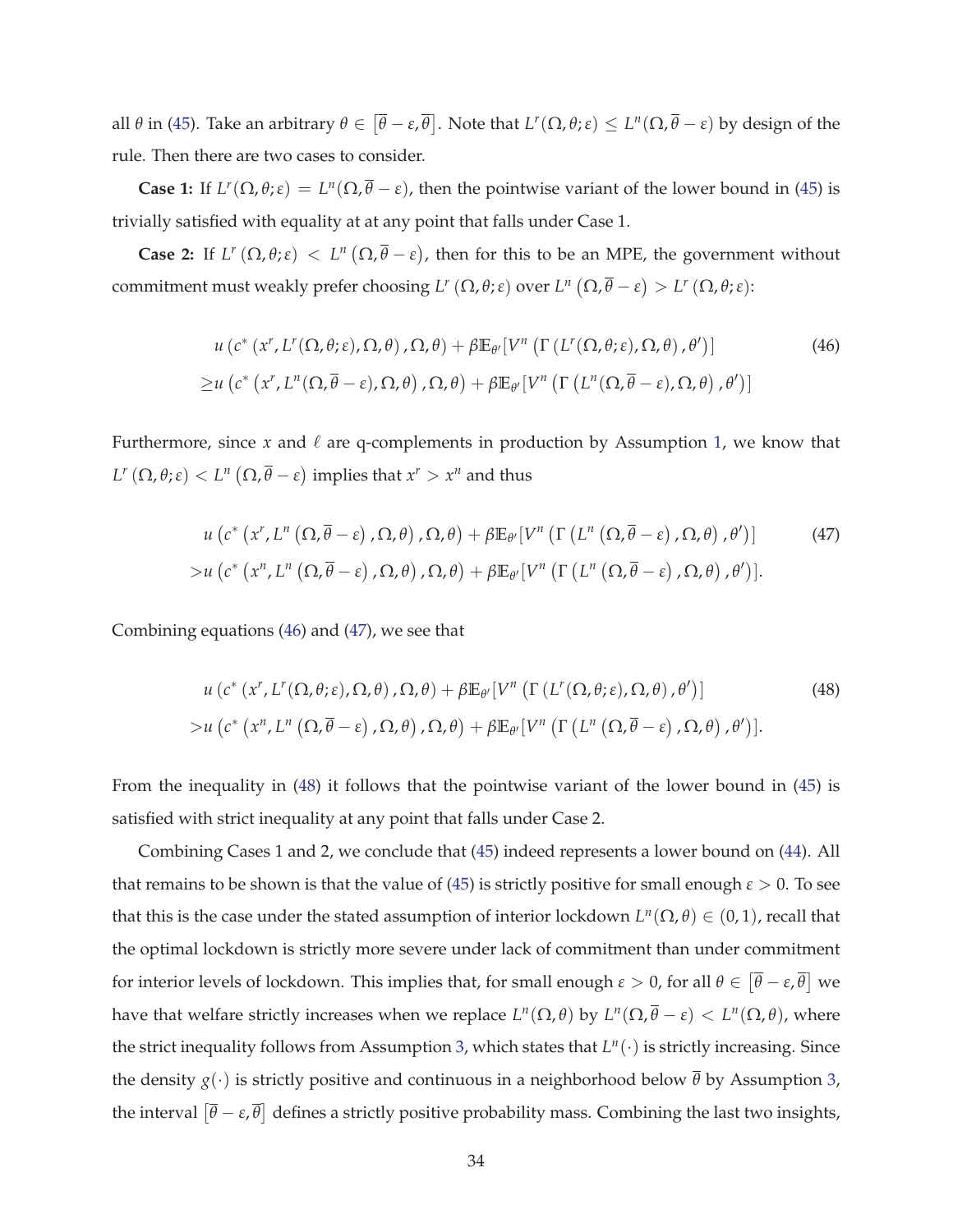the expression in (45) is strictly positive for small enough  $\varepsilon > 0$ .

This concludes the proof that the imposition of such a rule strictly increases welfare.  $\Box$ 

# **B Details of Quantitative Exercise**

## **B.1 Fundamentals**

We study an infinite-horizon economy in discrete time, with periods indexed by  $t = 0, 1, 2, \ldots$  in the sequence formulation. Next period's value of some current-period variable *X* is denoted by *X* ′ in the recursive formulation.

The government chooses a lockdown policy

$$
L \in [0, 1] \tag{49}
$$

such that  $L = 0$  denotes no lockdown (i.e., everyone goes to work) and  $L = 1$  denotes full lockdown (i.e., no one goes to work).

The health state is

$$
\Omega = (S, I, R, D) \in [0, 1]^4
$$
\n(50)

such that

$$
S + I + R + D = 1\tag{51}
$$

The mass of potential workers, given health state Ω and lockdown policy *L*, is

$$
\tilde{\ell}(\Omega, L) = (1 - L)(S + I + R)
$$
\n(52)

The health state dynamics, given health state Ω and lockdown policy *L*, is

$$
\Omega' = \Gamma(\Omega, L) \tag{53}
$$

The health state dynamics in recursive formulation, given health state Ω and lockdown policy *L*,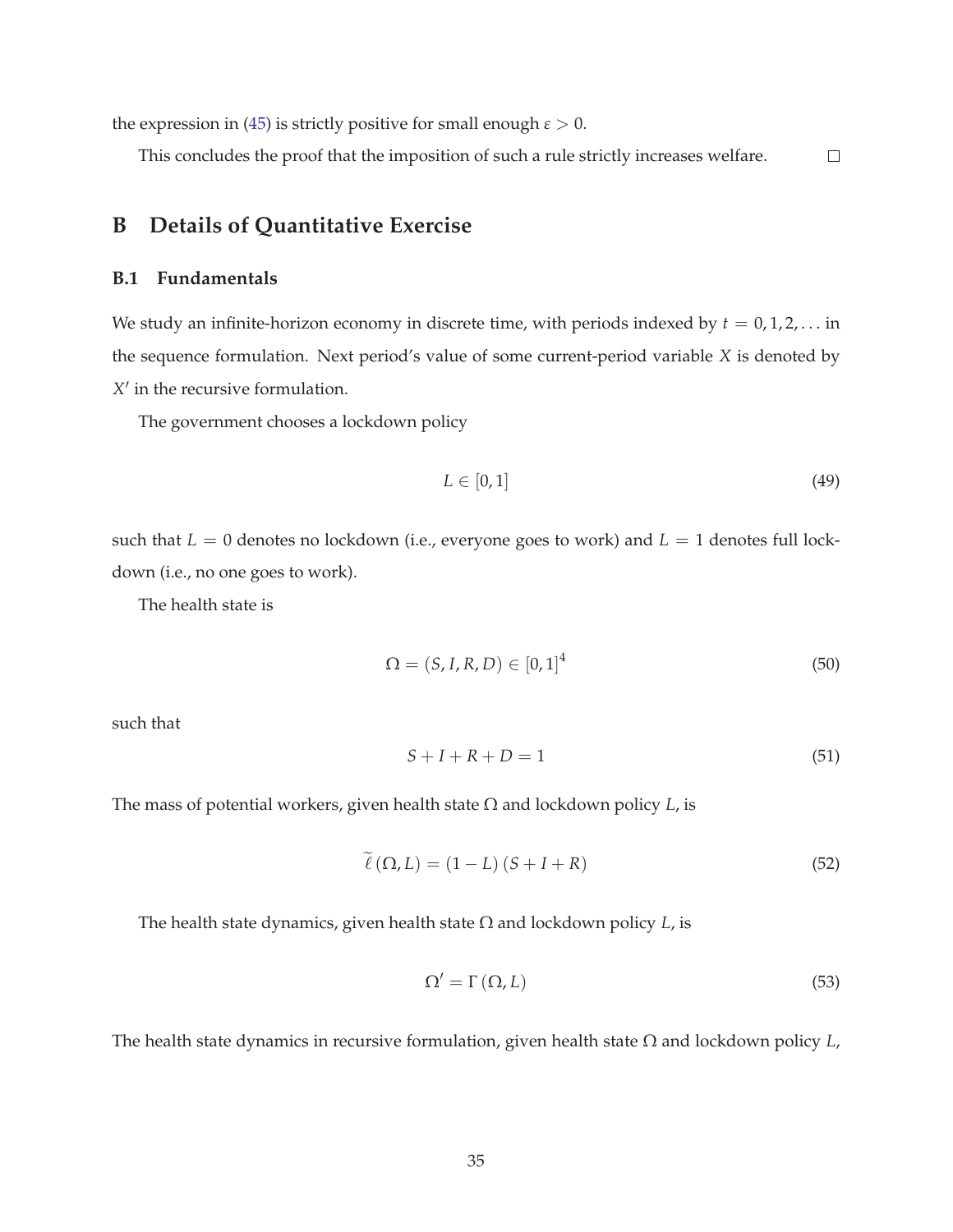are described by the following system of difference equations:

$$
S' = \left[1 - \left(\rho_1 (1 - L)^2 + \rho_2\right) I\right] S \tag{54}
$$

$$
I' = \left[1 - \rho_3 - \rho_4 + \left(\rho_1\left(1 - L\right)^2 + \rho_2\right)S\right]I
$$
\n(55)

$$
R' = R + \rho_3 I \tag{56}
$$

$$
D' = D + \rho_4 I \tag{57}
$$

Special attention must be paid to the treatment of corner cases, where one of S', I', R', or D' fall outside of the feasible range [0, 1]. In this case, flow rates between all health states (i.e., not just the infeasible health states) need to be adjusted to guarantee  $(S', I', R', D') \in [0, 1]^4$ .

The health state dynamics in the sequence formulation for  $t \geq 1$ , given initial health state (*S*0, *I*0, *R*0, *D*0), are given by

$$
R_t = R_0 + \rho_3 \sum_{\tau=0}^{t-1} I_{\tau}
$$
\n(58)

$$
D_t = D_0 + \rho_4 \sum_{\tau=0}^{t-1} I_{\tau}
$$
\n(59)

If  $R_0 = D_0 = 0$ , which we assume throughout, then we can combine equations (58) and (59) to get

$$
D_t = \frac{\rho_4}{\rho_3} R_t \tag{60}
$$

Furthermore, from the adding-up constraint in equation (51) we have

$$
S_t = 1 - I_t - R_t - D_t \tag{61}
$$

$$
=1-I_t-\left(1+\frac{\rho_4}{\rho_3}\right)R_t
$$
\n(62)

Therefore, as long as  $R_0 = D_0 = 0$ , then we can write the entire problem in terms of the reduced health state (*I<sup>t</sup>* , *Rt*). Note that this formulation implicitly restricts the set of feasible health states  $(S, I, R, D).$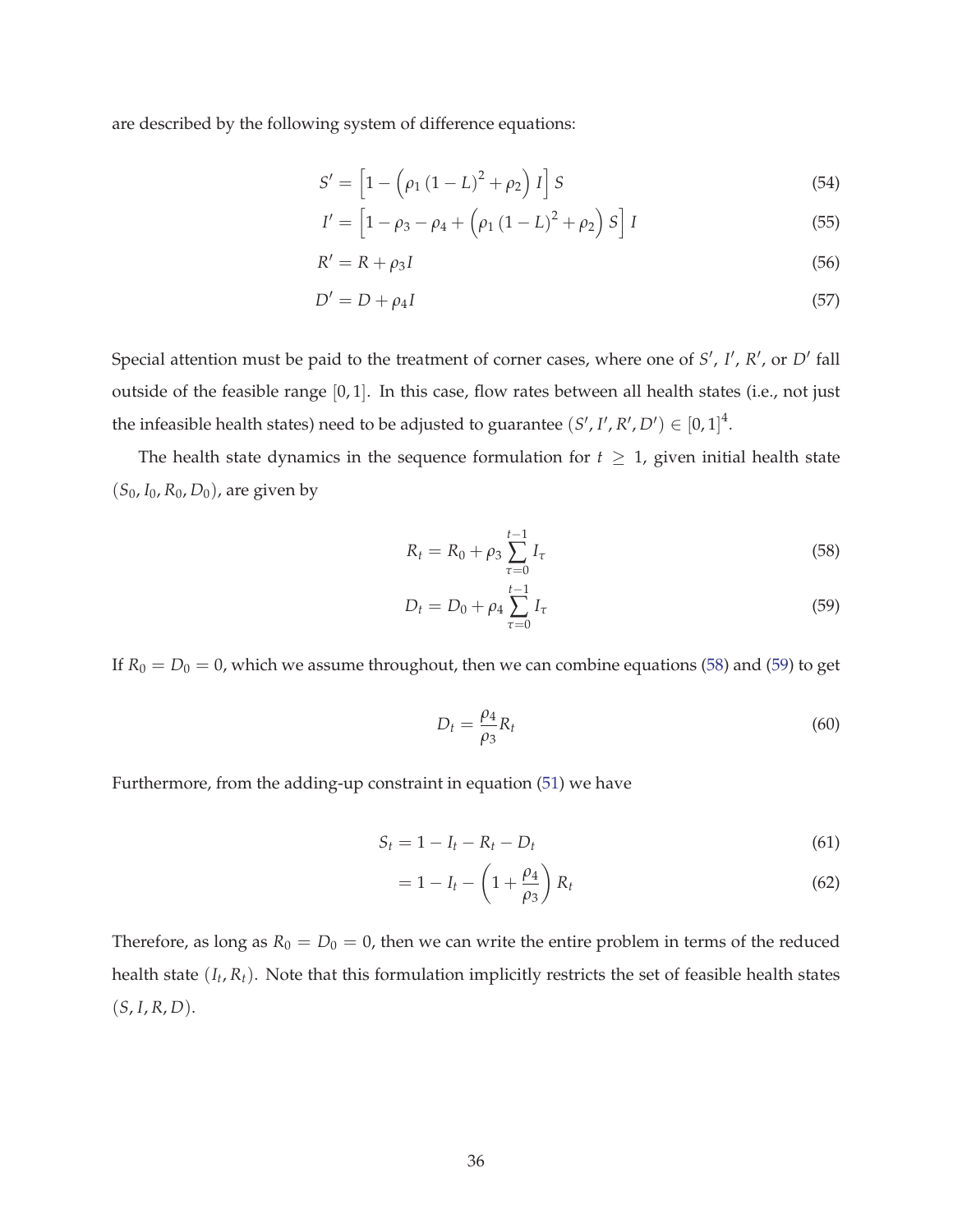Factor input prices are given by

cost of intermediate inputs (fixed):  $r > 0$  (63)

$$
competitive wage (determined in equilibrium): w > 0
$$
\n
$$
(64)
$$

The productivity penalty factor from being infected is

$$
\gamma \in [0,1] \tag{65}
$$

Aggregate economic quantities are as follows:

aggregate investment in intermediate inputs: *x*

aggregate effective labor supply:  $\ \ell \leq \overline{\ell} \left( \Omega, L \right)$ upper bound on aggregate effective labor supply:  $\bar{\ell}(\Omega, L) = (1 - L)(S + \gamma I + R)$  (66)  $\text{aggregate output:} \quad y(x, \ell) = Ax^{\alpha} \ell^{1-\alpha}$ aggregate consumption:  $c = w\ell$ 

aggregate payments to intermediate-input suppliers:  $d = rx$ 

Per-capita (alive) economic quantities are as follows:

per-capita consumption: 
$$
\bar{c} = \frac{c}{S + I + R}
$$
 (67)

flow value of being alive:  $v \in \mathbb{R}$  (68)

The period utility function is taken to be

$$
u\left(c,\Omega\right) = \left(S + I + R\right)\left(\ln(\overline{c}) + \nu\right) \tag{69}
$$

The inter-period discount factor is

$$
\beta \in [0,1] \tag{70}
$$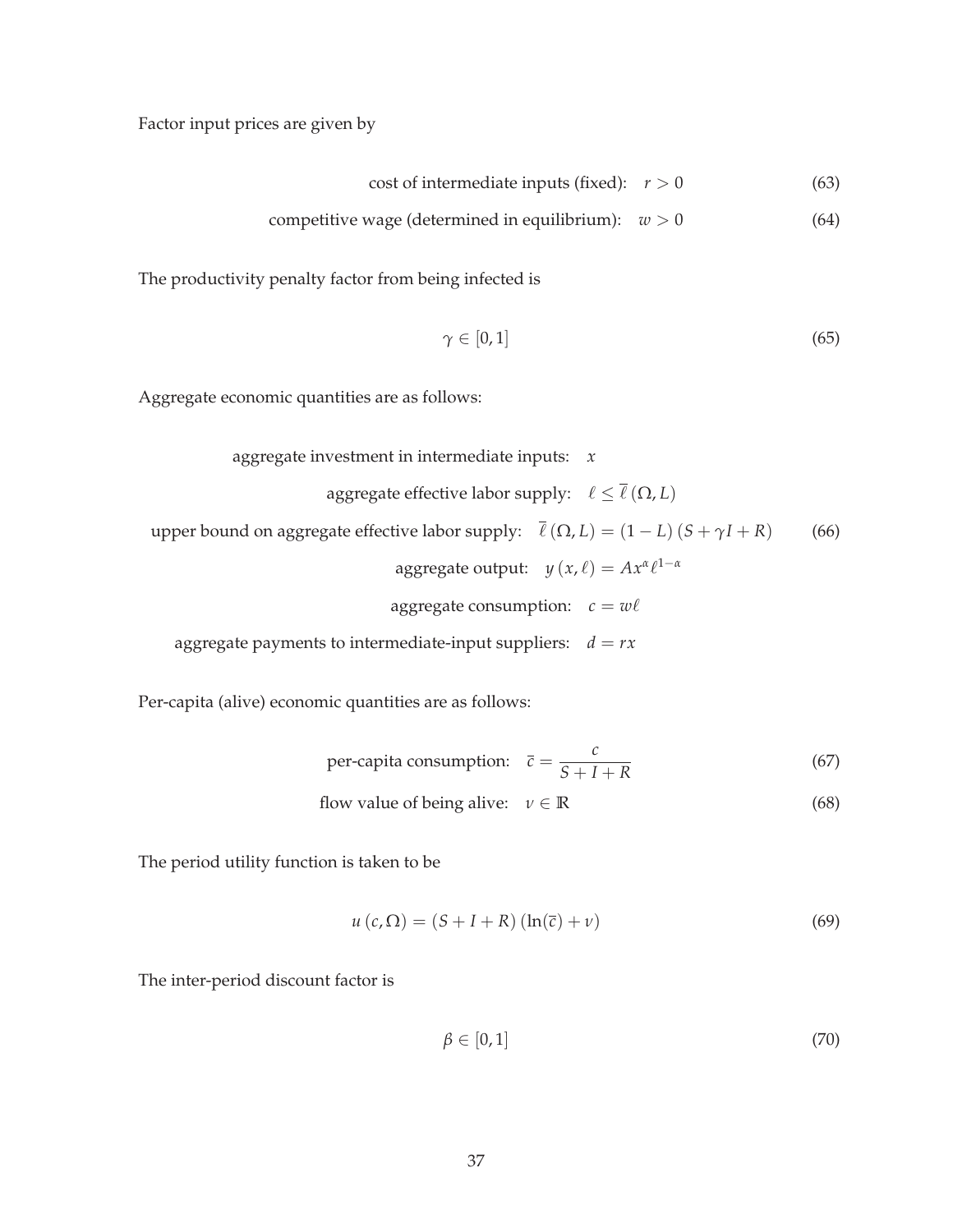### **B.2 Problem with Commitment**

In the problem with commitment, the period state for all agents is  $Ω$ . The firm takes as given lockdown policy each period, which it treats as known. In turn, the government with commitment anticipates that the firm will react to its contemporaneous lockdown policy, which it chooses based on the prevailing health state  $\Omega$ .

The firm's period profits, given health state Ω and lockdown policy *L*, are

$$
\pi(\Omega, L) = \max_{x,\ell} \left\{ Ax^{\alpha} \ell^{1-\alpha} - rx - w\ell \right\}
$$
\ns.t.  $x \ge 0$   
\n
$$
\ell \in [0, (1 - L) (S + \gamma I + R)]
$$
\n*r, w* given\n
$$
\tag{71}
$$

The firm's optimality conditions with respect to investment *x* and labor  $\ell$  are

$$
[\partial x]: \quad r = \alpha A x^{\alpha - 1} \ell^{1 - \alpha}
$$
\n
$$
\implies \quad x = \left(\frac{\alpha A}{r}\right)^{1/(1 - \alpha)} \ell \tag{72}
$$
\n
$$
[\partial \ell]: \quad w = (1 - \alpha) A x^{\alpha} \ell^{-\alpha}
$$
\n
$$
\implies \quad w = (1 - \alpha) A^{1/(1 - \alpha)} \left(\frac{\alpha}{r}\right)^{\alpha/(1 - \alpha)}, \tag{73}
$$

which shows that wages are invariant to lockdown policy or the health state.

Furthermore, market clearing imposes that

$$
\ell = (1 - L) (S + \gamma I + R) \tag{74}
$$

Aggregate consumption is then given by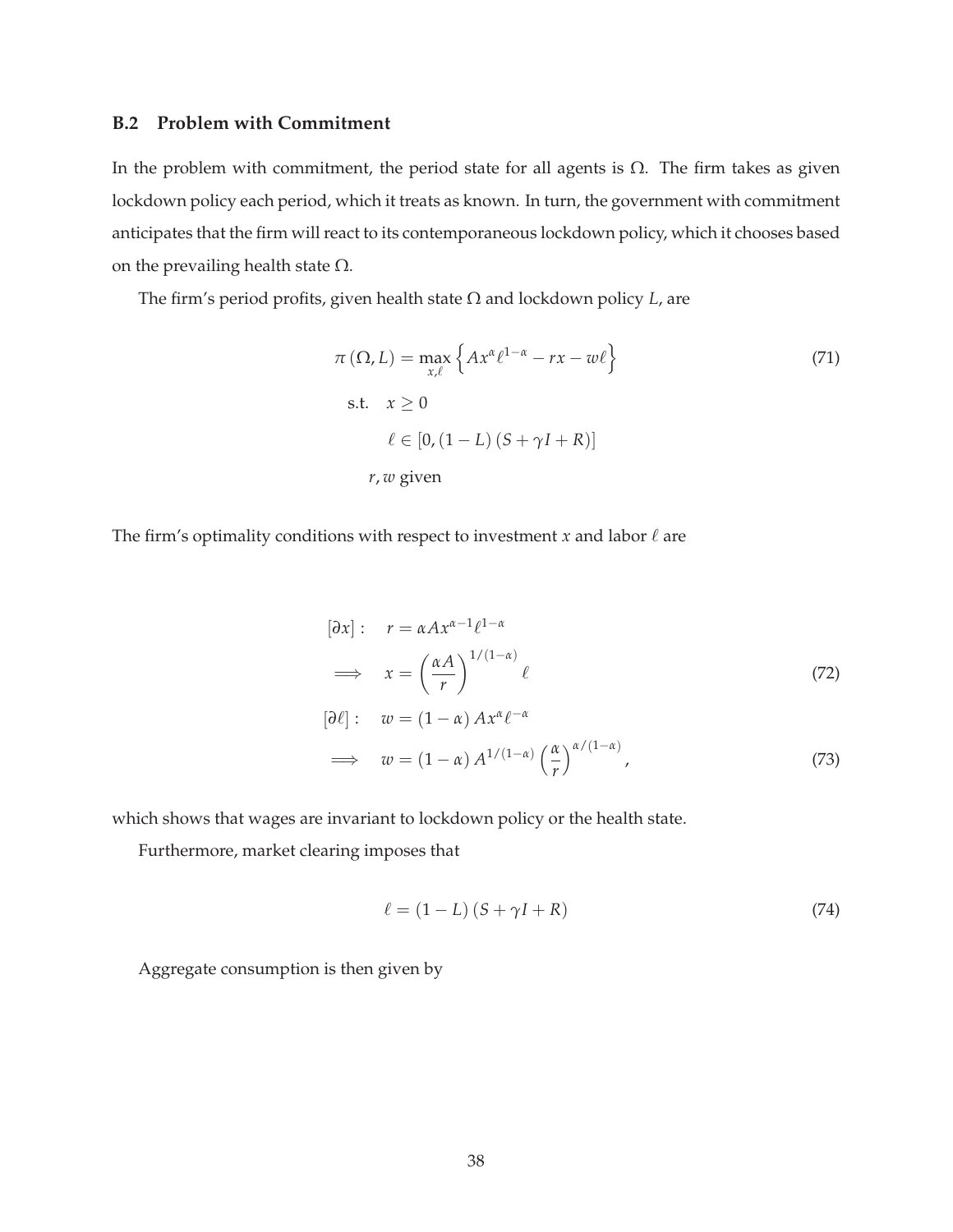$$
c = w\ell \tag{75}
$$

$$
= (1 - \alpha) A x^{\alpha} \ell^{1 - \alpha} \tag{76}
$$

$$
= (1 - \alpha) A^{1/(1 - \alpha)} \left(\frac{\alpha}{r}\right)^{\alpha/(1 - \alpha)} \ell \tag{77}
$$

Per-capita consumption is

$$
\overline{c} = \frac{(1-\alpha) A^{1/(1-\alpha)} \left(\frac{\alpha}{r}\right)^{\alpha/(1-\alpha)} \ell}{S+I+R}
$$
\n(78)

Aggregate payments to intermediate-input suppliers are

$$
d = rx \tag{79}
$$

$$
= \alpha A x^{\alpha} \ell^{1-\alpha} \tag{80}
$$

$$
= \left(\frac{1}{r}\right)^{\alpha/(1-\alpha)} (\alpha A)^{1/(1-\alpha)} \ell \tag{81}
$$

Putting everything together, the government with commitment solves

$$
V^{e}(\Omega) = \max_{L} \{ u(c, \Omega) + \beta V^{e}(\Omega') \}
$$
\n(82)

s.t. 
$$
L \in [0, 1]
$$
  
\n
$$
c = (1 - \alpha) A^{1/(1 - \alpha)} \left(\frac{\alpha}{r}\right)^{\alpha/(1 - \alpha)} (1 - L) (S + \gamma I + R)
$$
\n
$$
\Omega' = \Gamma(\Omega, L)
$$

## **B.3 Problem without Commitment**

In the problem without commitment, the period state for the firm is  $\Omega$ , while that for the government is (*x*, Ω). The firm anticipates the government's lockdown policy *L* each period and chooses investment *x* according to the same no-arbitrage condition as in equation (72):

$$
x = \left(\frac{\alpha A}{r}\right)^{1/(1-\alpha)} \ell \tag{83}
$$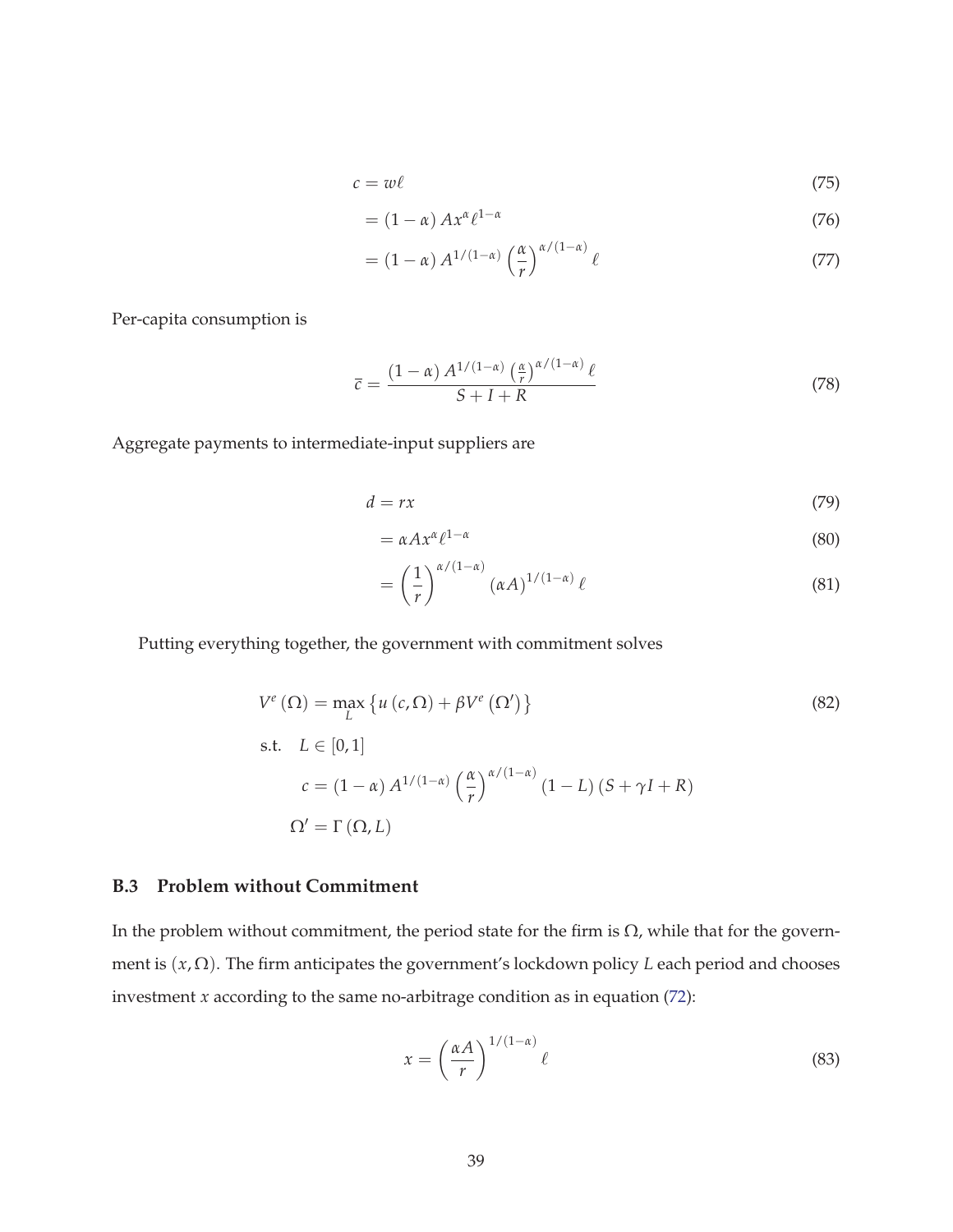Given investment *x* and lockdown policy *L*, labor input  $\ell$  is chosen to maximize profits:

$$
\pi(x, \Omega, L) = \max_{\ell} \left\{ Ax^{\alpha} \ell^{1-\alpha} - rx - w\ell \right\}
$$
\n
$$
\text{s.t.} \quad \ell \in [0, (1 - L)(S + \gamma I + R)]
$$
\n
$$
r, w \text{ given}
$$
\n(84)

This yields the following first-order necessary condition for optimality:

$$
[\partial \ell]: \quad w = (1 - \alpha) A x^{\alpha} \ell^{-\alpha} \tag{85}
$$

$$
\implies w = (1 - \alpha) A^{1/(1 - \alpha)} \left(\frac{\alpha}{r}\right)^{\alpha/(1 - \alpha)}, \tag{86}
$$

which shows that wages are invariant to lockdown policy or the health state.

Market clearing imposes that

$$
\ell = (1 - L)(S + \gamma I + R) \tag{87}
$$

However, the government with no commitment treats the firm's investment *x* as sunk and not affected by its contemporaneous lockdown policy, which it chooses based on the prevailing state  $(x,\Omega)$ . Mathematically, this means that the no-arbitrage condition in equation (72) still holds but is plugged into the firm optimality condition after taking FOCs, rather than being plugged into the firm's problem before taking FOCs, as would be the case under commitment.

We are looking for a Markov perfect equilibrium in which the firm chooses investment  $x^n(\Omega)$ as a function of the prevailing health state  $\Omega$  and as the best response to the government lockdown policy  $L(x^n(\Omega), \Omega)$ , which itself is chosen based on the firm's choice of investment  $x^n(\Omega)$  and the prevailing health state  $\Omega$ .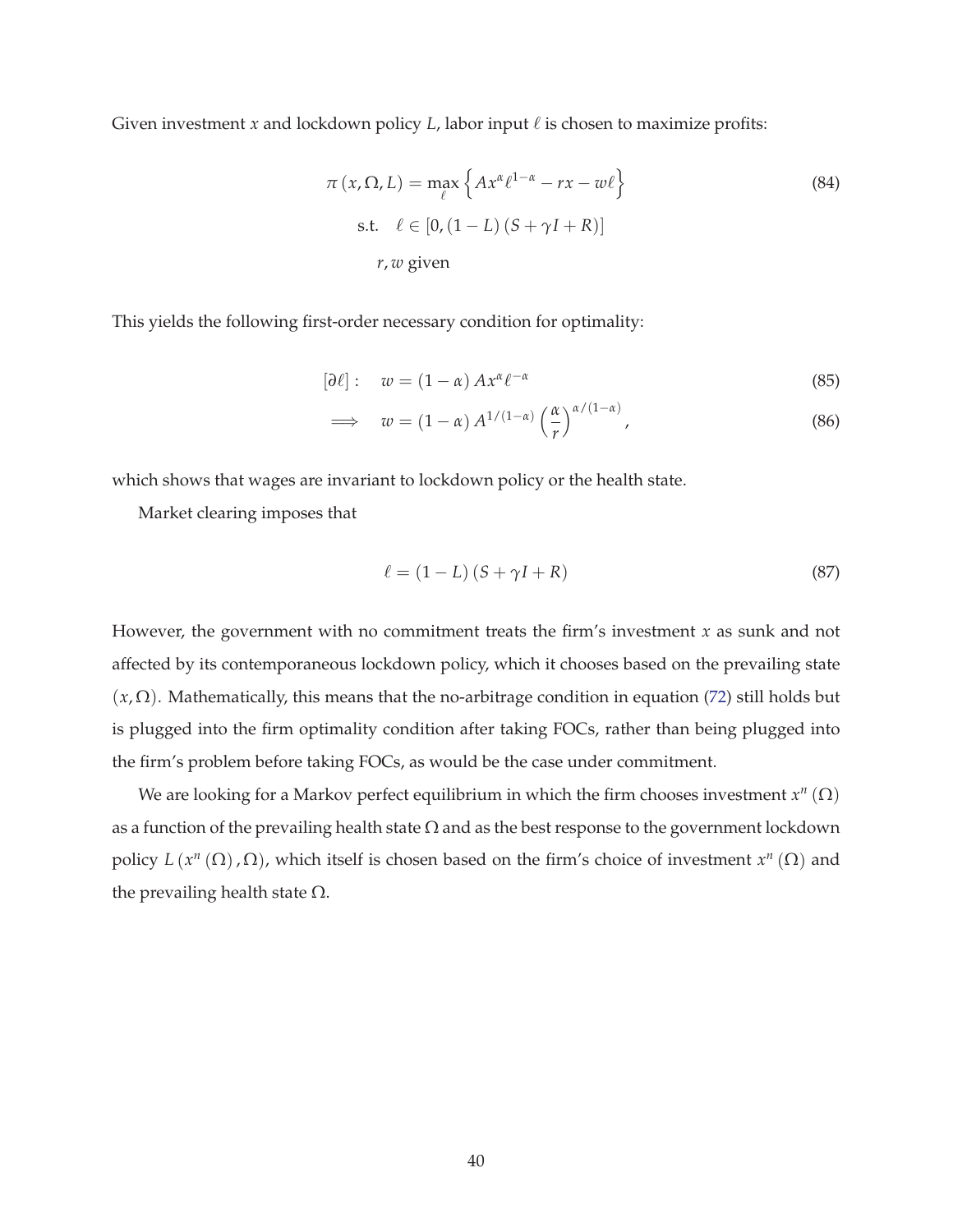Putting everything together, the government with no commitment solves

$$
W^{n}(x,\Omega) = \max_{L} \{ u(c,\Omega) + \beta V^{n}(\Omega') \}
$$
\n
$$
V^{n}(\Omega') = \max_{L'} \{ u(c',\Omega') + \beta V^{n}(\Gamma(\Omega',L')) \}
$$
\n
$$
s.t. L, L' \in [0,1]
$$
\n
$$
c = (1-\alpha) Ax^{\alpha} [(1-L)(S + \gamma I + R)]^{1-\alpha}
$$
\n
$$
c' = (1-\alpha) A [x^{n}(\Omega')]^{\alpha} [(1-L')(S' + \gamma I' + R')]^{1-\alpha}
$$
\n
$$
V(x^{n}(\Omega'), \Omega') \text{ form a Markov perfect equilibrium given } \Omega'
$$
\n(88)

*x*<sup>*n*</sup> (Ω<sup>'</sup>) and *L'* (*x<sup>n</sup>* (Ω<sup>'</sup>), Ω<sup>'</sup>) rkov perfect eq<mark>u</mark>

$$
\Omega' = \Gamma(\Omega, L)
$$

# **B.4 Optimal Lockdown Policy with and without Commitment**

Then the FOC for the government with commitment is

$$
\frac{d}{dL}\left[u + \beta V^e\right] = 0\tag{89}
$$

$$
\iff \frac{\partial c}{\partial L} \frac{\partial u}{\partial c} + \beta \frac{dV^e}{dL} = 0 \tag{90}
$$

$$
\iff - (1 - \alpha) A^{\frac{1}{1 - \alpha}} \left(\frac{\alpha}{r}\right)^{\frac{\alpha}{1 - \alpha}} (S + \gamma I + R) \underbrace{\frac{1}{(1 - \alpha) A^{1/(1 - \alpha)} \left(\frac{\alpha}{r}\right)^{\frac{\alpha}{1 - \alpha}} (1 - L) (S + \gamma I + R)}}_{= \frac{\partial c}{\partial L}} \tag{91}
$$

$$
+\beta \frac{dV^e}{dL} = 0
$$
  

$$
\iff \frac{1}{1-L} = \beta \frac{dV^e}{dL}
$$
 (92)

In comparison, the FOC for the government with no commitment is

$$
\frac{d}{dL}\left[u + \beta V^n\right] = 0\tag{93}
$$

$$
\iff \frac{\partial c}{\partial L} \frac{\partial u}{\partial c} + \beta \frac{dV^n}{dL} = 0 \tag{94}
$$

$$
\iff \underbrace{-(1-\alpha)Ax^{\alpha}\frac{1-\alpha}{(1-L)^{\alpha}}(S+\gamma I+R)^{1-\alpha}}_{=\frac{\partial c}{\partial L}}\underbrace{\frac{1}{(1-\alpha)Ax^{\alpha}\left[(1-L)(S+\gamma I+R)\right]^{1-\alpha}}}_{=\frac{\partial u}{\partial c}}+\beta\frac{dV^{n}}{dL}=0\quad(95)
$$

$$
\iff \frac{1-\alpha}{1-L} = \beta \frac{dV^n}{dL} \tag{96}
$$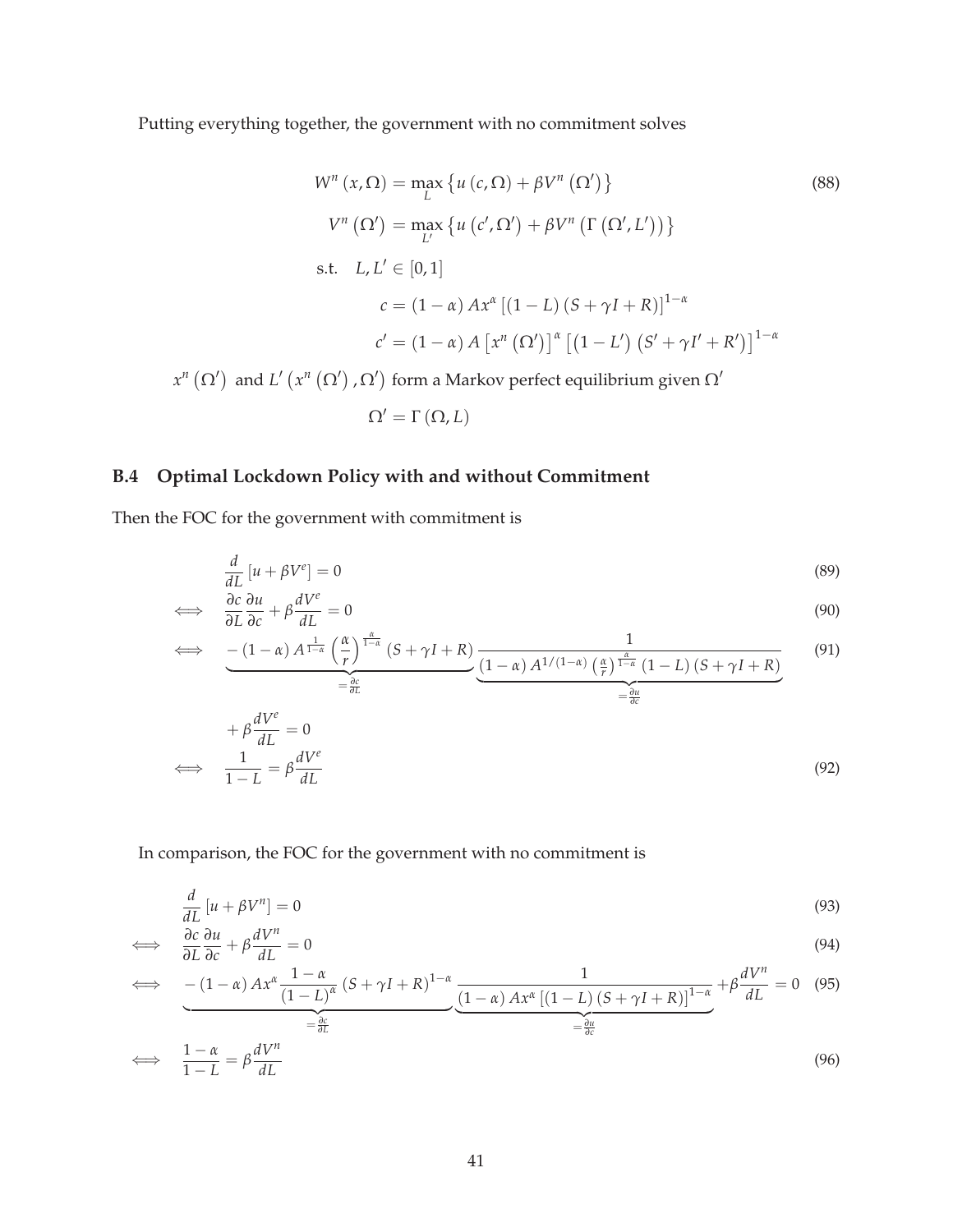From this, we see that the government with no commitment behaves as if it weighs current period utility by a factor  $(1 - \alpha) \in (0, 1)$ . In other words, the government with no commitment is relatively more patient than the government with commitment.

### **B.5 Vaccine Arrival and Backward Induction**

We assume that in period  $T \geq 0$  a vaccine arrives deterministically, which prevents any new infections from date *T* onwards. The same formulation as above applies, but with time entering the problem. Specifically, the health state dynamics are now time-dependent:

$$
\rho_{1,t} = \begin{cases} \rho_1 & \text{for } t < T \\ 0 & \text{for } t \ge T \end{cases} \tag{97}
$$

Note that the infections in period *T* continue to prevail and evolve according to the health state dynamics for  $t \geq T$ , taking into account  $\rho_{1,t}$ :

$$
\Omega' = \Gamma(\Omega, L, t) \tag{98}
$$

Since the lockdown policy *L* does not affect health state dynamics for  $t \geq T$  and stricter lockdowns (i.e., higher values of *L*) are costly in terms of consumption utility, we know that no lockdown is optimal for  $t \geq T$ :

$$
L^*(\Omega, t) \begin{cases} \in [0, 1] & \text{for } t < T \\ = 0 & \text{for } t \ge T \end{cases} \tag{99}
$$

Following this logic, the dynamic program can be split into two parts. First, consider the problem from date  $t \geq T$  onwards, which is after the arrival of the vaccine. Given that no lockdown is optimal for  $t \geq T$ , the problem of the government with commitment and that with no commitment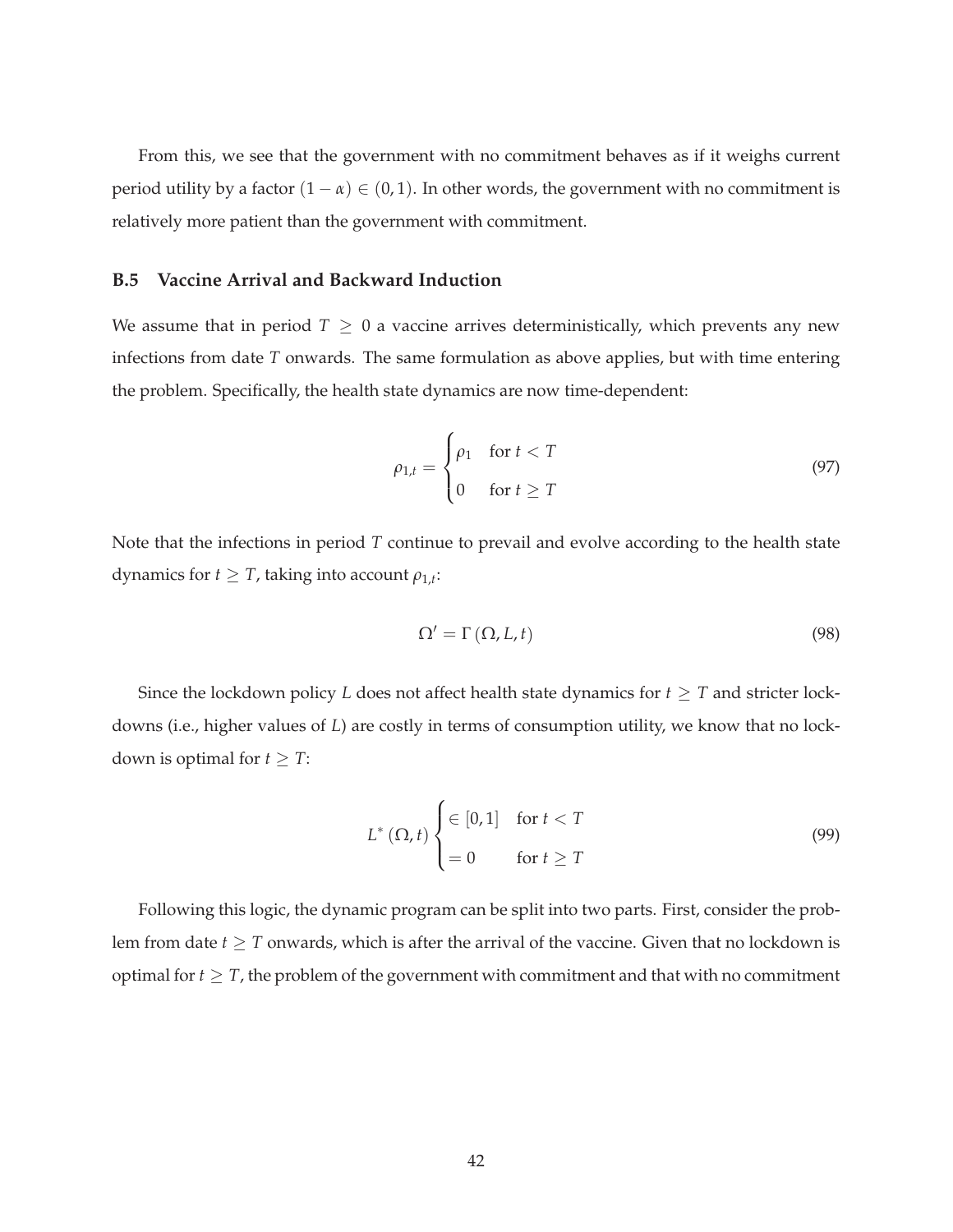coincide and can be written as

$$
V^{vacc}(\Omega) = u(c,\Omega) + \beta V^{vacc}(\Omega')
$$
\n(100)

$$
\text{s.t.} \quad c = (1 - \alpha) A^{1/(1 - \alpha)} \left(\frac{\alpha}{r}\right)^{\alpha/(1 - \alpha)} (S + \gamma I + R) \tag{101}
$$

$$
\Omega' = \Gamma(\Omega, 0) \tag{102}
$$

Second, consider the problem of the government with or without commitment in period *t* < *T*, which is before the arrival of the vaccine. Given  $V^{vac}(\Omega)$ , we can solve for  $V^{e}(\Omega,t)$ ,  $W^{n}(x,\Omega,t)$ , and  $V^n(\Omega, t)$  by backward induction for  $t = T - 1, T - 2, \ldots, 0$ .

### **B.6 Value of a Statistical Life**

We calculate the value of a statistical life, *VSL*, before the arrival of the pandemic as

$$
VSL = \sum_{t=0}^{t^{max}-1} \frac{FVSL}{(1+r)^t}
$$
 (103)

$$
=\frac{FVSL\left(1-\left(\frac{1}{1+r}\right)^{t^{max}}\right)}{1-\frac{1}{1+r}}\tag{104}
$$

where  $t_{max} = 37 \times 52 = 1,924$  is the average number of residual weeks of life and *FVSL* is the weekly flow value of a statistical life. Therefore, the flow value of a statistical life is

$$
FVSL = \frac{VSL \times (1 - \frac{1}{1+r})}{1 - (\frac{1}{1+r})^{t^{max}}} \tag{105}
$$

$$
=\frac{VSL \times \frac{r}{1+r}}{1-\left(\frac{1}{1+r}\right)^{t^{max}}}
$$
\n(106)

To translate the flow value of a statistical life (*FVSL*) into a flow value of being alive (*ν*), we use the standard value of a statistical life calculation (Glover et al., 2020),

$$
FVSL = \frac{u(\bar{c}, (1,0,0,0))}{u_c(\bar{c}, (1,0,0,0))}
$$
(107)

$$
=\frac{\ln(\bar{c})+\nu}{\bar{c}},\tag{108}
$$